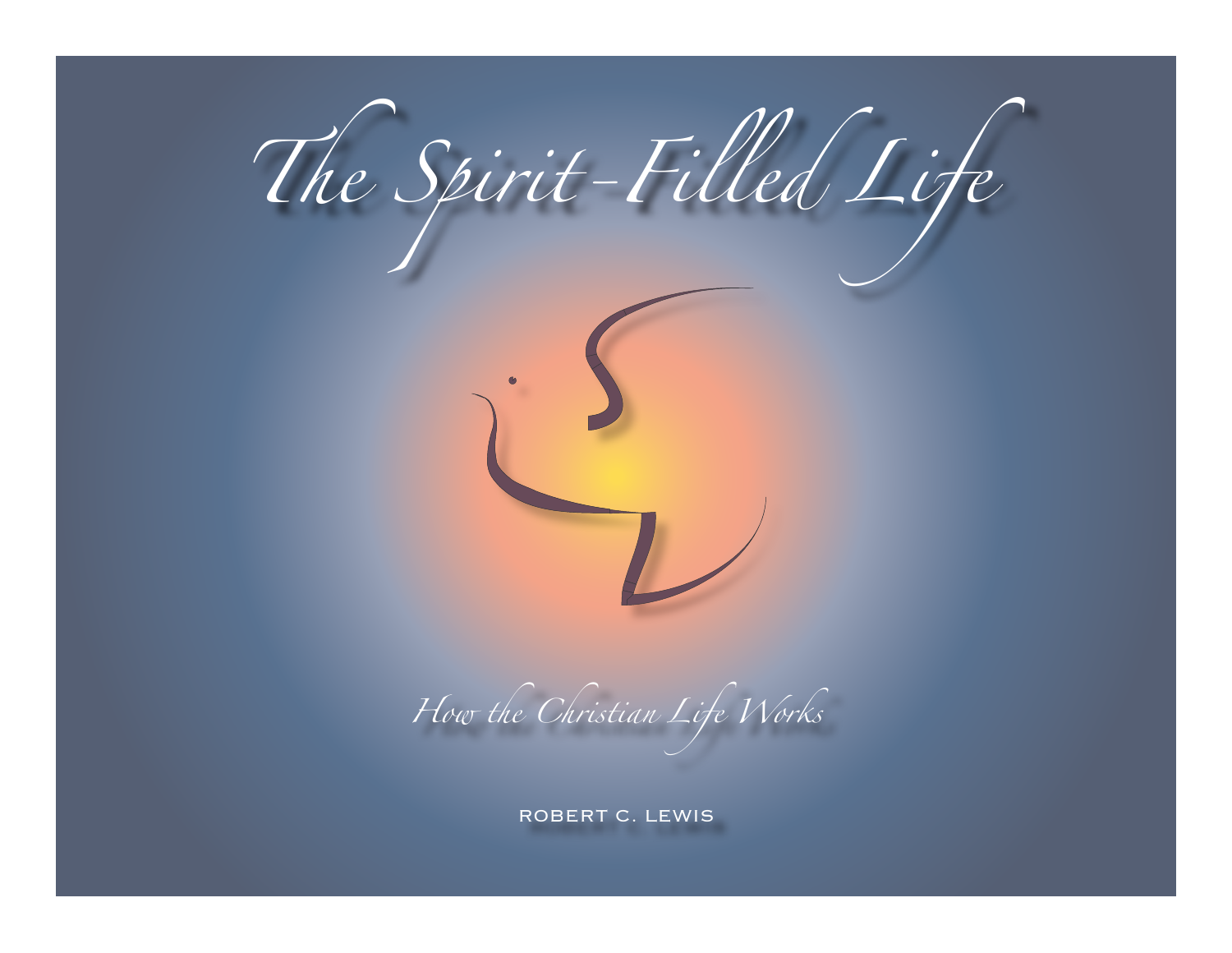### *Contents*

| Introduction 3                         |
|----------------------------------------|
| Confession of Sin 5                    |
| Meaning of Forgiveness 13              |
| Forgiving Others 17                    |
| Filling of the Spirit 23               |
| Walking in the Spirit 29               |
| Grieving the Spirit 36                 |
| Quenching the Spirit 41                |
| Carnality 46                           |
| Divine Discipline 52                   |
| Fruit of the Spirit 55                 |
| Spiritual Gifts 59                     |
| APPENDIX, The Christian Way of Life 63 |

Sheep in the Word Publications Glendale Baptist Church 12338 Coulson Street, Houston, Texas 77015

1991 by Robert C. Lewis Paperback Printed in the United States of America All rights reserved

> Revised Digital Edition 2010 quicknotes.org

Unless otherwise identified, all Scripture quotations are from the New American Standard Bible.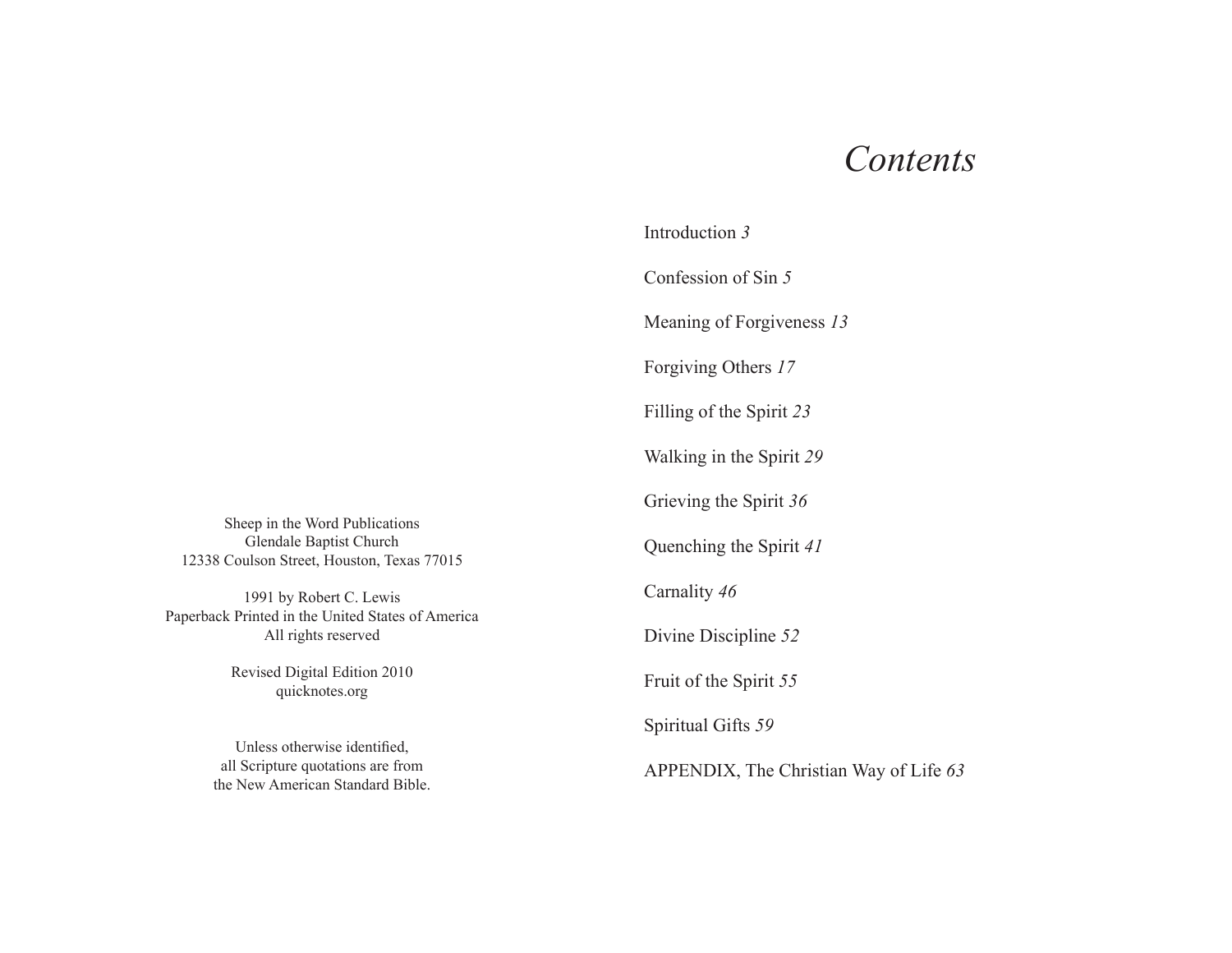### *Introduction*

In the South Seas there is a cargo cult of people. During World War II, they saw airplanes land with lots of good material, and they want the same thing to happen now. So they've arranged to make things that look like runways, put fires along the sides, make a wooden hut for a man to sit in, with two wooden pieces on his head like headphones and bars of bamboo sticking out like antennas—he's the controller. They wait for the airplanes to land. They're doing everything right. The form is perfect. But it doesn't work. So I call these things "cargo-cult science" because they follow all the apparent precepts and forms of scientific investigation, but they're missing something essential (interview with Richard Feynman, "Most Experts Don't Know More Than the Average Person," *U.S. News & World Report,* March 18, 1985, p. 79).

Christianity today is much like a cargo cult: The form is perfect but the most important thing is missing—the Holy Spirit's help. Most churches conduct worship services the way the Bible says, with praise, prayers, thanksgiving, testimonies, offerings, hymnsa sermons, fellowship, communion, and baptisms, but for many it just isn't working. So much is done in the flesh. Rather than all of God and none of self we find all of self and none of God!

The apostle Paul predicted this sad state of the Church over 1900 years ago: In the last days men will be "holding to a form of godliness, although they have denied its power" (2 Tim. 3:5). Worship cannot be successful apart from the ministries of the Holy Spirit. Jesus told the woman at the well,

But an hour is coming, and now is, when the true worshipers shall worship the Father in spirit and truth; for such people the Father seeks to be His worshipers. God is spirit; and those who worship Him must worship in spirit and truth (John 4:23–24).

What can be done? There is a critical need today for teaching on the 3 4

ministries of the Holy Spirit. Jesus promised to send "another Helper" (John 14:16, 26; 15:26; 16:7). And that Helper is here! He came to help us live supernatural lives pleasing to God. He came

- to fill and control our lives (Eph. 5:18),
- to teach us the Truth (John  $14:26$ ; 16:13),
- to help us recall the Truth we've learned (John 14:26),
- to speak in our defense (Matt. 10:19–20; Mark 13:9–11; Luke 12:11–12),
- to help us pray (Rom. 8:26–27; Eph. 6:18; Jude 20),
- to provide unity (Eph. 4:3), fellowship (2 Cor. 13:14), and spiritual gifts (Acts 20:28; 1 Cor. 12:7) for the Church,
- to lead us (Acts 8:29; 10:19–20; 11:12; 13:4–6; 16:6–10; 21:4; Rom. 8:14; Gal. 5:18),
- to help us witness for Christ (compare Acts 1:8 with 2:4; Rom. 15:19),
- to assure us of salvation (Rom. 8:16; 15:13; 1 John 3:24; 4:13),
- to produce His fruit in us (Gal. 5:22–23),
- to make spiritual blessings flow from our souls to others (John 7:38–39), and
- to glorify Jesus Christ (John 16:14).

It's exciting to be living in this age. The power of the Spirit is available to every Christian. It's available to you! Let's make sure the Holy Spirit is not the greatest unused power in the world!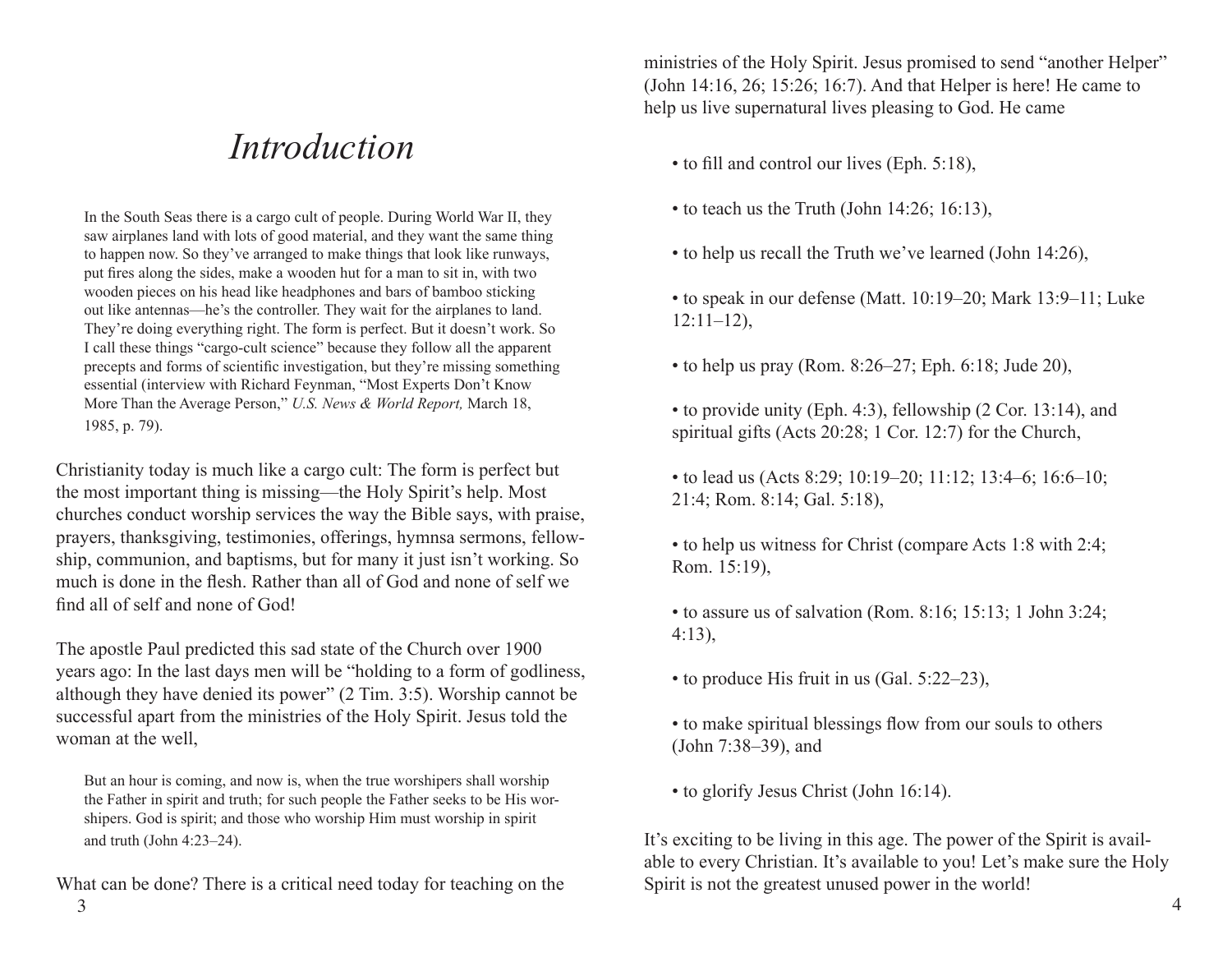*Confession of Sin*

*If we confess our sins, he is faithful and just to forgive us our sins and to cleanse us from all unrighteousness (1 John 1:9).*

1. Confession is agreeing with God you've committed a sin.

Confession is telling God "I have sinned!" David, after he committed adultery with Bathsheba and murdered her husband Uriah the Hittite, confessed, "I have sinned against the LORD" (2 Sam. 12:13). And immediately the prophet Nathan proclaimed God's forgiveness: "The LORD also has taken away your sin" (12:13). David's confession was an admission of guilt regarding two personal sins.

The Greek word for confession is *homologeo* (δμολογεω). It means *to agree, to admit, to acknowledge,* or *to confess* and is used in extrabiblical literature of

- friends who have *agreed* to do something together (Josephus, *Antiquities* 17.39),
- a general who captured a town by negotiation, that is, through *agreement* on the terms of surrender (Josephus, *Jewish War* 1.21),

• *admitting* you have treated others with contempt (Aristotle, *Rhetoric* 1380a5), and

• *admitting* your faults to others, such as timidity (Epictetus  $2.21.1$ ff.).

Agreeing with someone and admitting to something are closely related. In admitting faults, for instance, you agree that they exist. Agreement always precedes an admission of guilt. In confession a believer must agree with God before he'll admit to wrongdoing.

2. Confession is judging yourself correctly.

But if we judged ourselves rightly, we should not be judged (1 Cor. 11:31).

This is self-judgment—rendering a verdict of guilty with respect to personal sins.

3. The clearest statement of confession is 1 John 1:9.

If we confess our sins, he is faithful and just to forgive us our sins and to cleanse us from all unrighteousness.

But this is not the only verse on confession: There are many more in both the Old and New Testaments. Cf. Exod. 32:31; Lev. 26:40–41; Num. 14:40; 21:7; 22:34; 1 Sam. 15:24, 30; 2 Sam. 12:13; 24:10; Psa. 32:5; 38:18; 41:4; 51:4; Prov. 28:13; Neh. 1:6–7; Jer. 3:13, 25; 14:20; Dan. 9:4–5; Hos. 5:15; Luke 18:13.

4. Confession makes fellowship with God possible.

Confession is the mechanics of forgiveness and fellowship. It produces three things: forgiveness of sins, cleansing from all unrighteousness, and fellowship with God. The Christian walk begins with confession, for without it there is no fellowship with Absolute Holiness. Confession is a bar of spiritual soap that washes away the guilt of personal sins in order to have a relationship with God.

Now let's make this personal. If you have unconfessed sin in your life, your fellowship with God is broken. The moment you sin, you drop out of fellowship; the moment you agree with God regarding your sin, fellowship is restored. So, as soon as you become aware of unconfessed sin, confess it immediately!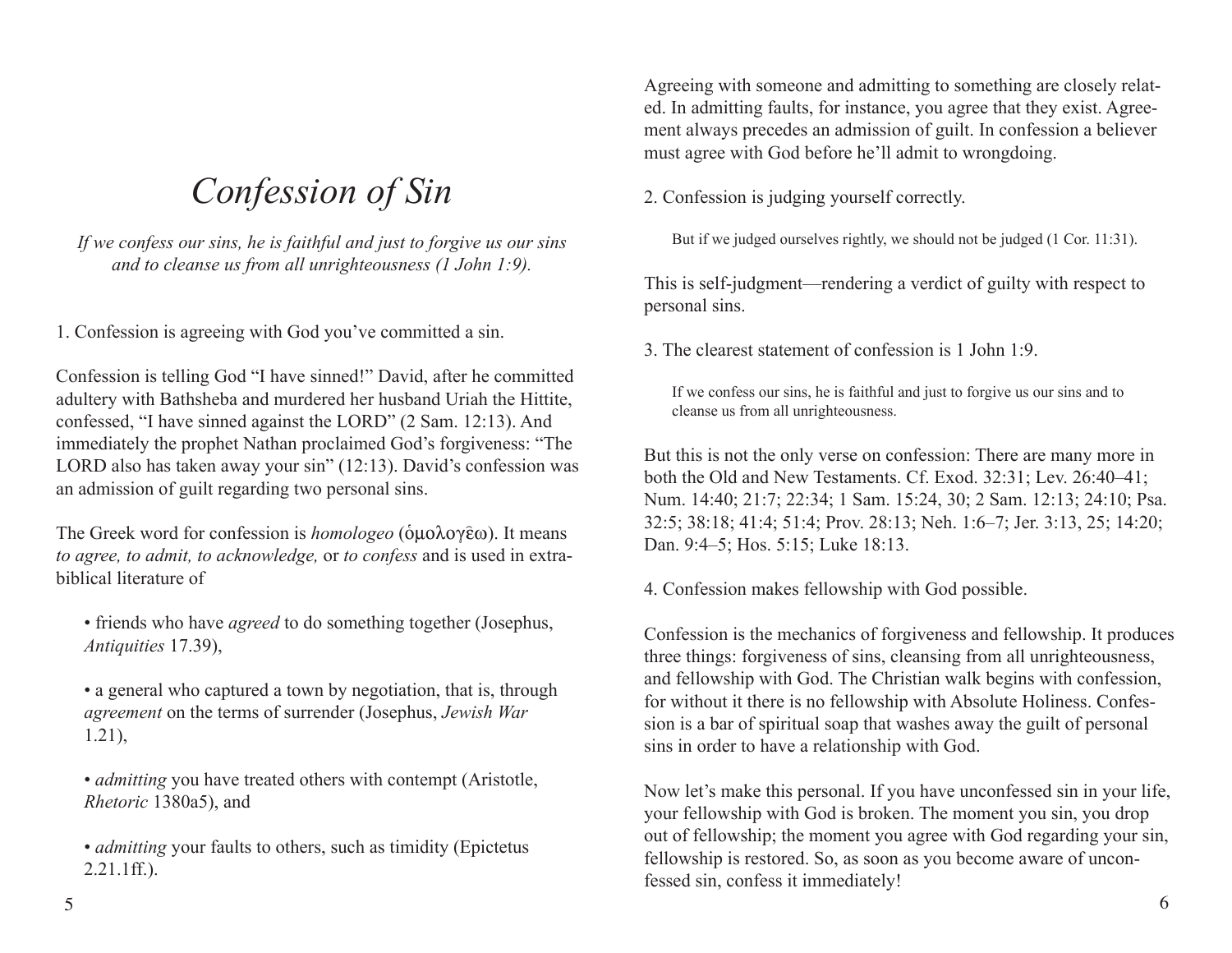In other words, when you sin the Holy Spirit is grieved (Eph. 4:30), His power is quenched (1 Thess. 5:19), fellowship is lost (1 John 1:9), and you become carnal (1 Cor. 3:1–3). Confession restores fellowship, frees the Spirit to fill you again, and renews your spirituality.

#### 5. Confession is a choice.

The word "if" in the Greek text of 1 John 1:9 introduces a third class (future more probable) condition: It implies uncertainty with a better than average chance of fulfillment. In other words, maybe you'll confess your sins, maybe you won't. The choice is yours.

When you sin, every time you sin—regardless if it's a known or unknown sin—you drop out of fellowship with God. And every time you commit a known sin you have a decision to make: Shall I confess or shall I not? If you do, you're restored; if you don't, you remain out of fellowship. How can you ever be happy in the Christian life unless you spend most of your time in fellowship with God?

Here's the real tragedy: many Christians don't know about confession. As a result they seldom have fellowship with God even though they've been saved for years! They go to church, put money in the collection plate, teach a Sunday school class, serve on various boards and committees—and rarely walk in fellowship with their God.

6. Confession always precedes forgiveness.

This order is clear in 1 John 1:9 as well as in such Old Testament passages as 2 Samuel 12:13 and Psalm 32:5. In the latter, for instance, David found forgiveness after confessing his transgressions:

I acknowledged my sin to Thee, And my iniquity I did not hide: I said, "I will confess my transgressions to the LORD"; And Thou didst forgive the guilt of my sin. Selah.

7. Confession cleanses from known and unknown sins.

How can unknown sins be confessed? They cannot. You can't confess what you aren't aware of. So God has set up a procedure by which unknown sins are automatically forgiven when you confess known sins. Otherwise unknown sins would pile up and never be forgiven. When you confess God forgives all known and unknown sins from the time of your last confession. This is pure grace because God wants to have a relationship with you.

8. Confession is a part of prayer.

Confession is, for example, an integral part of the prayers of Ezra (9:5–15, note especially 10:1), Nehemiah (1:5–11), and Daniel (9:4–19, note especially 9:20). In each case, they confessed their sins and the sins of their people *to God* (cf. Psa. 32:5).

9. Keep short accounts.

Self-inspection is a good habit to cultivate. Ask yourself several times a day, "Have I committed any known sins in the past few hours?" If one comes to mind, confess it right away. Don't let another second go by. Then your fellowship will be restored—that's a promise.

One way to keep short accounts is to pray without ceasing. If you pray frequently throughout the day, maintaining fellowship won't be much of a problem. Begin each prayer with confession and you'll automatically keep short accounts. Remember, prayers offered with unconfessed sin in the heart aren't heard (Psa. 66:18).

10. It never hurts to be specific.

In confessing the sin of his people, Moses specifically named their sin: "They have made a god of gold for themselves" (Exod. 32:31). This is a good habit to develop. When you confess, name your sin identify it. You don't have to name the sin to be forgiven; there's no such command in the Bible. David didn't name his sin when he confessed to murder and adultery: "I have sinned against the LORD"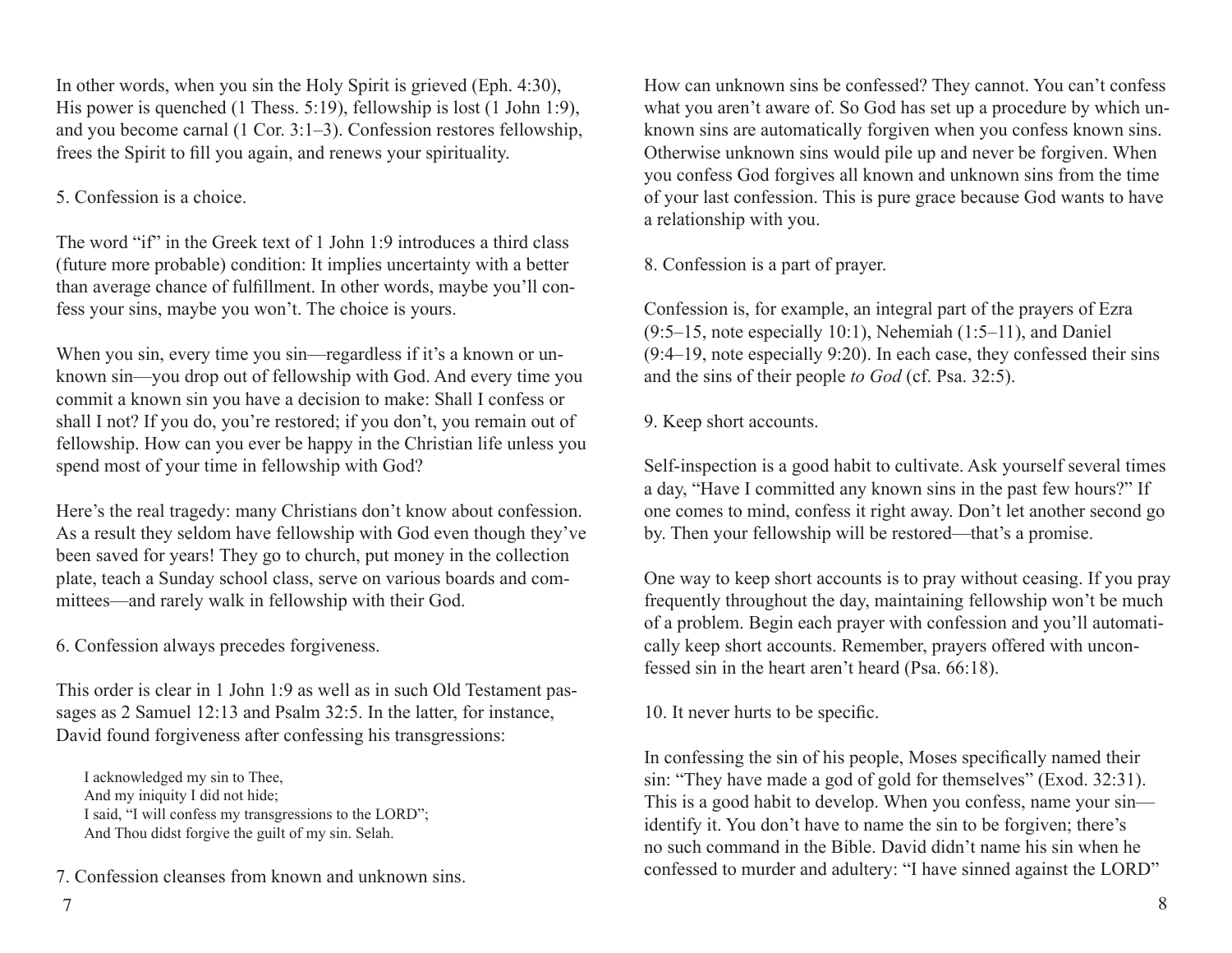(2 Sam. 12:13). Or, "I have sinned against Thee" (Psa. 41:4). Or, "Against Thee, and Thee only, I have sinned" (Psa. 51:4). Nor did he name his sin of numbering the people: "I have sinned greatly in what I have done. But, now, O LORD, please take away the iniquity of Thy servant, for I have acted very foolishly" (2 Sam. 24:10). The important thing is to be clear in your own mind what sin you're confessing, because confession is agreeing with God that you've committed a specific sin. If you name the sin, there's no doubt in your mind which sin you're confessing. It forces you to be specific and removes any possibility of hiding the sin from God. Ezra, Nehemiah, and Daniel also named specific sins in their prayers (Ezra 9:10–12, 14; Neh. 1:7; Dan. 9:5, 6, 10, 11, 14).

11. Continual, uninterrupted fellowship with God is not possible in this life.

Periodic, interrupted fellowship is possible, however, and that's better than nothing! Not until we shed this body of sin will we experience a perfect, uninterrupted relationship with God.

12. Don't let the yo-yo effect discourage you.

When I first began confessing my sins, the Christian life seemed like a yo-yo. I was in fellowship one minute and out the next. In. Out. In. Out. In. Out. Just like a yo-yo. I was confessing all the time. But as my growth in the Word progressed, the yo-yo effect became less and less. Soon long stretches of time elapsed between prayers of confession.

13. The opposite of confession is keeping silent about personal sins.

If you hide your sins from God your spiritual life won't succeed.

He who conceals his transgressions will not prosper, But he who confesses and forsakes them will find compassion (Prov. 28:13).

14. Failure to confess results in divine discipline.

David experienced unbearable divine discipline when he neglected 9 10

confession.

When I kept silent about my sin, my body wasted away Through my groaning all day long. For day and night Thy hand was heaven upon me; My vitality was drained away as with the fever-heat of summer (Psa. 32:3–4).

15. Confession doesn't remove divine discipline from the person who sins.

The life of David illustrates the relationship between confession, forgiveness, and divine discipline. Even though David confessed the sins of adultery and murder ("I have sinned against the LORD" 2 Sam. 12:13), and even though God forgave him ("The LORD also has taken away your sin" 12:13) and waived the legal penalty ("you shall not die" 12:13), David still received divine discipline, both immediately in the death of his child  $(12:14-23)$  and for the rest of his life  $(12:10-12)$ . Confession cancels the guilt but not the discipline for sin. The discipline, however, may be reduced. Had David not confessed immediately, he may have died according to the Law of Moses (capital punishment for murder, Exod. 21:12–14; Lev. 24:17, 21; and for adultery, Num. 35:16–21; Deut. 19:11–12; Lev. 20:10; Deut. 22:22).

Years later David confessed his sin of numbering the people (2 Sam.  $24:10$ ), but God still disciplined him  $(24:11-17)$ . The point is, sin results in discipline—discipline if you confess and discipline if you don't. This should slow down those who try to work the system, thinking, "I can always sin, confess it, and receive God's forgiveness!" Yes, and you'll also receive His discipline!

16. Sins must be confessed and forsaken.

God promises to show compassion to those who confess and forsake their sins (Prov. 28:13). Confession is not enough; forsaking transgressions is also necessary. To forsake (Hebrew נעזב, ` $azab$ ) is to stop doing something you enjoy (cf. Ezek. 23:8). We all have pet sins, ones we commit over and over, evil habits that are hard to break. If you confess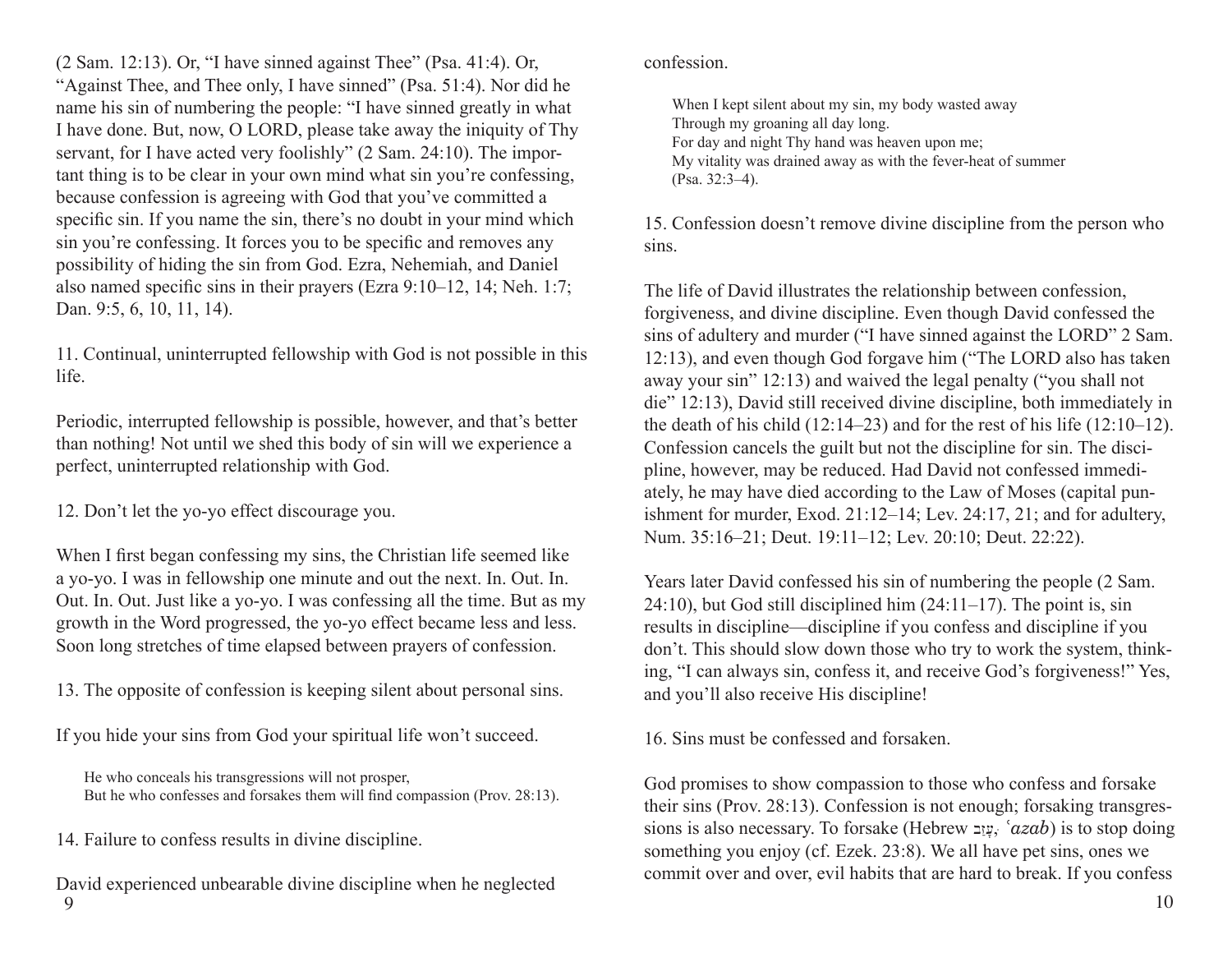without forsaking personal sins, you'll be forgiven, yes, but you won't receive compassion. Compassion is an attitude that inclines God to treat others well, to do favors for them, and to give them gifts.

17. Why confess if our sins are already forgiven at the cross?

Because faith in Christ cancels the penalty of sin which is spiritual death (John 3:16; Col. 2:13–14), whereas confession cancels the guilt of sin (Psa. 32:5).

18. No sins are too big for God to forgive.

1 John 1:9 is a promise: If you confess, God forgives. All you have to do is believe your sins are forgiven. Some can't, however. They think their sins are too big. But 1 John 1:9 doesn't say, "If we confess our sins, He is faithful and righteous to forgive us our sins and to cleanse us from all unrighteousness—*unless they're too big, too bad, or one too many."* Take God at His word. If you confess, you're forgiven!

19. Isolate the sin.

Isolation of sin is one of the most important principles I have ever learned. When you confess your sins, God forgives. The next thing to do is forget them. God has.

Put them out of your mind. Don't keep resurrecting them from the dead. And don't keep brooding over them. You'll just make yourself depressed—or sick. Why keep punishing yourself for something God has already forgiven?

The first time I confessed my sins at age nineteen, under a big oak tree in the San Bernardino mountains of southern California, I made a list of all the sins I could think of, confessed them, and felt the weight of the world lifted from my shoulders. This illustration says it all: "When God buries our sin in the deepest sea, He posts the sign, 'NO FISH-ING!'" (*Our Daily Bread*).

20. Confession makes us responsible for our sins.

Confession is for our benefit, not God's. He knows when we sin and what the sin is—and doesn't need to be told. But, you say, "If He already knows, why does He want us to confess personal sins?" Several reasons.

• Confession forces us to deal with known sins so we can have fellowship with God.

• Confession forces us to recognize our guilt. Adam, for instance, tried to hide his sin (Gen. 3:8; Job 31:33); failing that, he tried to pass the blame to Eve (Gen. 3:11–12). Eve, in turn, tried to pass the blame to the serpent (3:13). In general, men hate to take responsibility for their sins.

• Confession reminds us of the enemy within—the flesh and its desires.

• Confession reminds us of God's authority, that we're accountable to Him.

21. Why don't Christians confess their sins?

Because

- they've never heard about confession,
- they refuse,
- they're mad at God, or
- they forget to keep short accounts.

If you quit praying, stop going to church, and neglect the Word, chances are you'll forget to confess your sins. Fellowship isn't automatic. You have to want a relationship with God enough to maintain a moment by moment sensitivity to unconfessed sin. Why don't you make confession a regular part of your life? You'll be glad you did.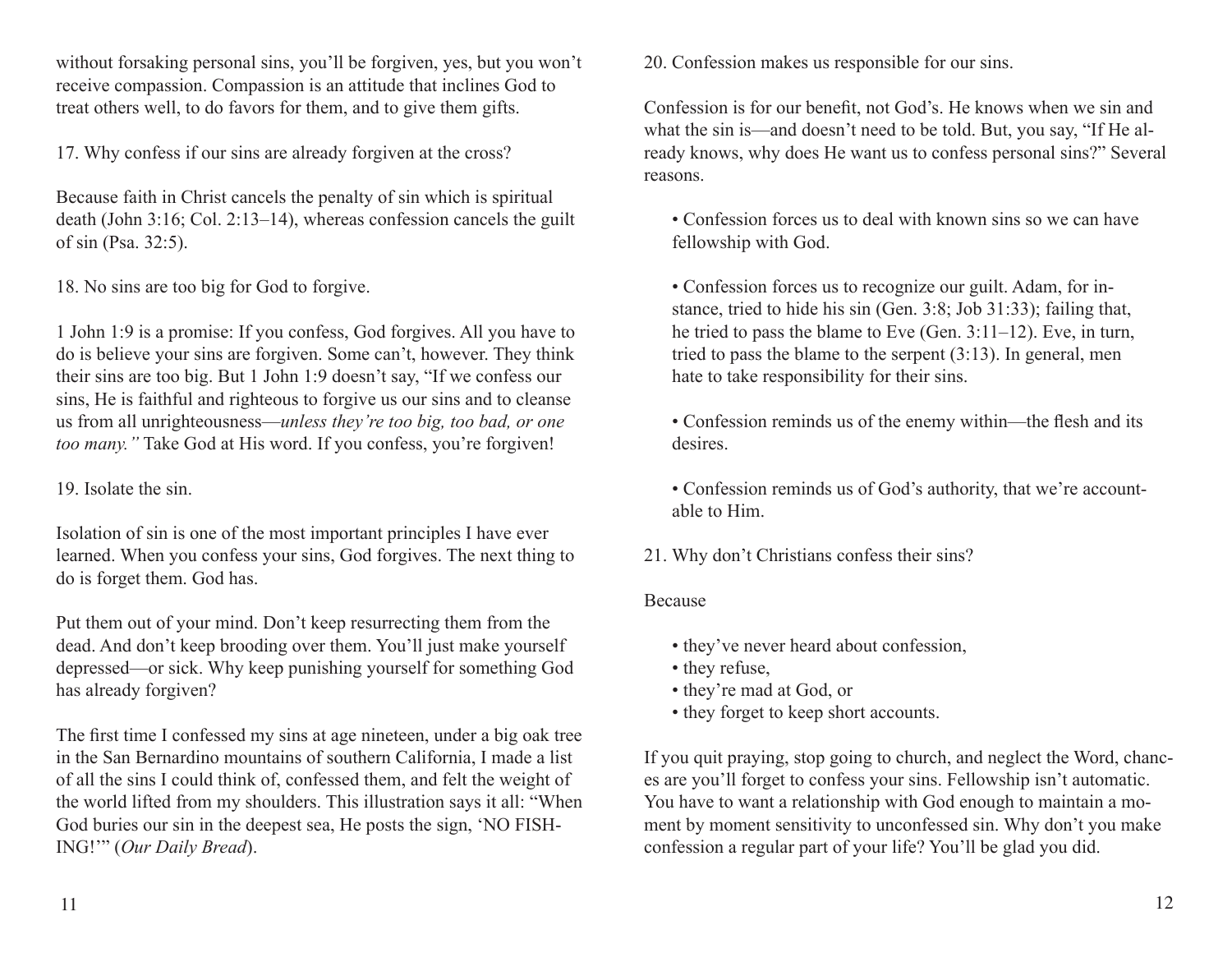## *The Meaning of Forgiveness*

*For thy name's sake, O LORD, Pardon my iniquity, for it is great (Psalm 25:11).*

Words often give clues to meaning, and the biblical words for forgiveness are no exception. Each contributes a clue, a part of the total meaning. Forgiveness is a beautiful word in any language.

#### *Clue #1.* Leave the sin behind.

One of the Greek words for forgiveness is  $aphi\overline{emi}$  ( $\alpha\phi(\eta\mu\iota)$ ). It's used for human and divine forgiveness in the Sermon on the Mount: "For if you forgive men for their transgressions, your heavenly Father will also forgive you. But if you do not forgive men, then your Father will not forgive your transgressions" (Matt.  $14-15$ ). *aphiemi* is a verb of separation often used of leaving something behind and going away. The woman at the well left her waterpot on the ground and went back to the village (John 4:28). The disciples left their nets and boats to follow Jesus (Matt. 4:20, 22). Jesus said, "And everyone who has left houses or brothers or sisters or father or mother or children or fields for my sake will receive a hundred times as much and will inherit eternal life" (19:29 NIV). Now, when you forgive, leave the sin behind. Separate. Walk away—mentally. Put distance between you and the offense. Put it out of your mind and refuse to think about it any more.

*Clue #2.* Remove the memory of the sin from your mind.

One of the Hebrew words for forgiveness is quite picturesque. nasa' (sig), another verb of separation, means to lift a thing up, carry it away, and put it elsewhere. A lion or bear, for example, lifts a lamb up with its mouth and carries it off from the flock to eat somewhere else (1 Sam. 17:34–35). Forgiveness, then, is taking hold of the offense, picking it up with the hands of your soul, and carrying it afar. It's tak-

ing something close, carrying it far away, and leaving it there. "How blessed is he whose transgression is forgiven  $(nasa)$ . Whose sin is covered (*kasah*)!" (Psa. 32:1).

*Clue #3.* Hide the sin from sight.

Two verbs, kasah (הָפֶר;) and kipper (יפֶר;) cover over'), are used in Hebrew of covering one thing with another. Tamar, Judah's father-in-law, for instance, covered (*kasah*) her face with a veil (Gen. 38:14, 15). Noah covered (*kipper*) the seams of the ark inside and out with pitch to make them waterproof (Gen. 6:14). "Thou didst forgive (*nasa*<sup>)</sup>) the iniquity of Thy people; Thou didst cover (*kasah*) all their sin" (Psa. 85:2). "Help us, O God of our salvation, for the glory of Thy name; And deliver us, and forgive (*kipper*) our sins, for Thy name's sake" (Psa. 79:9). Usually what's covered is hidden from sight—from your sight as well as from the sight of others. But what's uncovered lies in plain sight for all to see and continually reminds you of its presence. Forgiveness, then, is mentally covering sins so you don't see them and aren't continually reminded of them. Once covered, leave them covered. Out of sight, out of mind. However, covering something doesn't remove it—it's still there, but hidden. Keep this in mind as we look at the next clue.

*Clue #4.* Remove the sin from sight.

Jeremiah used the Hebrew verb mahah (מְחָה 'wipe,' 'wipe out') when he prayed, "Do not cover (*kipper*) their iniquity or wipe (*mahah*) their sin from Thy sight" (Jer. 18:23 RCL). Elsewhere it's used of wiping tears from the face (Isa. 25:8), food from the mouth (Prov. 30:20), and ink from a scroll (Exod. 32:32–33). God wiped every living thing from the face of the earth (Gen. 7:23). In these verses, wiping removes from sight—completely. Tears wiped from your cheeks are gone! Unlike *kipper*, which covers but doesn't remove, mahah totally removes the memory of sin. Sins committed against you should be wiped away so no one ever sees or hears about them again.

*Clue #5.* Overlook the sin.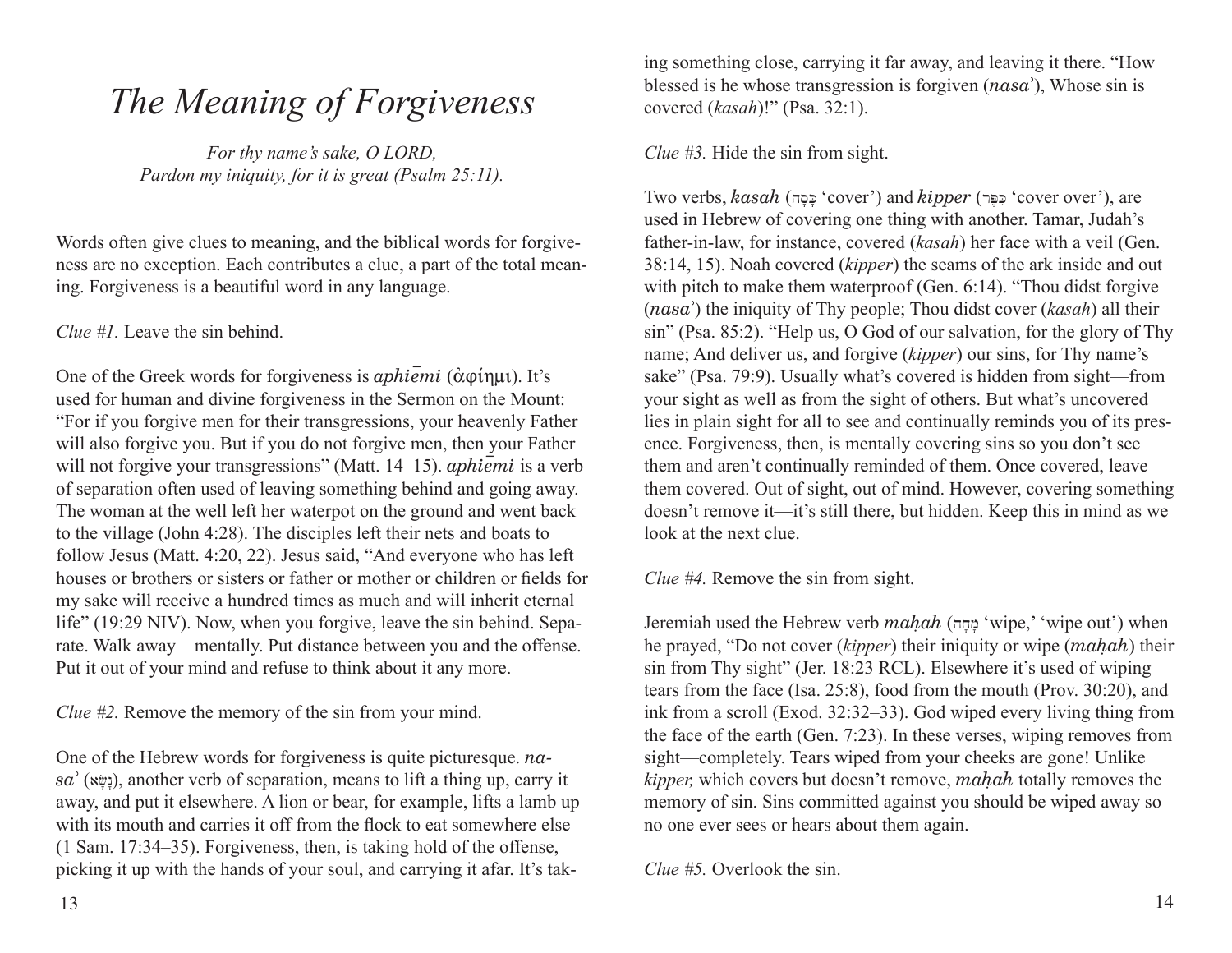A fifth word for forgiveness is the Hebrew verb 'abar (עבר 'pass over' = 'overlook,' 'forgive'), as in "A man's discretion makes him slow to anger, And it is his glory to overlook a transgression" (Prov 19:11). Or "Who is a God like Thee, who pardons  $(nasa)$  iniquity And passes over ( $\diamond$ abar) the rebellious act of the remnant of His possession?" (Micah 7:18a). It's used, for example, of a razor passing over someone's head (Num. 6:5) and of floodwaters passing over the land (Isa. 8:8). The main idea is moving without stopping. Forgiveness, in terms of this word, involves overlooking sins committed against you. Don't stop and dwell on them for long. Let your mind pass over them.

*Clue #6.* Set the offender free from his debt.

The Greek verb  $apolu\overline{o}$  ( $\alpha\pi o\lambda\overline{o}$ ) 'set free,' 'release,' 'pardon') is used of (1) setting a prisoner free (Matt. 27:15; Acts 28:18), (2) releasing a debtor (Matt. 18:27), and (3) freeing people from diseases (Luke 13:12). Forgiveness, then, means not keeping those who wrong you indebted to you. Free them. Don't keep them in mental bondage. Don't persist in making them feel guilty. Forgive them, and they owe you nothing. "Pardon (apoluo), and you will be pardoned (apoluo)" (Luke 6:37c).

*Clue #7.* Treat the offender in grace.

Forgiveness is an act of giving—an act of grace. In English, the word forgive means 'to give very much' (*give* coupled with the prefix *for*which means 'excessively,' 'very much'). The Greek verb *charizomai*  $(\chi \alpha \rho i \zeta \rho \mu \alpha \iota)$  is used of giving something to a person who doesn't deserve it. Jesus, for instance, gave sight to the blind (Luke 7:21) and a creditor cancelled a debt owed to him (Luke 7:41–43). Cancelling a debt is the same as giving the money owed to you to the debtor. Forgiveness, then, is giving pardon to someone who doesn't deserve it. They wronged you and that wrong can never be undone, and perhaps not even repaid; yet, in spite of this you choose to be gracious—to give them pardon. "And be kind to one another, tender-hearted, forgiving (*charizomai*) each other, just as God in Christ also has forgiven (*chari-* *zomai*) you" (Eph. 4:32).

*Clue #8.* Postpone or pass over the punishment.

Forgiveness means giving up your desire for vengeance and letting the offender go unpunished. The noun  $\pi\acute{\alpha}$  peo $\iota$  (*paresis*) in Greek means 'passing over,' 'letting go unpunished' and is used of King Herod passing over a certain offence instead of punishing the offender (Josephus, *Antiquities* xv.3.2) and of a general not letting the blunders of his soldiers go unpunished (Xenophon, *Cavalry Commander* 7.10). This word is used only in Romans 3:25—of the pretermission (passing over) of sins committed before the cross. God passed over human sin for four thousand years, from Adam to Christ, by forgiving without punishing until personal sins were judged at the cross.

*Clue #9.* A blood sacrifice was necessary to provide the forgiveness of sins.

The verb salah (הָלֶה) 'forgive,' 'pardon') is always used of divine forgiveness—never of people forgiving each other. The root meaning, derived from Akkadian and Aramaic, seems to be 'sprinkle.' Sprinkling blood on an altar speaks of sacrifice and substitution, two important elements in God's forgiveness of human sin. Kellogg eloquently explains the typological significance of sprinkling:

It was in this sprinkling of the blood that the atoning work was completed. The altar had been appointed as a place of Jehovah's special presence; it had been designated as a place where God would come unto man to bless him. Thus, to present and sprinkle the blood upon the altar was symbolically to present the blood unto God. And the blood represented life,—the life of an innocent victim atoning for the sinner, because rendered up in the stead of his life. And the priests were to sprinkle the blood. So, while to bring and present the sacrifice of Christ, to lay the hand of faith upon His head, is our part, with this our duty ends. To sprinkle the blood, to use the blood God-ward for the remission of sin, this is the work alone of our heavenly Priest (S. H. Kellogg, *The Book of Leviticus,* p. 49).

A blood sacrifice, then, must be presented to and accepted by God before there can be any forgiveness of sin.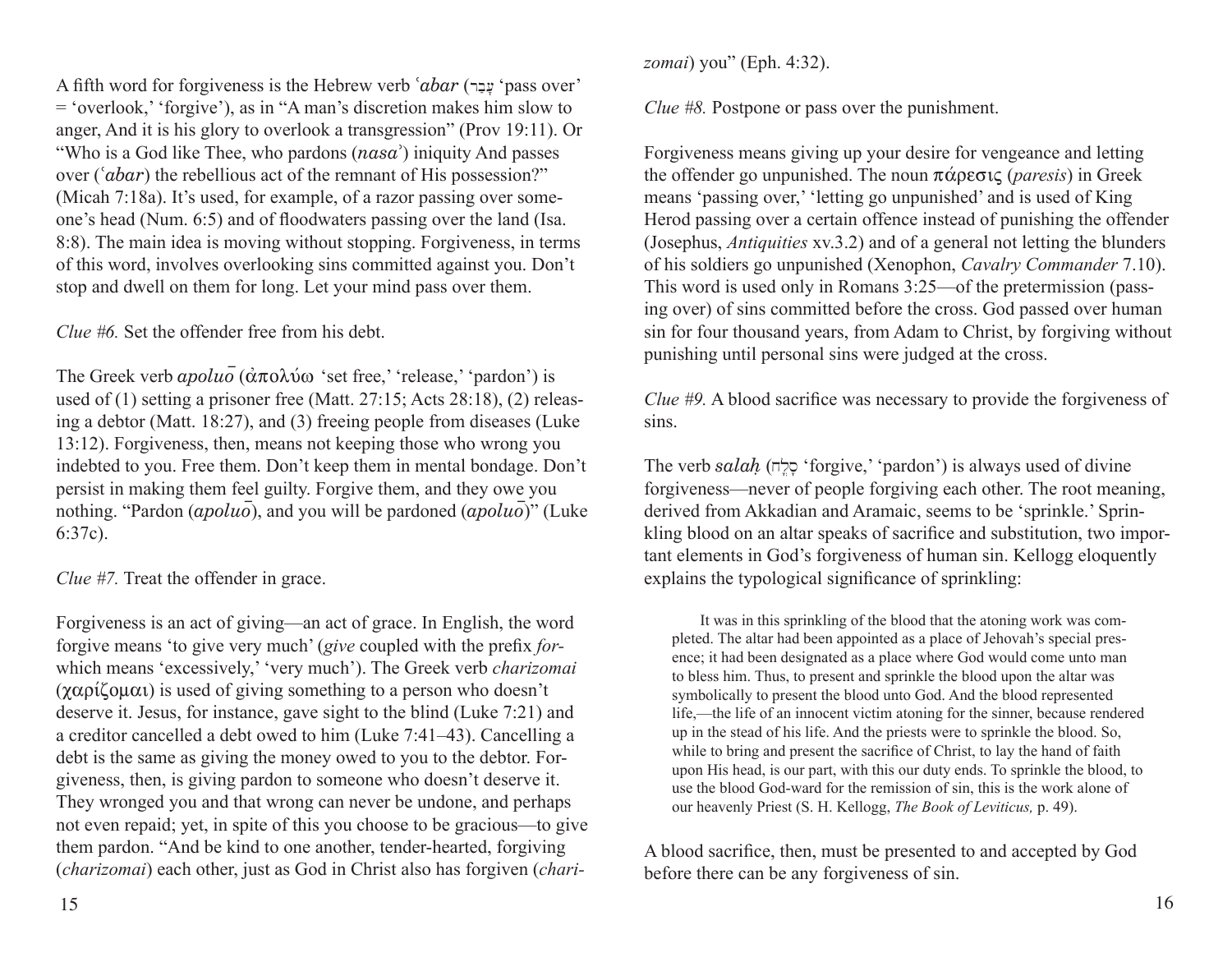### *Forgiving Others*

*Just as the Lord forgave you, so also should you (Colossians 3:13b).*

1. Forgiveness is an act of the will that takes place in the mind.

Forgiveness takes place primarily in the heart.

So shall My heavenly Father also do to you, if each of you does not forgive his brother from your heart (Matt. 18:35).

To forgive from the heart is to forgive in the mind—not just with the lips. Forgiving is more than what you say or do; it's changing the way you think. It's possible to say "I forgive you!" and not really mean it.

2. Forgiveness is separating mentally from sins committed against you.

Two verbs of separation, the Greek  $aphi\overline{emi}$  ( $\alpha\phi(\eta\mu\iota)$ ) and the Hebrew  $nasa^{\prime}$  ( $x\ddot{x}$ ), mean 'forgive' in the Bible. Forgiveness is completely putting an offense out of your mind, refusing to think about it any longer, not continually reminding yourself of it, and not being angry about it any more. Forget it forever.

3. Forgiveness is forgetting a wrong that can never be righted.

A wrong, once committed, can never be undone—and some can never be repaid. Those who sin may admit their guilt, apologize, and make amends—even make multiple restitution—but they can't undo the original wrong. All the money in the world can't repay the loss of an arm or a leg or a loved one. Your choice is to hold a grudge or to forgive and forget.

I will forgive their iniquity, and their sin I will remember no more (Jer. 31:34).

I will not remember your sins (Isa. 43:25).

You have put all my sins behind your back (Isa. 38:17 NIV).

You will…hurl all our iniquities into the depths of the sea (Micah 7:19 NIV).

As far as the east is from the west, So far has He removed our transgressions from us (Psa. 103:12).

Forgiving and being forgiven is necessary in this world because we all have sin natures.

4. Forgiveness is giving up your righteous indignation.

Who is a God like Thee, who pardons iniquity And passes over the rebellious act of the remnant of His possession? He does not retain His anger forever, Because He delights in unchanging love (Mic. 7:18).

Righteous anger ends at the point of the offender's repentance; following repentance it becomes unrighteous anger and bitterness.

5. Forgive as God forgives you.

And be kind to one another, tender-hearted, forgiving each other, just as God in Christ also forgives you (Eph. 4:32).

…bearing with one another, and forgiving each other, whoever has a complaint against any one; just as the Lord forgives you, so also should you (Col. 3:13).

Why should we forgive those who sin against us? Because we're forgiven! Because God forgives the sins we commit against Him! He wants us to be like Him in all His attributes. We should imitate His love, graciousness, forbearance, patience—and forgiveness. The sins we're called on to forgive are nothing compared to the great debt God forgives us (Matt. 18:23–35).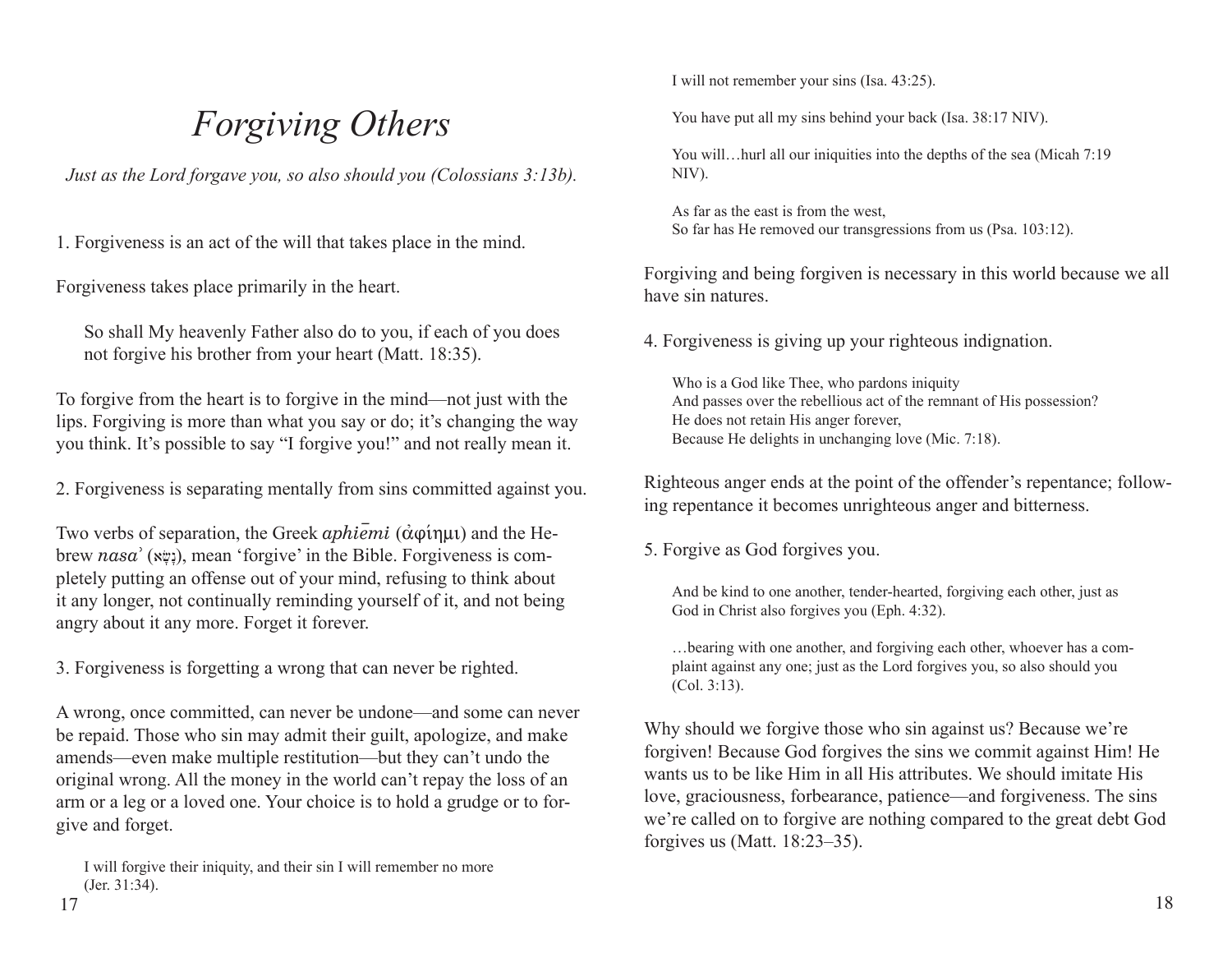6. Forgiveness is unlimited.

How often should we forgive one another? As many times as someone sins against you! Peter asked,

"Lord, how often shall my brother sin against me and I forgive him? Up to seven times?" Jesus said to him, "I do not say to you, up to seven times, but up to seventy times seven" (Matt. 18:21–22).

Barclay makes this illuminating observation:

It was Rabbinic teaching that a man must forgive his brother three times. Rabbi Jose ben Hanina said, "He who begs forgiveness from his neighbour must not do so more than three times." Rabbi Jose ben Jehuda said, "If a man commits an offence once, they forgive him; if he commits an offence a third time, they forgive him; the fourth time they do not forgive." The Biblical proof that this was correct was taken from Amos. In the opening chapters of Amos there is a series of condemnations on the various nations for three transgressions and for four (Amos 1:3, 6, 9, 11, 13; 2:1, 4, 6). From this it was deduced that God's forgiveness extends to three offences, and that He visits the sinner with punishment at the fourth. It was not to be thought that a man could be more gracious than God, so forgiveness was limited to three times. Peter thought that he was going very far, for he takes the Rabbinic three times, multiplies it by two, for good measure adds one; and suggests, with eager self-satisfaction, that it will be enough if he forgives seven times. Peter expected to be warmly commended; but Jesus' answer is that the Christian must forgive seventy times seven, that, in fact, there is no reckonable limit to forgiveness (William Barclay, *The Gospel of Matthew,* II, 212-213).

Now, let me ask you, "How many times does God forgive our sins? As often as we sin against Him? Or is there a limit beyond which there is no forgiveness?" The answer is wonderfully clear: God is never unwilling to forgive if His conditions are met.

7. Forgiveness is conditional.

Jesus taught His disciples:

Be on your guard! If your brother sins, rebuke him; and if he repents, forgive him. And if he sins against you seven times a day, and returns to you seven times, saying, "I repent," forgive him (Luke 17:3–4).

Note carefully what Jesus is saying: "If he repents, forgive him." The clear implication of this statement is: If he doesn't repent, you don't have to forgive him! There's no forgiveness without repentance. In other words, forgiveness is conditioned upon repentance. You're obligated to forgive every time someone sins against you—even up to seven times a day—but only if he repents after each sin. There's no such thing as automatic forgiveness. Of course, you can always choose to overlook the sin and be defrauded (Prov. 19:11; 1 Cor. 6:7). If you pass over the sin, you must forgive him.

You say, "What's repentance?" It's a change of attitude. Repentance naturally leads to offering an apology or making amends. It often results in an admission of guilt through verbal confession. Isn't this the same way God treats us when we sin against Him? His forgiveness is both conditional and unlimited. The conditional aspect is unmistakable in 1 John 1:9: "If we confess our sins, He is faithful and righteous to forgive us our sins and to cleanse us from all unrighteousness." During our lifetimes we'll sin against God many times, often many times a day, and He forgives us each time—but only if we confess known sins.

It's the nature of forgiveness to be conditional. If it were unconditional, if we were commanded to forgive others automatically whether they repent or not, they could easily take advantage of us—sinning as often as they wish without restraint. In terms of fellowship, God does not forgive unconditionally. And neither should we, unless we opt to be defrauded. This condition—repentance—provides a measure of control over the committing of sins against us.

8. Make things right as soon as possible.

If you sin against someone, go to him, apologize, and, if necessary, make amends. Don't wait for him to come to rebuke you.

If therefore you are presenting your offering at the altar and there remember that your brother has something against you, leave your offering there before the altar, and go your way, first be reconciled to your brother, and then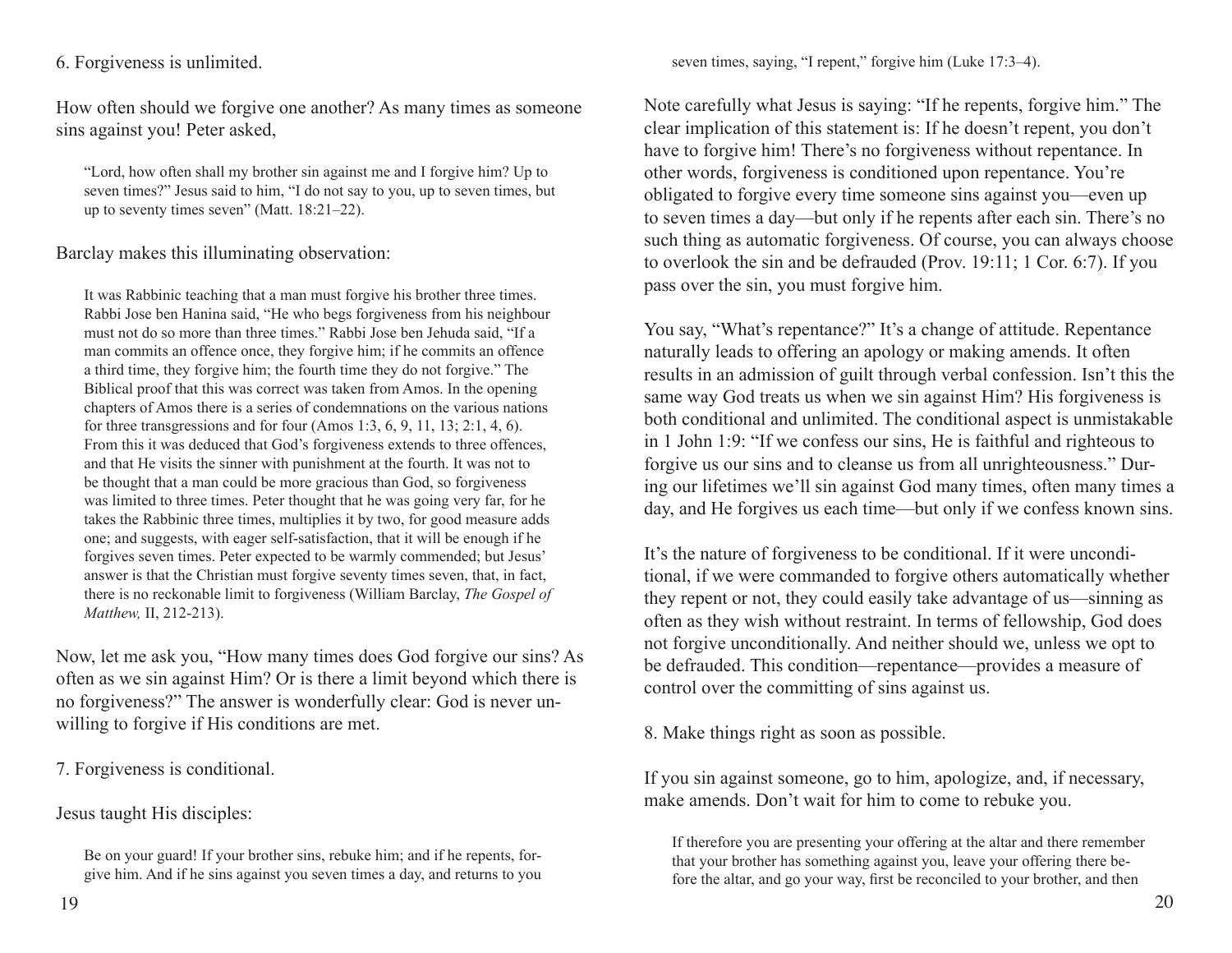come and present your offering (Matt. 5:23–24; cf. Luke 17:4).

9. If you refuse to forgive, God won't forgive you.

What happens if you don't forgive someone after he repents? Simple: God won't forgive your sins!

For if you forgive men for their transgressions, your heavenly Father will also forgive you. But if you do not forgive men, then your Father will not forgive your transgressions (Matt. 6:14–15).

And whenever you stand praying, forgive, if you have anything against anyone; so that your Father also who is in heaven may forgive you your transgressions (Mark 11:25).

Pardon, and you will be pardoned (Luke 6:37).

What are these verses saying? Simply this. God's forgiveness is conditioned upon forgiving those who sin against us. In other words, a refusal to forgive those who have repented invalidates 1 John 1:9. God will not forgive other known sins when you confess them. Why? Because you're not doing for others what you're asking God to do for you. This in turn shuts down your prayer life, because God doesn't hear prayers offered in carnality.

If I had seen iniquity in my heart, the Lord would not hear (me) (Psa. 66:18 RCL).

If you don't forgive others, God won't forgive you. The Lord's Prayer is a constant reminder of this principle:

And forgive us our debts, as we also have forgiven our debtors (Matt. 6:12).

And forgive us our sins, For we ourselves also forgive everyone who is indebted to us (Luke 11:4).

Divine forgiveness, then, is conditioned upon two things: confessing known sins and forgiving others.

10. A refusal to forgive brings divine discipline.

This is clear from the conclusion to the Parable of the Unforgiving Slave.

So shall My heavenly Father also do to you, if each of you does not forgive his brother from your heart (Matt. 18:35).

Not forgiving one another is a serious sin. You'd better think twice before you say, "I swear on my mother's grave I'll never forgive you!" Do that and you wipe out your spiritual life! If you refuse to forgive, then forget about going to church, praying, confessing your sins, or doing good works. It's all energy of the flesh. I wonder how many Christians have been carnal for years because they have refused and are still refusing to forgive a person who desires their forgiveness?

11. No sins are too big to forgive.

No sins are too big for God to forgive. And no sins should be too big for you to forgive!

12. Comfort and express your love for those who sinned against you.

What should you do after forgiving someone? Is forgiving all that's necessary or is there more? Paul urged the church at Corinth to forgive, comfort, and reaffirm their love for the man who had been guilty of incest.

Sufficient for such a one is this punishment which was inflicted by the majority, so that on the contrary you should rather forgive and comfort him, lest somehow such a one be overwhelmed by excessive sorrow. Wherefore I urge you to reaffirm your love for him (2 Cor. 2:6–8).

Comforting is saying and doing things to make a person feel better (Gen. 37:34–35; 1 Thess. 4:18). Take the initiative in this. Be friendly. Say something nice. Give a gift. Take him to lunch. Embrace him. Let him know it's all over and forgotten. Comforting is an overt display of love and forgiveness.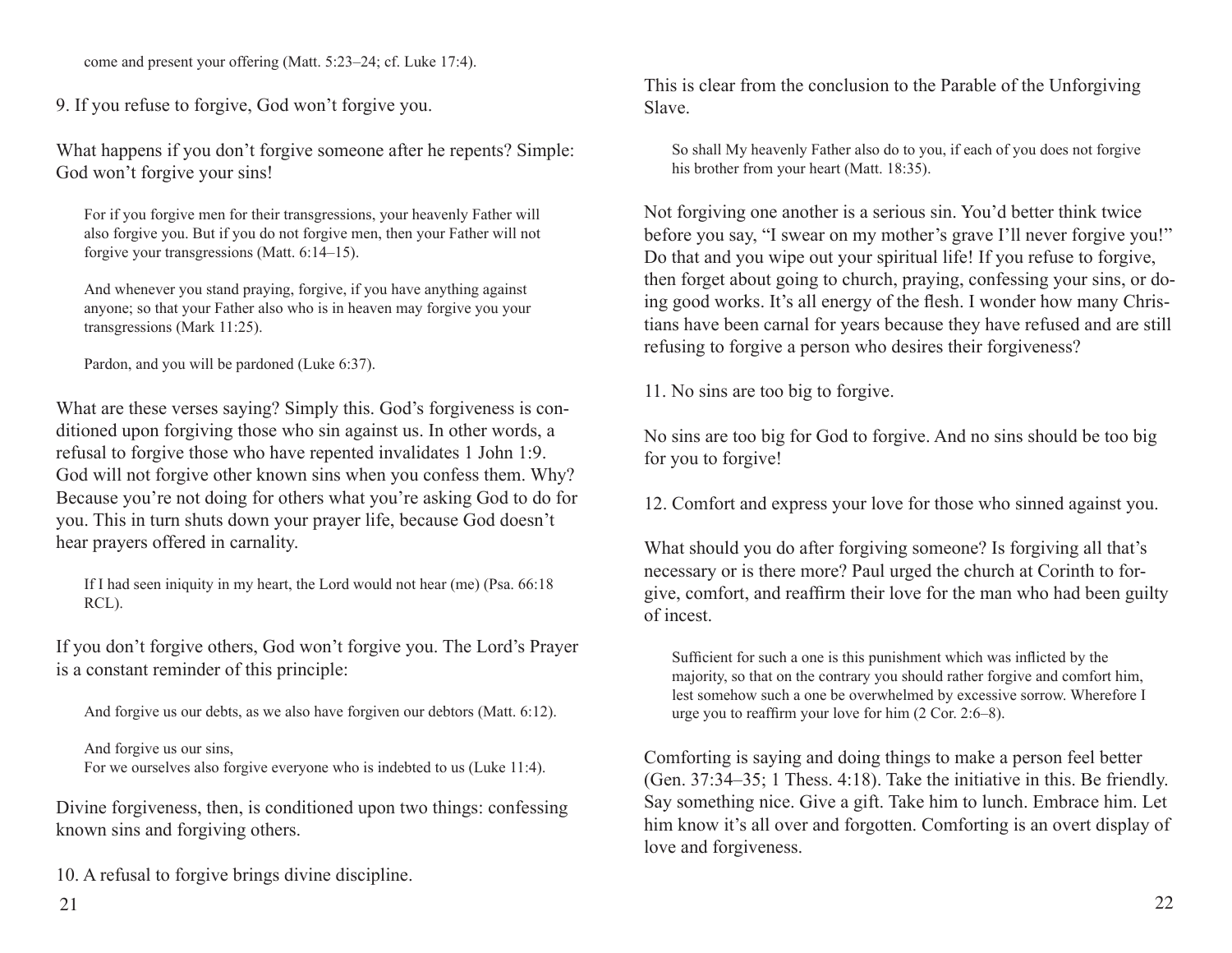## *Filling of the Spirit*

*And do not get drunk with wine, for that is dissipation, but be filled with the Spirit (Ephesians 5:18).*

Would you like to understand the Bible? Have power over the flesh? Receive divine guidance? Get answers to prayer? Use your spiritual gifts more effectively? Be a source of blessing to others? You can have all of these if you know the secret of Christian living—being filled with the Spirit.

1. Our bodies are temples of the Holy Spirit.

In this age the Spirit of God lives in temples of flesh and blood, not wood and gleaming stone.

Or do you not know that your body is a temple of the Holy Spirit who is in you, whom you have from God, and that you are not your own (1 Cor. 6:19).

2. The Holy Spirit lives in every believer.

He lives inside our bodies—His temple. This is the indwelling ministry of the Spirit (Rom. 8:9; 1 Cor. 6:19; Jude 19).

However you are not in the flesh but in the Spirit, if indeed the Spirit of God dwells in you. But if anyone does not have the Spirit of Christ, he does not belong to Him (Rom. 8:9).

3. The Holy Spirit wants to fill His temple.

The Spirit wants complete control of His temple—body, soul, and spirit (Eph. 5:18). This is the filling ministry of the Spirit. It's mentioned 14 times in the New Testament (Luke 1:15, 41, 67; 4:1; Acts 2:4; 4:8,

31; 6:3; 7:55; 9:17; 11:24; 13:9, 52; Eph. 5:18). Its frequency indicates the importance of the doctrine.

4. To be filled with the Spirit is to be completely controlled by the Spirit.

Filling is a matter of control; that is, who is going to control your life, you or the Holy Spirit? In Ephesians 5:18 the apostle draws an analogy or comparison between drunkenness and the filling of the Spirit: "And do not get drunk with wine, for that is dissipation, but be filled with the Spirit." Drunkenness was the best illustration Paul could think of to describe this ministry. The two are similar in many ways yet vastly different in others. In short, you can learn many things about the filling ministry of the Spirit by watching drunks!

• A drunk is filled with alcohol. A Christian is filled with the Holy Spirit.

• Alcohol is a substance inside the body. The Holy Spirit a person living inside the body.

- Alcohol controls thoughts, speech, and behavior from within. The Spirit controls thoughts, speech, and behavior from within.
- Alcohol is addictive. The filling ministry of the Spirit is meant to be a moment by moment influence in your life.
- Alcoholism is chemical dependency. Those filled with the Spirit depend on Him for help, instruction, and guidance.
- Drunks like the effect of alcohol. Spirit-filling is also desired for its effect: it produces the fruit of the Spirit and good works.

In the ancient world, wine was regarded as a powerful influence. Josephus relates how king Darius once asked his bodyguards to speak on what is the strongest of all: wine, women, the king, or truth. He promised a sumptuous prize to the winner. Here is the speech on wine: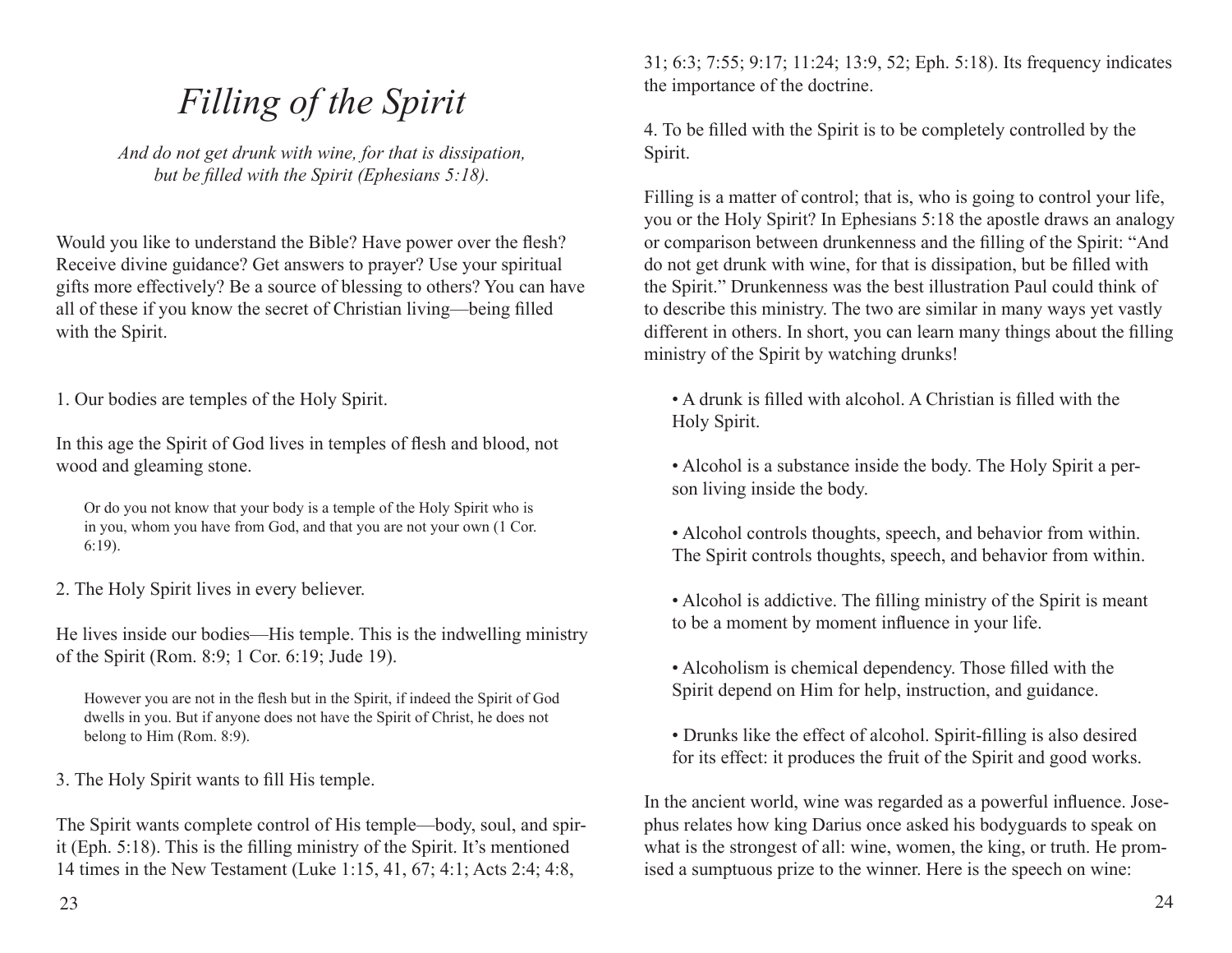And the first began to speak on the power of wine, describing it as follows. "Sirs," he said, "when I estimate the strength of wine, I find that it surpasses all things in the following way. It misleads and deceives those who drink it, and causes the king's understanding to be like that of an orphan or one who needs a guardian. It stirs up the mind of the slave to the outspokenness of the free man, while that of the poor man becomes similar to the rich man's. For it remakes and regenerates their souls when it enters them, and drowns the sorrow of those overtaken by misfortune, while to those who are in debt to others it brings forgetfulness and makes them think themselves the richest of all men, so that they do not mention any small sum but speak only of talents and such denominations as are familiar to the prosperous. Moreover, it makes men unaware of commanders and kings, and takes away their memory of friends and companions. For it arms men against even their best friends, and makes these seem more complete strangers than any others. Then, when they become sober and the wine has left them during their night's sleep, they arise knowing nothing of what they have done during their drunkenness. Judging by these things, I find that wine is the strongest and most forceful of all things (*Antiquities*, 11.38–42).

To recapitulate: as alcohol dominates those under its influence, the Spirit dominates those under His influence. He wants to change your life from within—if you'll let Him. The Christian way of life is a supernatural life produced by the indwelling Spirit of God.

5. The opposite of Spirit-control is controlling your own life.

Self-control, one of the fruits of the Spirit, is desirable (Gal. 5:23), self-government is not. Self-government is "I want to do things my way, not God's!" To be filled with the Spirit is to die to self.

Now those who belong to Christ Jesus have crucified the flesh with its passions and desires. If we live by the Spirit, let us also walk by the Spirit (Gal. 5:24–25).

6. The filling of the Spirit is commanded.

"And do not get drunk with wine, for that is dissipation, but be filled with the Spirit" (Eph. 5:18). The imperative mood of the verb "be" filled" (pleroo) indicates this is a command. The plural number of this verb shows it is a command addressed to every church-age believer.

The passive voice means the filling of the Spirit is something you receive from God. The present tense envisions a repeated filling. To be filled, then, is expected; not to be filled is disobedience, a sin, walking in the flesh—carnality. It's important to note, however, that unbelievers are never commanded to be filled with the Spirit.

7. The filling of the Spirit is lost by sinning, restored by confession, and maintained by obedience.

You say, "How can I be filled with the Spirit?" Simple. Just confess your sins. Sin grieves Him and quenches His work. Sin prevents Him from controlling you. How can He control your life if you want to control it yourself? So, when you confess a sin, you're forgiven, restored to fellowship, and filled with the Spirit again—automatically. Through confession you give control of your life back to the Holy Spririt. You lose the filling when you sin, regain it by confessing known sins, and maintain it by being obedient and resisting temptation.

8. The filling of the Spirit is restored immediately when you confess a known sin.

It works like this: "God is light, and in Him there is no darkness at all" (1 John 1:5b). If we walk in darkness, we have no fellowship with God (1:6). "But if we walk in the light as He Himself is in the light, we have fellowship with one another" (1:7a,b). Sin puts us in darkness; confession of sin brings forgiveness, puts us back into the light, and restores fellowship with God (1:9). I believe John's term walk in darkness is equivalent to Paul's terms walk according to the flesh (Rom. 8:4), walking like man (1 Cor. 3:3), walk as the Gentiles walk (Eph. 4:17), walk in trespasses and sins (Eph. 2:1–2), and walk in sexual immorality, impurity, passion, evil desires, and greed (Col. 3:5–7). And John's walk in the light is equivalent to Paul's walk as children of light (Eph. 5:8), walk in a manner worthy of God (1 Thess. 2:12), walk according to the Spirit (Rom. 8:4), and walk in the Spirit (Gal. 5:16, 25). In other words, walking in darkness is carnality and walking in the light is spirituality. You can't do any better than to walk in the light as God is in the light. So I have to believe that you have fellowship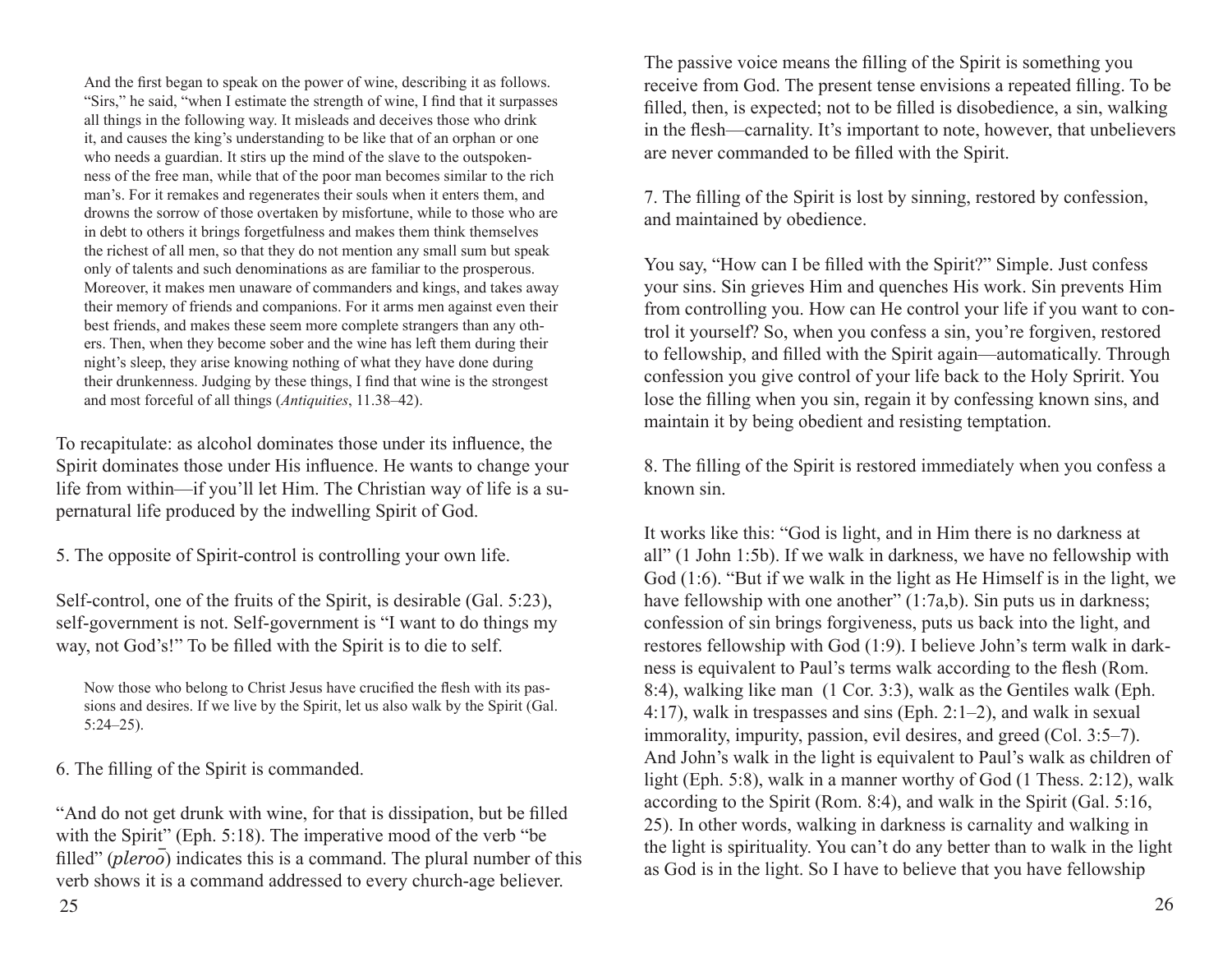with God, are filled with the Spirit, and are walking in the Spirit when you're walking in the light.

9. The filling of the Spirit is a repeated, not a continuous experience.

No one can be continually filled; that would require never sinning. In practice, the filling of the Spirit recurs at successive intervals. Jesus is the only person who has ever been continually filled with the Spirit.

10. The Holy Spirit is free to do everything He came to do in the lives of Spirit-filled believers.

Since He is in control, not us, He is free to operate without hindrance to accomplish the Father's will in us and through us. The filling of the Spirit makes us Christlike!

11. The filling of the Spirit is a basic requirement of spiritual growth.

The Holy Spirit is the divine author, teacher, and illuminator of Scripture. You grow to maturity when you're filled with the Spirit because He's free to teach you "all things, even the depths of God" (1 Cor.  $2:10$ ).

12. The filling of the Spirit is a prerequisite for church leadership.

To hold office, the first deacons had to meet three requirements: be "men of good reputation, full of the Spirit and of wisdom" (Acts 6:3). If deacons, then how much more elders and pastors?

13. The filling ministry of the Spirit is not unique to the Church Age.

Old Testament saints were never commanded to be filled with the Spirit. He filled some, but it was selective (only a few individuals were filled), temporary (for a short time only), and given to accomplish a specific purpose (not a requirement for daily living). Today, the filling is universal (for every believer), permanent (for a lifetime), and normal (a requirement for living the Christian life).

14. Obedience is proof of the Spirit's filling.

You say, "How can I know if I'm controlled by self or controlled by the Spirit?" Here is a simple test. Ask yourself, "Am I doing the hard things?" Take for instance, "Give to him who asks" (Matt. 5:42). Or "Whoever takes away what is yours, do not demand it back" (Luke 6:30). Or "Bless those who persecute you; bless and curse not" (Rom. 12:14). Or "Not returning evil for evil, or insult for insult" (1 Peter 3:9). If you are doing these hard things, you have indisputable proof that self is not in control, because self would never do anything to its own disadvantage. Obeying the difficult commands and prohibitions of Scripture, then, is one evidence of spirituality—of the Spirit's control or filling.

15. The fruit of the Spirit is proof of the Spirit's filling.

"A tree is known by its fruit" (Matt. 12:33). "You will know them by their fruits" (7:20). If a believer manifests the fruit of the Spirit—love, joy, peace, patience, kindness, goodness, faithfulness, gentleness, selfcontrol (Gal. 5:22–23)—he's filled with the Spirit. But if he manifests the deeds of the flesh—immorality, impurity, sensuality, idolatry, sorcery, enmities, strife, jealousy, outbursts of anger, disputes, dissensions, factions, envyings, drunkenness, carousings (5:19–21)—he's not filled with the Spirit. In every instance the filling of the Spirit produces the fruit of the Spirit. You can know you're filled if this fruit is present and increasing in your soul (2 Peter 1:5–9).

16. The filling of the Spirit makes you a blessing to others.

Jesus, speaking in the Jewish Age, prophesied the imminent indwelling and filling ministries of the Spirit (John 7:37–39). In His analogy, the indwelling and filling Spirit is likened to rivers of running water in a thirsty land. A single drink (receiving the Spirit's indwelling at the moment of salvation) becomes rivers of running water flowing out of your soul in the form of blessings to others. In a semi-arid land like Palestine, water is often in short supply and much appreciated. Riv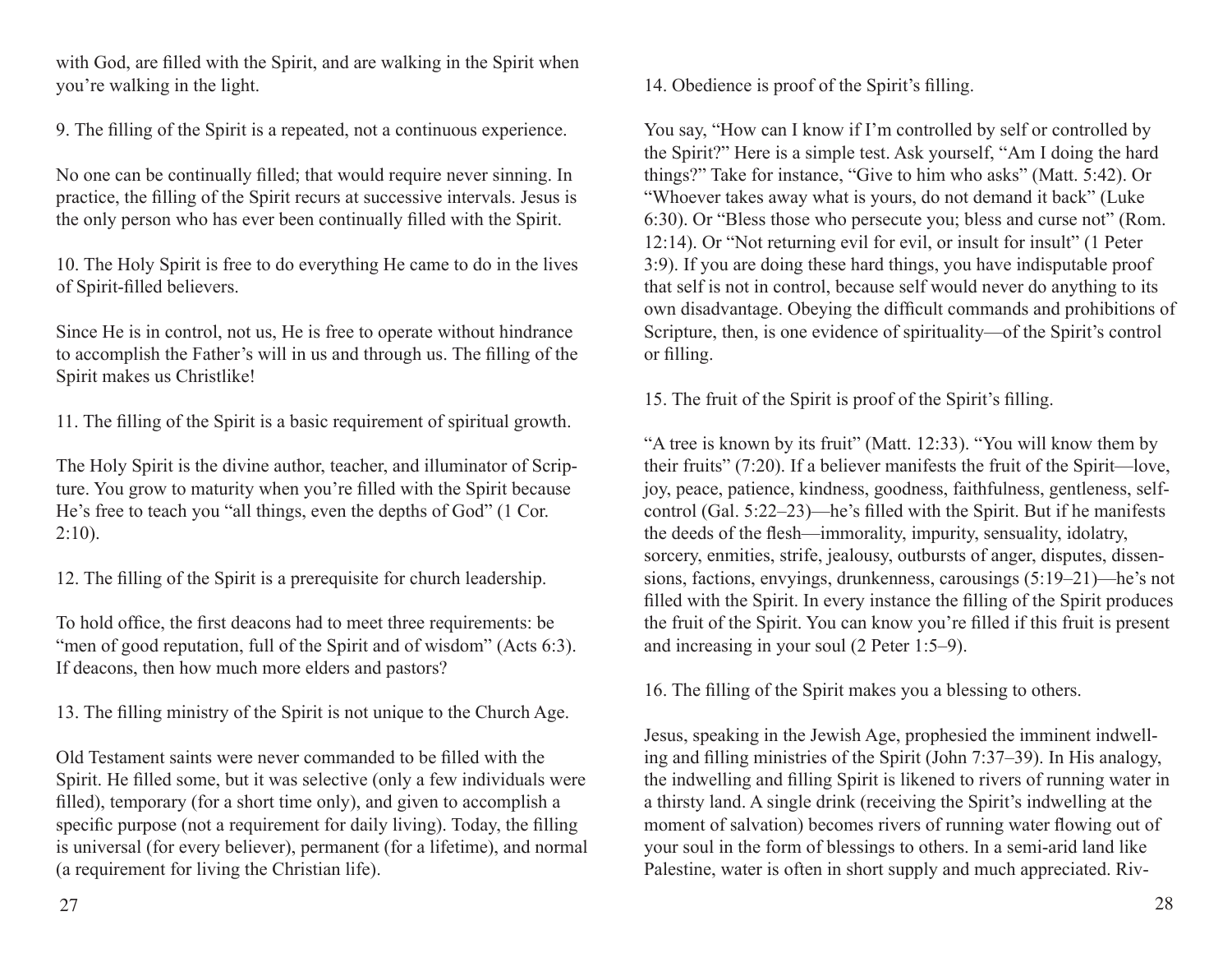ers of running water are no less than super-abundance! The opposite, quenching the Spirit, deprives you and those around you of muchneeded spiritual blessings.

17. The filling of the Spirit produces a local church that glorifies God.

In Ephesians 5:18–21 the command to be filled is followed by four consequences of the Spirit's fullness: (1) exhortation in songs of worship ("speaking to one another in psalms and hymns and spiritual songs"), (2) worship in song ("singing and making melody with your heart to the Lord"), (3) frequent prayers of thanksgiving ("always giving thanks for all things in the name of our Lord Jesus Christ to God, even the Father"), and (4) submission to church leadership ("be subject to one another in the fear of Christ"). Obviously, the more Spirit-filled Christians you have, the better the local church will be.

18. The filling of the Spirit is not a feeling or emotional experience.

You may not feel any difference when you're filled or not filled. The Spirit's presence is known only by divine revelation and by the results it produces in the lives of believers. That's why it's difficult to know if you're filled at any particular moment of time. You say, "What should I do if I'm not sure?" Easy. Examine your life. If you find any known sins you haven't confessed, confess them immediately, and you'll be filled with the Spirit. If you can't find any, assume you're filled.

The Holy Spirit wants to control your life. Why not let Him? Why not be filled right now?

## *Walking in the Spirit*

*If we live by the Spirit, let us also walk by the Spirit (Galatians 5:25).*

British actor Sir Alec Guinness thinks mimicing a person's walk is the key to characterization. When you imitate someone's walk (and talk), you

become very much like him inside. Said Guinness, "Until I decide how a character walks, nothing happens."

Soon he was placing his feet with uncharacteristic care and emphasis when he walked and, slowly, a transformation began to take place....

He was not very good at lessons or sports, but at the age of seven he discovered the theater and the gift for mimicry that has sharpened over the years into his astonishing art of characterization. This introduction came on a summer holiday with his mother when he was taken to the London Coliseum to see Nellie Wallace, a popular comedienne. "I left the theater in a daze, trying to walk like her, making rude noises, glaring with shocked eyes at innocent by-passers and generally misbehaving myself," Guinness has written of his love at first sight….

In those days he would walk the streets, searching for a stranger who had a certain look that seemed right for his current character. He would follow the person for blocks, imitating his walk, the swing of his arms and the tilt of his head. If the man stopped for a drink, his facial expressions would also enter Guinness's mental inventory.…

Guinness found that he could imitate virtually anyone. But more than that, when he imitated how others walked and talked, it was as if he could intuitively tell what they were like inside. "He learns what a character is," Time magazine wrote, "by imitating what he does" (John Culhane, "Alec Guinness—Prince Among Players," *Reader's Digest,* February 1985, 54–56).

Walking in the Spirit is being filled with the Spirit for extended periods of time. You must know what walking in the Spirit is before you can do it. So, let's start with a definition.

1. Walking in the Spirit is walking and letting the Holy Spirit do everything He came to do in your life. The term "walk in the Spirit" occurs only once in the New Testament (*pneumati peripateite* Gal 5:16). A similar term, "walk according to the Spirit (*peripatousin kata pneuma*)," also occurs only once (Rom 8:4). As we'll see, walking in the Spirit and walking according to the Spirit are almost identical concepts—just as walking in love and walking according to love are for all practical purposes the same. To be exact, walking in the Spirit is walking and letting the Holy Spirit do what he came to do in your life. And walking according to the Spirit is walking according to the Holy Spirit's desires—walking and carrying out the Spirit's desires.

Walking was the normal means of travel in the ancient world—short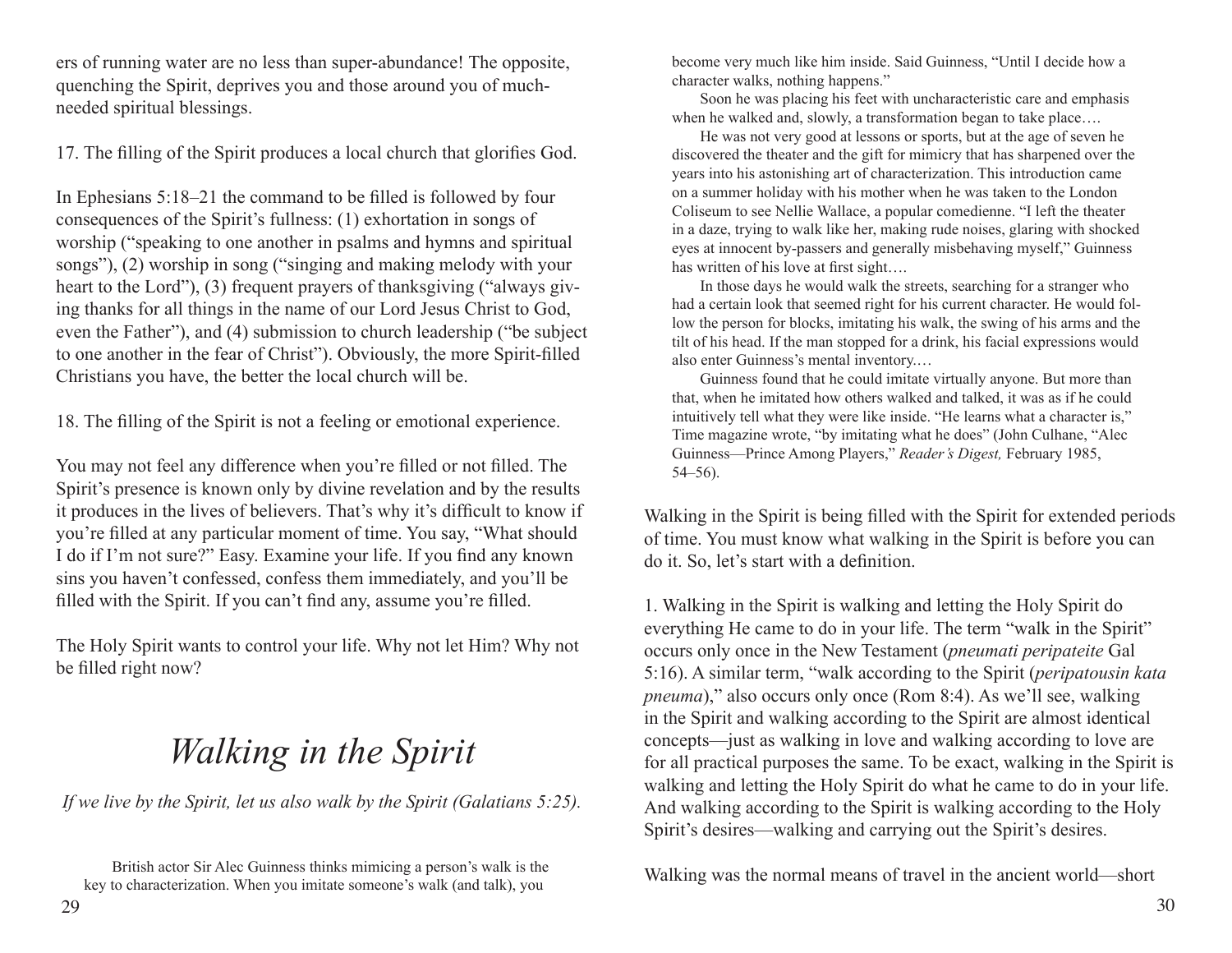trips to the well to draw water, to the mill to grind grain, to the countryside to gather firewood, to the fields to work, to the market to buy and sell, or to neighboring villages to visit friends and relatives. Or longer trips by caravan. It was something everyone could do: few owned donkeys, mules, horses, or camels. Jesus and his disciples, for instance, walked from city to city in Galilee, Samaria, Judea, and Perea. Paul walked and sailed on his missionary journeys.

When you walk you go places, see things, and meet people. Your interaction with them may be pleasant (laughter, joy, friendship, opportunities to witness) or unpleasant (anger, hatred, envy, jealousy, strife, robbery, even death).

To figure out what "walking in the Spirit" means, we need to ask, "What is the relationship between walking and the Holy Spirit?" Obviously, walking is something we do. Let's take a look at a few examples:

- Walking in good works is walking and doing good works wherever you go. It's walking and doing good works at the same time.
- Walking in the truth is walking and applying the truth you know wherever you go. It's walking and applying the truth at the same time.
- Walking in love is walking and loving others wherever you go. It's walking and loving others at the same time.

In these three examples, walking is something you do; it's going here and there. Good works are things you do. Truth is something you learn with the Spirit's help and something you can apply in your dealings with others. Love is something the Holy Spirit produces in your soul that can be applied to others. The key is *simultaneous action:* walking and doing something at the same time. In Acts we find walking in the customs of the Jews: 'you are…saying not to circumcise their children nor to walk in the customs (*tois ethesin peripatein*)' (Acts 21:21 RCL). Here again we have simultaneous action. To "walk in the customs" was to walk and practice the customs of the Jews wherever they went.

In English, "walking" and "living" are often found in phrases that imply simultaneous action:

- Living in fear is living and being afraid at the same time (often a constant state due to a high crime rate and bad neighborhood). Living and fear are simultaneous actions.
- Living in peace with your neighbors is living and having peaceful relationships with them at the same time.
- Living in harmony with your wife is living and having a harmonious relationship with her at the same time.
- Living in sin is living and sinning at the same time (often a constant state because of repeated sins).

The Jews also used the word "living" in a way similar to "walking." Walking is a part of living—something you do when you're alive. Living, however, is the broader term. The following examples all have simultaneous action:

"If we live in the Spirit, let us also walk in the Spirit" (Gal 5:25).

"and in them [immorality, impurity, passion, evil desire, and greed] you also once walked, when you were living in them" (Col 3:7). The phrase 'living in them' means living and committing these sins at the same time.

"the *life* which I now live in the flesh I live by faith in the Son of God" (Gal 2:20). 'Life' refers to Paul's life in his mortal body. He's going to live his life and at the same time have faith in Christ—simultaneous action once again.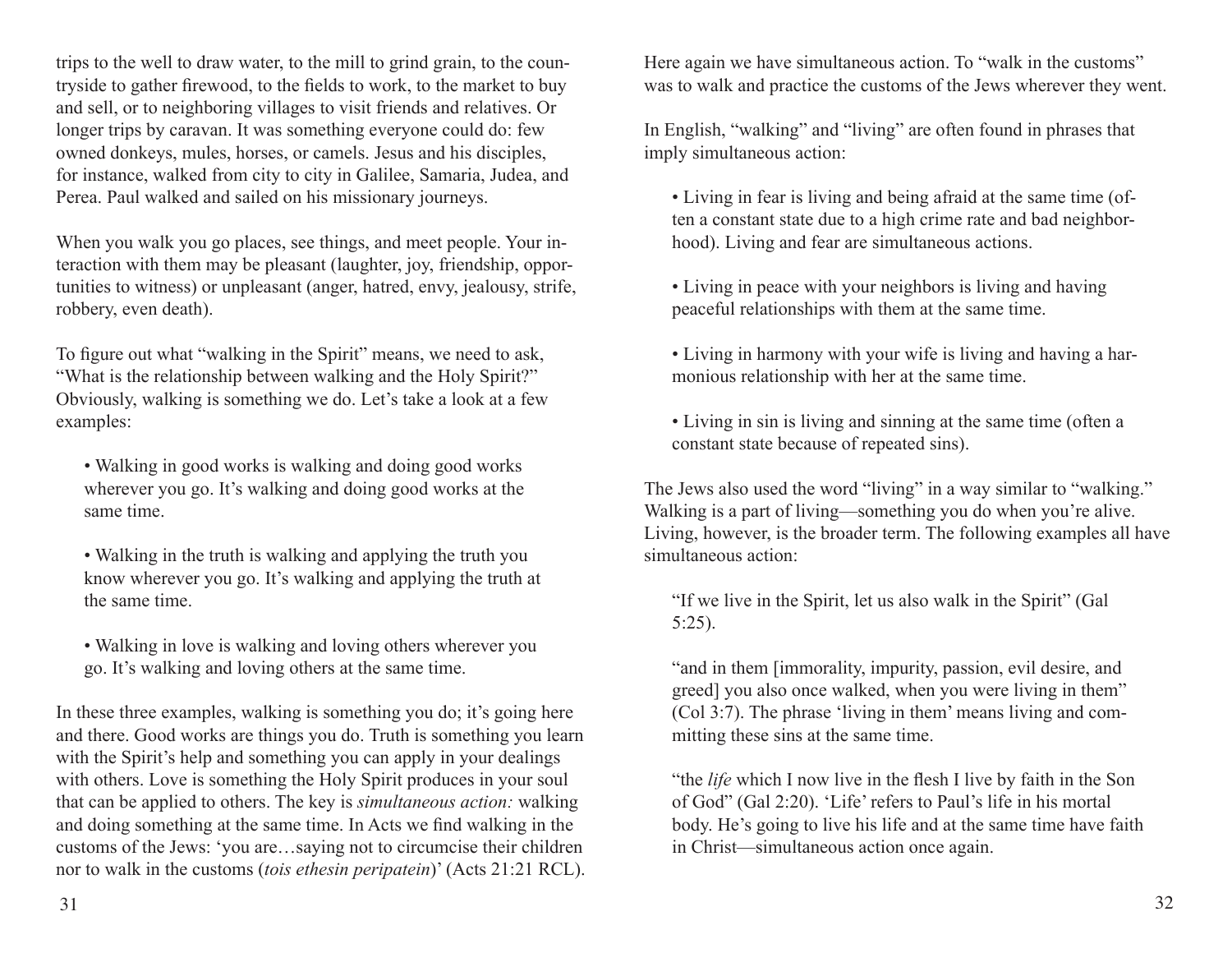Examples of the verb *peripate*<sup> $\overline{o}$ </sup> with other prepositions (*dia* and *kata*) also have simultaneous action. (1) Walking by faith (*dia pisteos peripatoumen*) is walking and having faith in God's promises wherever you go (2 Cor 5:7). It's walking and having faith at the same time. (2) Walking according to God's commandments (*peripatomen kata tas enotlas autou*) is walking and obeying his commandments wherever you go (2 John 6). It's walking and being obedient at the same time. (3) Walking according to the tradition of the elders (*peripatousin kata ten paradosin ton presbuteron*) is walking and 'holding fast to the tradition of the elders' (Mark 7:3–5). It's walking and observing the tradition at the same time.

"Living" with the preposition *kata* has simultaneous action:

"So then, brethren, we are under obligation, not to the flesh, to live according to the flesh—for if you are living according to the flesh, you must die; but if by the Spirit you are putting to death the deeds of the body, you will live" (Rom 8:12–13).

Living according to the flesh is living your life and carrying out the desires of the flesh at the same time (cf. Gal 5:16). Note the contrast between 'living according to the flesh' and '(live) in the Spirit' (Rom 8:13). Earlier in this section, 'walk according to the flesh' and '(walk) according to the Spirit' were used (8:4).

In conclusion, walking in the Spirit is walking here and there in your mortal body and at the same time letting the Holy Spirit do all He came to do in you and through you. The analogy to walking suggests a daily activity. In practice, though, walking in the Spirit will not be continuous because sin quenches Him.

2. Walking in the Spirit is a blanket term that includes all of the other Christian walks; they're all ways you walk—things you do—if you're walking in the Spirit. Why? Because walking according to the Spirit is walking according to the Spirit's desires. The Holy Spirit, the divine author of Scripture, has revealed how He wants you to walk: walk by faith, walk in the truth, walk in love, et al. So, when you walk in love, for example, you're walking according to the desires of the Spirit.

Walking in the Spirit includes:

- 1) walking in newness of life (Rom 6:4),
- 2) walking decently as in the day (Rom 13:13),
- 3) walking decently toward outsiders (1 Thess 4:12),
- 4) walking in wisdom toward outsiders (Col 4:5),
- 5) walking as wise men (Eph 5:15),
- 6) walking in a manner worthy of God (1 Thess 2:12),
- 7) walking in a manner worthy of the Lord (Col 1:10),
- 8) walking in a manner worthy of the calling with which you have been called (Eph 4:11),
- 9) walking as the Lord has assigned to each one, as God has called each (1 Cor 7:17),
- 10) walking according to the pattern you have in us (Phil 3:17),
- 11) walking in the same manner as Christ walked (1 John 2:6),
- 12) walking in Christ Jesus (Col 2:6),
- 13) walking in the light (1 John 1:7),
- 14) walking as children of light (Eph 5:8),
- 15) walking by faith (2 Cor 5:7),
- 16) walking in good works (Eph 2:10),
- 17) walking according to God's commandments (2 John 6),
- 18) walking in the truth (2 John 4; 3 John 3, 4),
- 19) walking in love (Eph 5:2) and walking according to love (Rom 14:15).

Conversely, you're not walking in the Spirit if you're:

1) walking according to the flesh (Rom 8:4), 2) walking like man (1 Cor 3:3), 3) walking as the Gentiles walk (Eph 4:17), 4) walking as enemies of the cross (Phil 3:18), 5) walking by sight (2 Cor 5:7), 6) walking as unwise men (Eph 5:15), 7) walking in an undisciplined manner (2 Thess 3:6, 11), 8) walking in trickery or treachery (2 Cor 4:2), 9) walking in darkness (1 John 1:6; 2:11),

10) walking in trespasses and sins (Eph 2:1–2),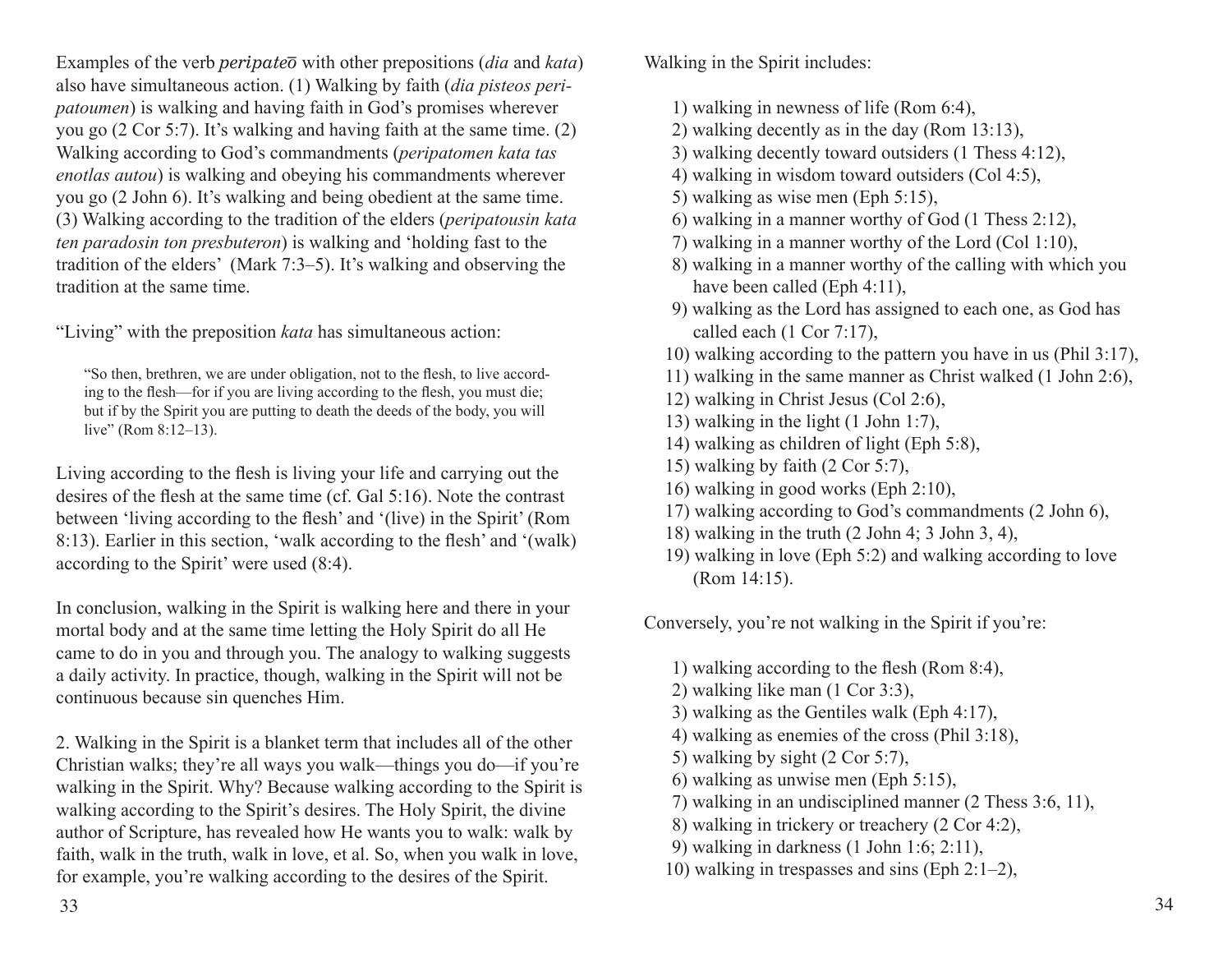11) walking in sexual immorality, impurity, passion, evil desires, and greed (Col 3:5–7).

3. Walking in the Spirit relates to the Holy Spirit's post-salvation ministries, not to his pre-salvation (convicting) or salvation (regenerating, indwelling, baptizing, sealing) ministries. Why? Because unbelievers can't walk in the Spirit. They're not indwelt by the Spirit! "In the last time there shall be mockers, following after their own ungodly lusts. These are the ones who cause divisions, worldly minded, devoid of the Spirit (lit. 'not having the Spirit')" (Jude 18–19). Only believers can walk in the Spirit. You have to be indwelt first. "Do you not know that you are a temple of God, and *that* the Spirit of God dwells in you" (1 Cor 3:16)?

4. If you're walking in the Spirit, all of His post-salvation ministries are functioning in your life. Some of these post-salvation ministries are: filling, teaching, speaking in our defense, interceding, leading (guiding), empowering, assuring, and producing the fruit of the Spirit. Now, think about this. Are you walking in the Spirit if He's not controlling (filling) your life? Or not teaching, guiding, empowering, helping, or assuring you? Or if no fruit is being produced in your life? As we have seen, walking in the Spirit is an umbrella term that includes all of the Christian walks. And it also includes all of His post-salvation ministries. So you're walking in the Spirit if and only if the Holy Spirit is doing all He has come to do in your life.

5. When you're walking in the Spirit, the Holy Spirit helps you live the Christian life. Four times Jesus called the Holy Spirit a *paracletos* 'one called alongside to help' (John 14:16, 26; 15:26; 16:7). Most of the Spirit's post-salvation ministries help us live the Christian life in some way. That's why he's called the Paraclete—'the Helper.' As we have seen, walking in the Spirit is walking and letting the Holy Spirit do everything He came to do in your life. What did He come to do? Quite a bit. For one, He came to produce his fruit in us (Gal 5:22–23). This ministry helps us become more like Christ, by helping us become more loving and patient, by helping us develop inner happiness and inner peace, and by helping us develop more self-control. Put another

way, He came to make us loving, happy, patient people by producing His fruit in us.

6. The Holy Spirit is not grieved or quenched when you're walking in the Spirit. He's happy!.

7. The opposite of walking in the Spirit is walking according to the flesh (Rom 8:4).

8. Walking in the Spirit keeps us from carrying out the desires of the flesh (Gal 5:16). Walking in the Spirit is the means of victory over the flesh and its desires.

9. Walking in the Spirit glorifies Jesus Christ. Glorifying Christ is one of the things the Holy Spirit came to do (John 16:14).

10. Walking in the Spirit has never been possible before in the history of the human race. The Holy Spirit's presence to help is one of the distinctive features of this age. So confess known sins (1 John 1:9), be filled with the Spirit (Eph 5:18), and walk in the Spirit (Gal 5:25).

## *Grieving the Spirit*

*"And do not grieve the Holy Spirit of God, by whom you were sealed for the day of redemption" (Ephesians 4:30).*

#### 1. Sin produces grief.

Sin produces grief in our relationships with others. Feelings get hurt; sadness, emotional pain, and anger result. Sin also produces grief in our relationship with God. He is saddened by the sinful things we say and do. This is the teaching of Ephesians 4:30: "And do noqt grieve the Holy Spirit of God, by whom you were sealed for the day of redemption." The first half of this verse speaks of grieving the Holy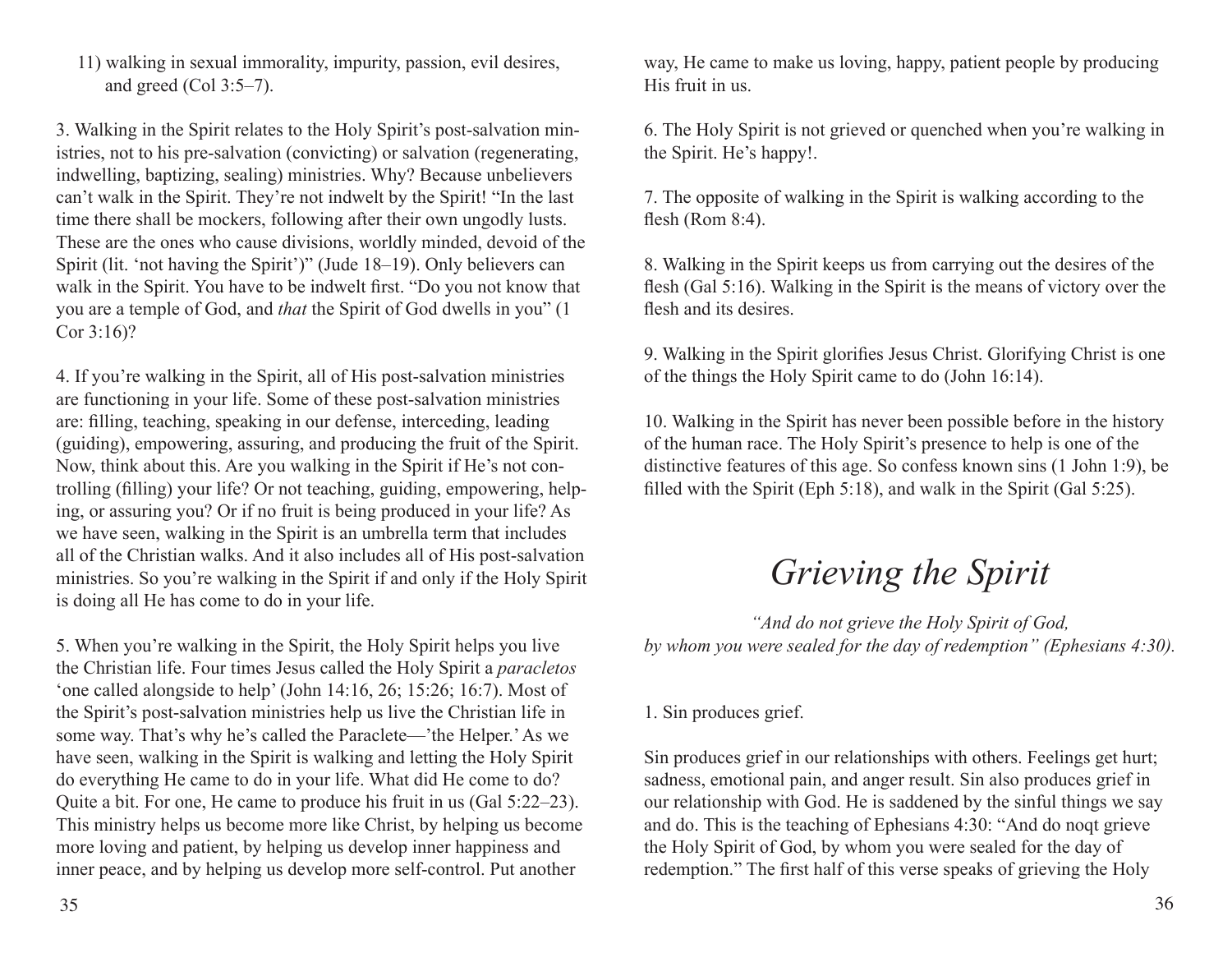Spirit; the second half of the sealing ministry of the Spirit.

2. The word "grieve" implies the Holy Spirit is a divine person who has feelings and can be hurt emotionally.

The Holy Spirit has a mind (Rom. 8:27), emotions (love, in Rom. 15:30; grief, in Eph. 4:30), and a will (1 Cor. 12:11). He teaches (John 14:26), testifies (John 15:26; Rom. 8:16), guides (Rom. 8:14), convicts (John 16:7–8), restrains (Gen. 6:3), commands (Acts 8:29), does miracles (Acts 8:39), calls men for special service (Acts 13:2), sends them forth into Christian service (Acts 13:4), and intercedes (Rom. 8:26). He can be obeyed (Acts 10:19–21a), lied to (Acts 5:3), and blasphemed (Matt. 12:31). These things can only be said of a person; they're all meaningless if the Holy Spirit is just a force or influence.

3. "Do not grieve the Holy Spirit of God!" is a command.

The imperative mood of the verb  $lupeo^{\dagger}$  'grieve' indicates this is a command. The plural number of this verb shows it is a command addressed to all Christians. The present tense envisions a repeated grieving; with the negative, "Don't make a practice of grieving Me!

4. To grieve the Spirit is to make Him sad, sorrowful, unhappy, to cause Him mental and emotional pain, to hurt Him deep down inside, to irritate and make Him mad.

In Greek,  $lupeo$  is a common word for mental and physical pain. It may connote grief, sadness, unhappiness, hurt feelings, emotional pain, irritation, and anger. The disciples, for instance, were very sad when Jesus told them: "The Son of Man is going to be delivered into the hands of men; and they will kill Him, and He will be raised again on the third day" (Matt. 17:22–23). Of their attitude Matthew continues, "And they were deeply grieved" (17:23).  $Lupeo\bar{o}$  also denotes irritation and anger. When, for instance, the slave who was forgiven a huge debt refused to forgive another slave a small debt, but threw him into prison, his fellow-slaves "were deeply grieved and came and reported to their lord all that had happened" (Matt. 18:31). They were both sad

and angry. The king himself was also "moved with anger" (18:34). It's possible to be unhappy, sad, grieved, hurt, irritated, and angry all at the same time.

The opposite of  $lupeo$  is euphraino, 'to cheer, gladden.' In other words, the opposite of grieving the Spirit is making Him happy.

5. The term "grieve the Holy Spirit" occurs only once in the New Testament.

An understanding of grieving the Spirit comes, not from multiple references, but from a word study of  $lupeo$ , the immediate context of Ephesians 4:30, and comparisons with other portions of Scripture.

6. Sin grieves the Holy Spirit.

Since it's possible to grieve the Holy Spirit, as Ephesians 4:30 indicates, let's ask a further question: "What grieves Him?"

For sure, disobedience grieves Him. In Acts 16:6 the Spirit of God forbade Paul "to speak the word in Asia." Do you think the Spirit would have been grieved if Paul spoke the word of God in Asia? Of course.

Lying grieves the Holy Spirit. After selling a piece of property, Ananias and Sapphira gave a portion of the proceeds to the church but deceitfully kept back some for themselves. Peter said, "Ananias, why has Satan filled your heart to lie to the Holy Spirit?" (Acts 5:3). Was the Spirit grieved by their sin? Of course. He's grieved when people lie to Him.

Ignoring the Bible grieves the Holy Spirit. Jesus said, "The Helper, the Holy Spirit, whom the Father will send in My name, He will teach you all things" (John 14:26). Is He grieved when people spurn His teaching ministry? Of course. He desires all men "to come to the knowledge of the truth" (1 Tim. 2:4).

Rejecting His leading grieves Him. Paul says, "For all who are being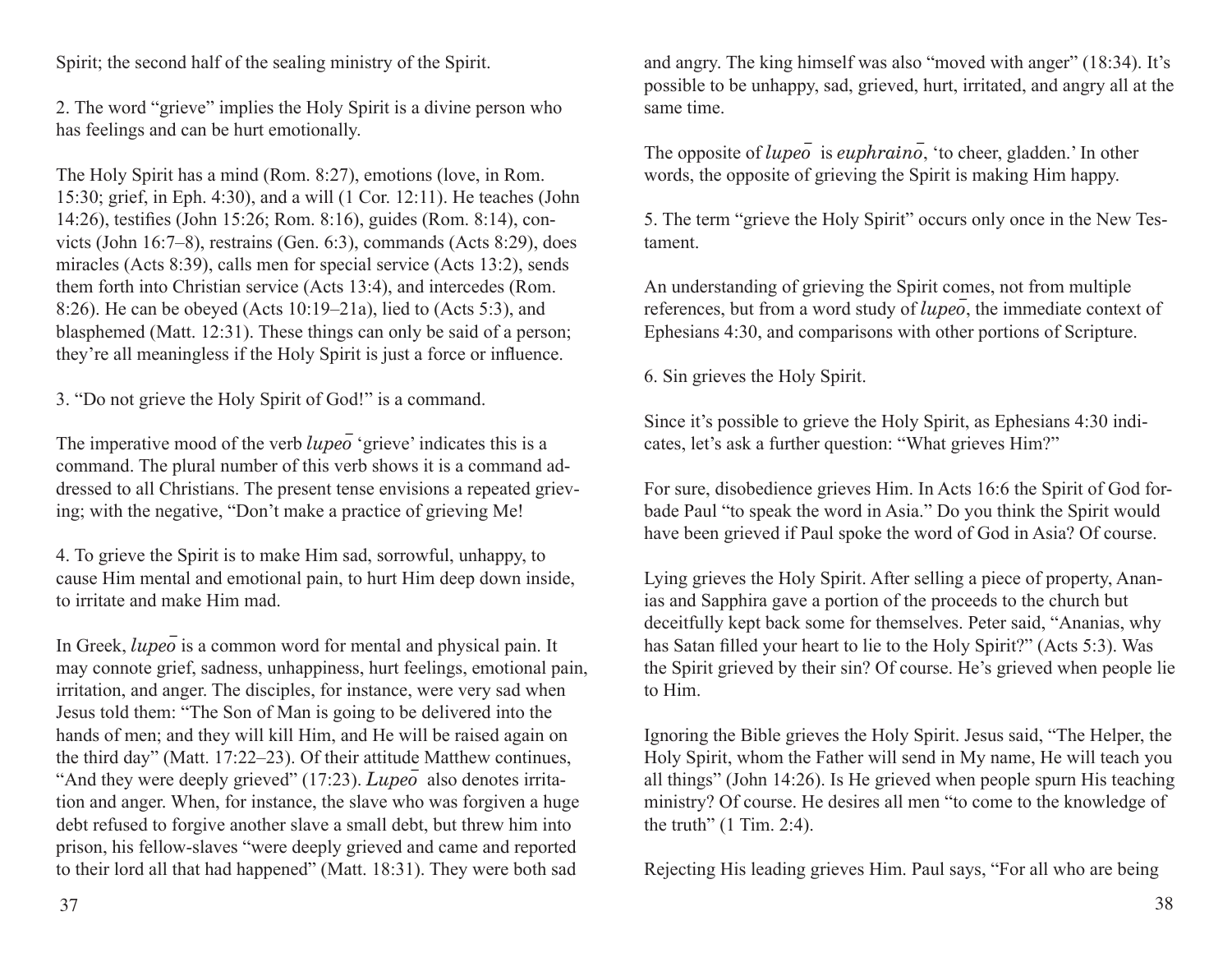led by the Spirit of God, these are sons of God" (Rom. 8:14). Is He grieved when Christians refuse to let Him lead and guide them? Of course.

Is He grieved when unbelievers resist His convicting ministry? When He's insulted? Blasphemed? Of course. It's possible for both believers and unbelievers to grieve the Holy Spirit.

These are just a few things that grieve the Spirit. Now, let's press the point a bit further and ask, "Is disobedience a sin? Is lying a sin? Is resisting His teaching sin? Rejecting His leading? Blasphemy? Yes, they are all sins committed against Him—which leads to the conclusion that personal sins grieve the Holy Spirit.

7. In context, the command not to grieve the Spirit occurs near the end of a list of sins that may be committed against one another.

Ephesians 4:25–32 lists nine things that make the Holy Spirit happy and eleven things that grieve Him. The eleven sins mentioned in the immediate context of Ephesians 4:30 are, in general, balanced with an alternative—something we should do for each other. These grieve Him:

- lying to each other (4:25),
- letting your anger cause you to sin  $(4:26)$ ,
- giving the Devil an opportunity to cause you to sin (4:27),
- stealing from one another  $(4:28)$ ,
- speaking rotten words to each other  $(4:29)$ ,
- expressing bitterness, wrath, anger, and malice toward one another (4:31),
- shouting at each other  $(4:31)$ , and
- slandering each other  $(4:31)$ .

If we do them, the Spirit is grieved—sad and angry. The sins in this passage are mental (bitterness, wrath, anger), verbal (lying, rotten words, shouting, slander), and overt (stealing, malice?). All three grieve Him.

The following do not grieve Him:

- speaking the truth to each other  $(4:25)$ ,
- being angry without sinning  $(4:26)$ ,
- not letting the sun go down on your anger (4:26),
- not giving the devil an opportunity to cause you to sin (4:27),
- not stealing any longer (4:28),
- working for a living and sharing your surplus with those who have needs  $(4:28)$ ,
- speaking edifying words that give grace to those who hear them (4:29),
- being kind to one another and tender-hearted (4:32), and
- forgiving one another as God has forgiven you (4:32).

They make Him happy, not sad or angry. They're all things He desires and has commanded us to do.

8. Grief is the Holy Spirit's emotional response to human sin.

The greater the love the greater the pain, so infinite love is deeply hurt. Grief is an immediate response to our sins because its fountainhead is omniscience. As soon as you sin, every time you sin, He's grieved. The point of Ephesians 4:30 is this: Why would you want to grieve the Holy Spirit? He has done so much for you. He's your seal, your security, your guarantee of eternal life! By Him "you were sealed for the day of redemption" (4:30b).

9. You can't grieve the Spirit and be filled with the Spirit.

If you walk in the flesh, you won't be filled with the Spirit very often—or for very long. The fact is, if you want to be filled for long stretches of time, you must resist temptations to sin—especially the sins you enjoy. It stands to reason that the less you sin the more time you'll spend Spirit-filled.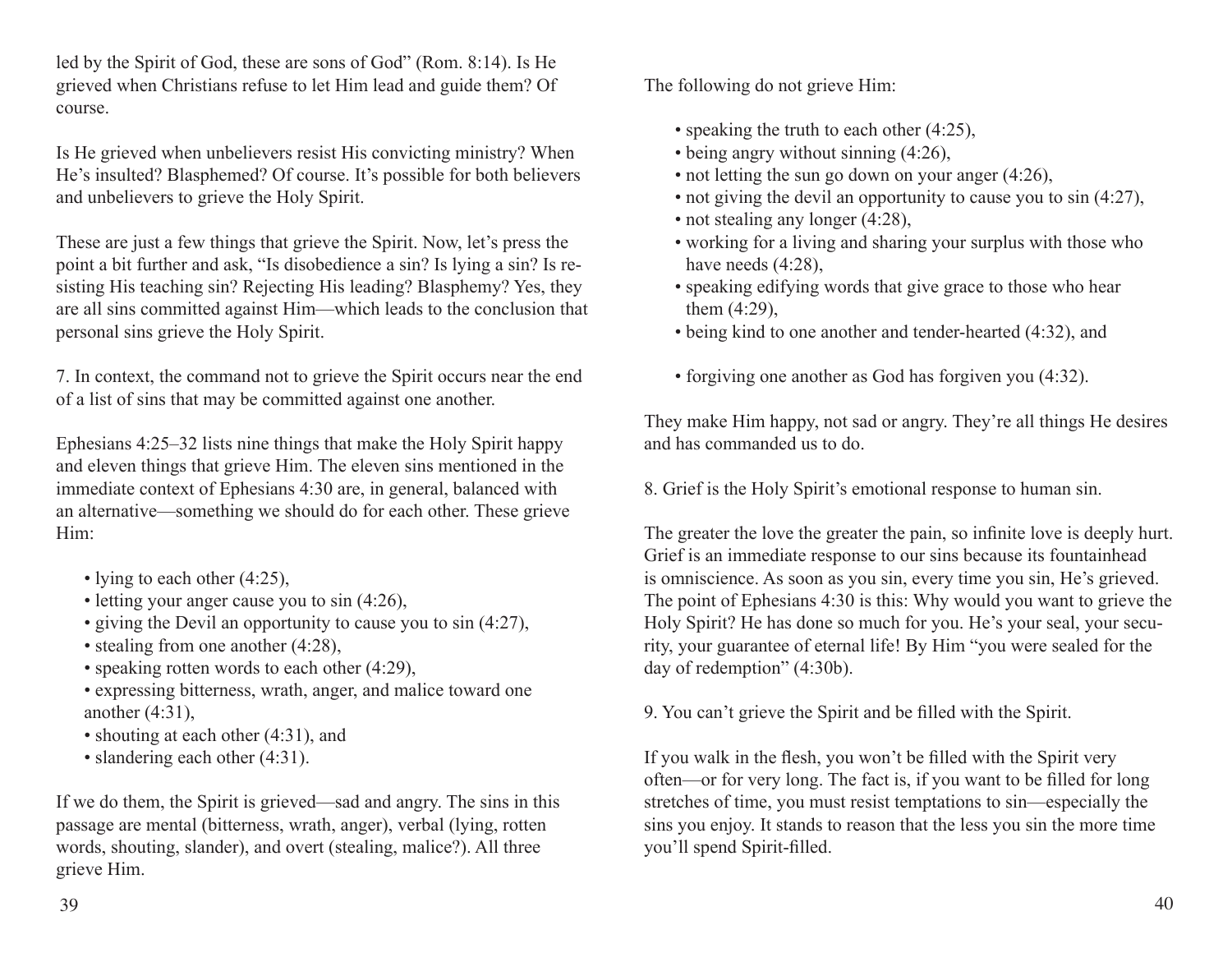10. You can grieve the Spirit of God, but He will never leave you.

Sin grieves Him, but you won't lose your salvation. His indwelling is permanent: You are "sealed for the day of redemption" (Eph. 4:30b).

Perhaps you're wondering, What should I do when I sin and grieve the Spirit of the Living God? Let's take one final look at our opening remarks and then learn the answer to this vitally important question.

Sin grieves the Holy Spirit. It makes Him sad, hurts Him deeply, and arouses His anger. Grieving the Spirit results in carnality, loss of fellowship, and divine discipline. It blocks your prayers and quenches the Spirit's ministry in your life. What can you do if you grieve Him? Use 1 John 1:9. Confess your sins. In turning the control of your life back to Him, your fellowship with God is restored and your prayer life is revived. The Spirit is happy once again!

## *Quenching the Spirit*

*Do not quench the Spirit (1 Thessalonians 5:19).*

This is one of the shortest verses in the Bible, yet one that must be applied every day of your life.

1. "Do not quench the Spirit!" is a prohibition or negative command.

The imperative mood of the verb *sbennumi* 'quench' indicates this verse is a command. The plural number of this verb shows it's addressed to every Christian who ever lives in the Church Age. In effect, the Holy Spirit, the divine author of this command, says, "Don't quench me!" It's possible, then, for a human being to quench God!

2. To quench the Spirit is to walk in the flesh (cf. Rom. 8:4).

Quenching the Spirit is disobedience, and since all disobedience is sin, 41 42

quenching Him results in carnality (cf. 1 Cor. 3:3), walking in the flesh (Rom. 8:4), and an absence of fellowship with God (cf. 1 John 1:6).

3. Biblical and extra-biblical uses of *sbennumi* help us understand what quenching the Spirit is.

*Sbennumi* occurs six times in the New Testament and often in secular Greek. It's used primarily of quenching fire, emotions, or behavior. In the Bible *sbennumi* is used of

- extinguishing a smoldering lamp-wick with your thumb and forefinger (Matt. 12:20),
- a flame going out from lack of fuel (Matt. 25:8),
- the fire in Gehenna that will never be quenched (Mark 9:48),
- putting out flaming arrows or spears with a shield (Eph. 6:16),
- quenching the Holy Spirit (1 Thess. 5:19), and
- quenching the power of fire to burn and kill (Heb. 11:34).

Uses outside the New Testament include:

- putting out a fire with water or dirt (Josephus, *Jewish War*  7.405),
- quenching sorrow with wine (Josephus, *Antiquities* 11.40),
- quenching anger with gifts (Homer, *Iliad* 9.678),
- quenching anger with self-control (Plato, Laws 10.888A),
- quenching emotions with self-control (4 Maccabees 16:4),
- problems quenching love (Song of Solomon 8:7 LXX),
- disappointments quenching joy (Josephus, *Jewish War* 6.31), and
- quenching sexual immorality with hard work (Plato, *Laws* 8.835D).

From these examples we may conclude the following: Quenching is putting something completely out so it no longer continues to exist.

4. The Holy Spirit came to usher in a new age of spiritual power.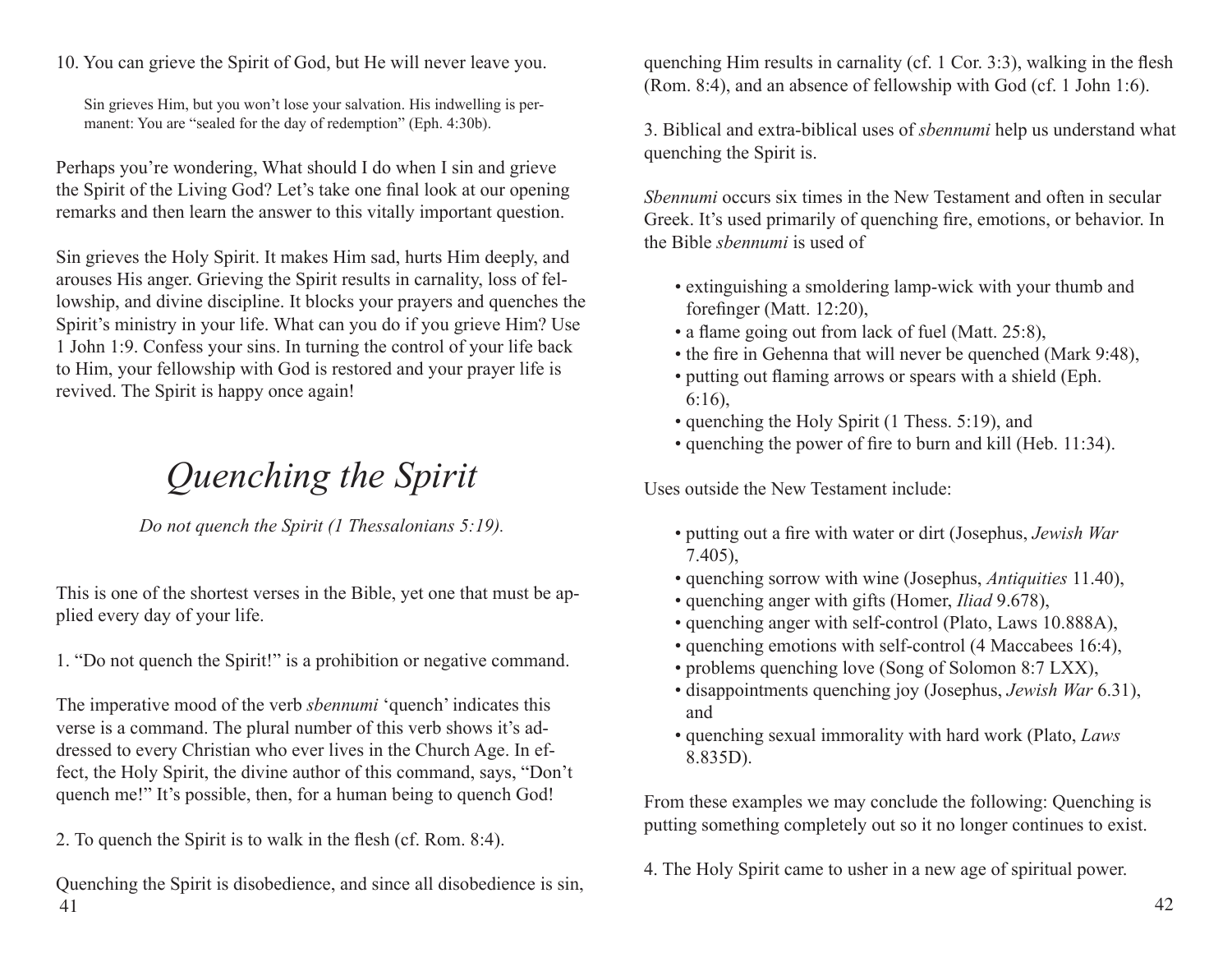To discover what quenching the Spirit is we first need to inquire what He does in our lives. Only then can we decide what may be quenched. In other words, we have to understand why He was sent (or what He came to do) before we can understand what it means to quench Him. The recurring promise of the Spirit in the Gospel of John gives several reasons for His advent.

- He came to teach us all truth, including prophecy (John 14:26; 16:13).
- He came to help us recall the truth we've learned (John 14:26).
- He came to make spiritual blessings flow from our souls to others (John 7:38–39).
- He came to convict the world of sin, righteousness, and judgment (John 16:8–11).
- He came to bear witness of Christ (John 15:26).
- He came to glorify Jesus Christ on earth during His absence (John 16:14).

Jesus obviously thought the promised ministries of the Spirit were important. That alone should tell us how serious it is to quench and frustrate the work the Holy Spirit came to do.

5. The Holy Spirit came to help us live the Christian life.

Four times Jesus calls the Holy Spirit the Paraclete—"the Helper" (John 14:16, 26; 15:26; 16:7). Why? Because after salvation the Spirit helps us live the Christian life. For example,

- in filling the Spirit controls us and helps us live a life that pleases God,
- in teaching He helps us learn the Bible,
- in defending He helps us say the right thing under persecution,
- in interceding He helps us pray effectively,
- in leading He helps us know where to go and what to do,
- in empowering He helps us witness for Christ and exercise our spiritual gifts,
- in assuring He helps us relax and be confident we're saved, and
- in producing the fruit of the Spirit He helps us become more like Christ.
- 6. It's possible to quench the work of the Holy Spirit.

Some aspects of His work may be quenched, others may not. If the Spirit decides to do something, no one can stop Him. No one, for instance, can keep Him from convicting the world of sin, righteousness, and judgment (John 16:8–11). Nor can anyone keep Him from regenerating (Titus 3:5), indwelling (Rom. 8:9), baptizing (1 Cor. 12:13), and sealing (Eph. 4:30) people who believe in Jesus Christ. His presalvation and saving ministries are unquenchable.

But other aspects of His work may be quenched, such as His postsalvation ministries. These are all ministries that take place in our lives after we're saved:

- $\bullet$  filling (Eph. 5:18),
- teaching (John 14:26; 16:13),
- speaking in our defense (Matt. 10:19–20; Luke 12:11–12),
- interceding (Rom. 8:26–27),
- leading (Acts  $16:6-8$ ),
- empowering (Acts 1:8),
- assuring (Rom. 8:16),
- producing the fruit of the Spirit (Gal. 5:22–23).

7. Quenching the Spirit prevents Him from helping us live the Christian life.

Quenching keeps Him from

- filling and controlling your life,
- teaching you the truth,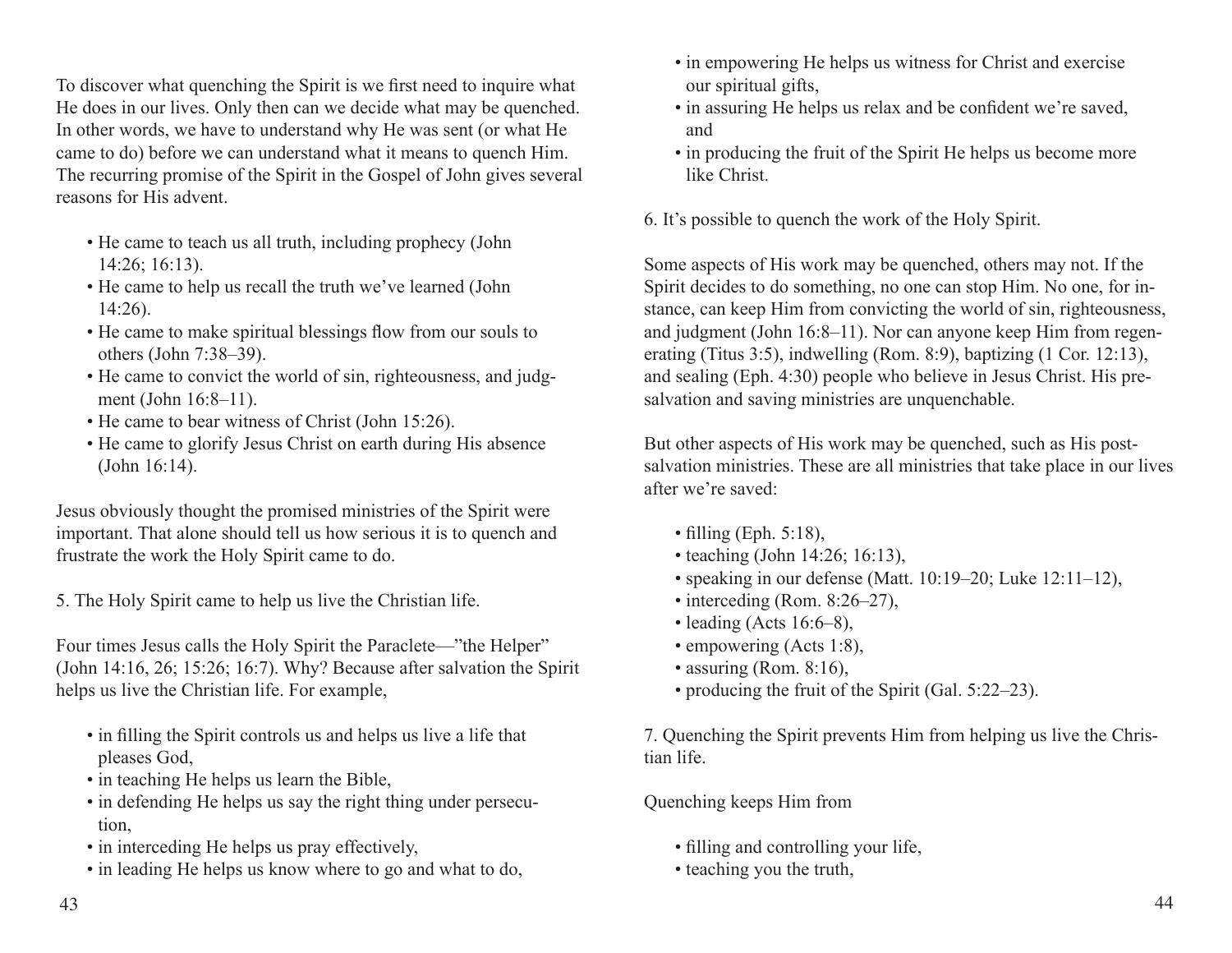- recalling the truth when you need it,
- speaking in your defense,
- interceding for you and helping you to pray,
- leading and guiding you,
- empowering you to witness for Christ,
- helping you exercise your spiritual gift(s),
- assuring you of your salvation,
- producing in your soul His fruit (love, joy, peace, patience, kindness, goodness, faithfulness, gentleness, self-control), and
- being a blessing to others.

That's how serious quenching the Spirit is! To quench the Spirit is to keep Him from helping you, from working in your life, from doing with you what He came to do. Quenching Him is extinguishing, totally putting out His post-salvation ministries. It's as though He didn't exist. And, sad to say, this work may be quenched for long periods of time.

8. Sin quenches the Spirit.

Personal sins quench His work because the flesh, not the Spirit, is in control of your life.

9. Grieving and quenching the Spirit are not the same.

What's the difference? Grieving relates to His emotional state whereas quenching relates to His work or ministries. Sin grieves (saddens, irritates, angers) Him and quenches His work on your behalf.

The Holy Spirit is quenched when you have unconfessed sin in your life; when you're walking in darkness, out of fellowship with God, walking in the flesh, carnal; when you're not letting Him fill and control you; when He's not teaching, defending, interceding, leading, assuring, empowering, and producing His fruit in you. In short, He's quenched when He can't work in you and through you to accomplish His desires and purposes.

# *Carnality*

*Since there is jealousy and strife among you, are you not fleshly, and are you not walking like mere men?" (1 Corinthians 3:3).*

1. To be carnal is to be controlled by the desires of the flesh; that is, to be controlled by your sin nature.

Carnal Christians are controlled by the flesh, not by the Holy Spirit (1 Cor 3:1, 3). Carnality is the opposite of spirituality (to be controlled by the Holy Spirit). That is to say, carnality is the opposite of the filling of the Spirit. Sin immediately produces carnality. You become carnal. To be carnal is to be out of fellowship with God. Confession of sin immediately restores fellowship with God and the filling of the Holy Spirit. Once you're filled you can start walking in the Spirit. Fellowship with God and the filling of the Spirit continue until you sin again. And then the cycle starts all over: sin, out of fellowship, carnal, confession of sin, in fellowship, filled with the Spirit, spiritual. You can be carnal for a few seconds or for the rest of your Christian life. The choice is yours. Spirituality is restored by confessing a know sin and maintained by resisting temptations to sin.

2. Carnality and spirituality are absolutes.

At any moment of time you're either 100% carnal or 100% spiritual. You can't be half carnal and half spiritual at the same time (or any other proportion). Either the flesh is in control or the Spirit is in control. You're either filled with the Spirit or He's grieved and quenched.

3. Carnality must be distinguished from spiritual growth.

Babes in Christ can be carnal or spiritual. So can the mature. Carnality is related to the control or lack of control of the Holy Spirit. Growth, on the other hand, is related to the intake of spiritual food—the milk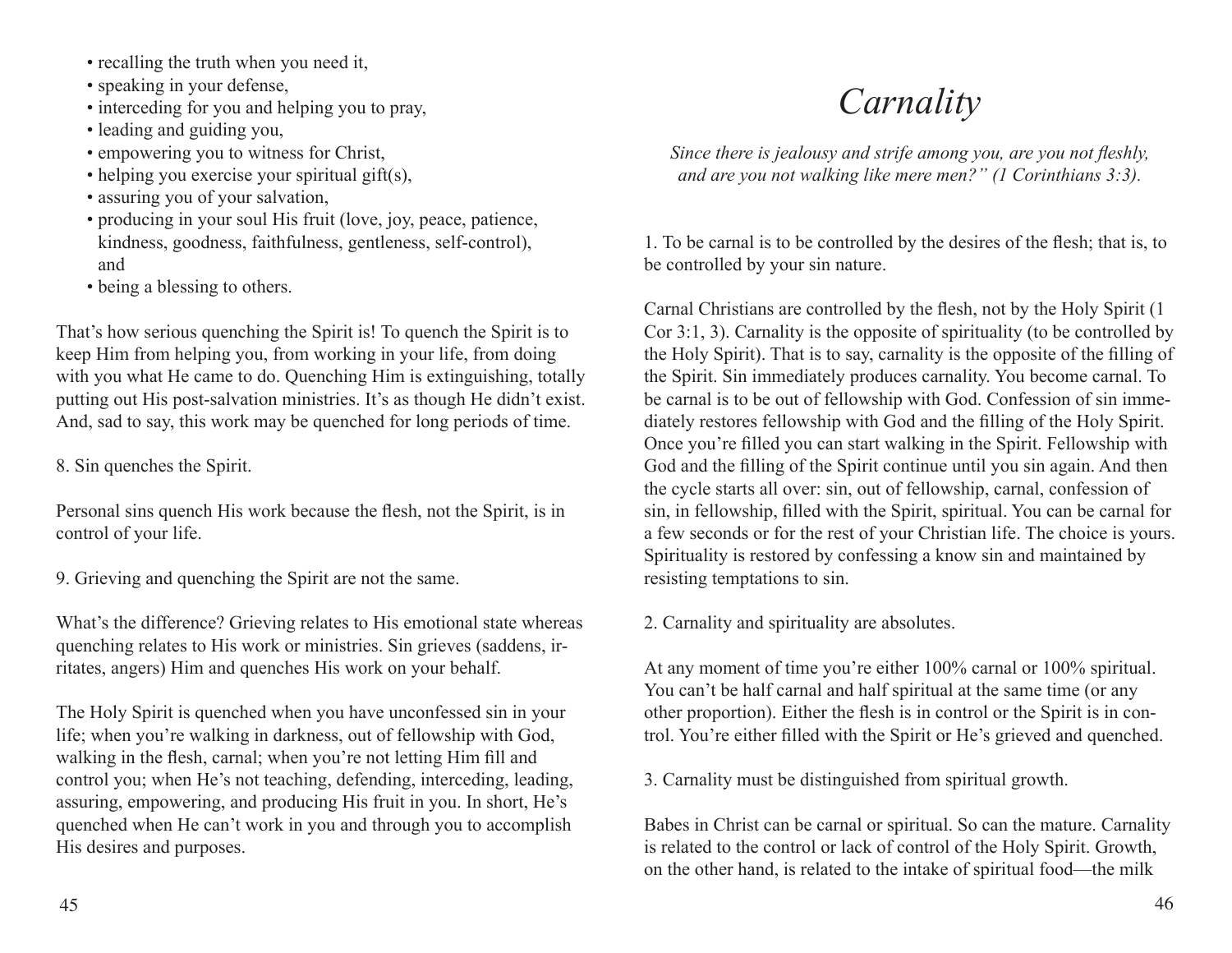and meat of the God's Word. The troublemaking Christians in Corinth were both carnal and babes:

And I, brethren, could not speak to you as to spiritual men, but as to men of flesh, as to babes in Christ. I gave you milk to drink, not solid food; for you were not yet able *to receive it.* Indeed, even now you are not yet able, for you are still fleshly" (1 Cor. 3:1–3a).

Carnality hinders spiritual growth since the Holy Spirit is grieved and his teaching ministry is quenched. Spiritual maturity, however, promotes spirituality, because mature believers are better able to distinguish between good and evil:

For though by this time you ought to be teachers, you have need again for someone to teach you the elementary principles of the oracles of God, and you have come to need milk and not solid food. For everyone who partakes only of milk is not accustomed to the word of righteousness, for he is a babe. But solid food is for the mature, who because of practice have their senses trained to discern good and evil (Heb. 5:12–14).

4. Carnality causes a lot of problems in the Christian life.

Believers controlled by the flesh were jealous, caused strife, and created divisions in the church at Corinth (1 Cor. 3:3–4; cf. 1:11–12; 11:18–19). It's hard to tell an unbeliever from a carnal Christian; they walk like unbelievers. "For since there is jealousy and strife among you, are you not fleshly, and are you not walking like mere men? For when one says, 'I am of Paul,' and another, 'I am of Apollos,' are you not *mere* men?" (1 Cor. 3:3b–4; cf. Ezek. 18:24).

5. The desires of the carnal are the opposite of the Spirit's desires.

For the flesh sets its desire against the Spirit, and the Spirit against the flesh; for these are in opposition to one another, so that you may not do the things that you please (Gal. 5:16–17).

6. Carnality is known by its works.

The deeds of the flesh reveal a carnal lifestyle. The penalty paid for

carnality is a partial loss of your future inheritance.

Now the deeds of the flesh are evident, which are: immorality, impurity, sensuality, idolatry, sorcery, enmities, strife, jealousy, outbursts of anger, disputes, dissensions, factions, envying, drunkenness, carousing, and things like these, of which I forewarn you just as I have forewarned you that those who practice such things shall not inherit the kingdom of God (Gal. 5:19–21).

#### 7. The battle between carnality and spirituality (flesh and the Holy Spirit) will continue for the rest of your Christian life.

For we know that the Law is spiritual; but I am of flesh, sold into bondage to sin. For that which I am doing, I do not understand; for I am not practicing what I *would* like to *do,* but I am doing the very thing I hate. But if I do the very thing I do not wish *to do,* I agree with the Law, *confessing* that it is good. So now, no longer am I the one doing it, but sin which indwells me. For I know that nothing good dwells in me, that is, in my flesh; for the wishing is present in me, but the doing of the good *is* not. For the good that I wish, I do not do; but I practice the very evil that I do not wish. But if I am doing the very thing I do not wish, I am no longer the one doing it, but sin which dwells in me.

 I find then the principle that evil is present in me, the one who wishes to do good. For I joyfully concur with the law of God in the inner man, but I see a different law in the members of my body, waging war against the law of my mind, and making me a prisoner of the law of sin which is in my members. Wretched man that I am! Who will set me free from the body of this death? Thanks be to God through Jesus Christ our Lord! So then, on the one hand I myself with my mind am serving the law of God, but on the other, with my flesh the law of sin (Rom. 7:14–25).

#### 8. Carnality is overcome by walking in the Spirit.

But I say, walk by the Spirit, and you will not carry out the desire of the flesh (Gal. 5:16).

#### 9. Carnality does not please God.

Some things please God, others do not. Faith pleases Him (Heb. 11:6a). Doing good works and sharing pleases Him (13:16). Carnality does not: "and those who are in the flesh cannot please God" (Rom.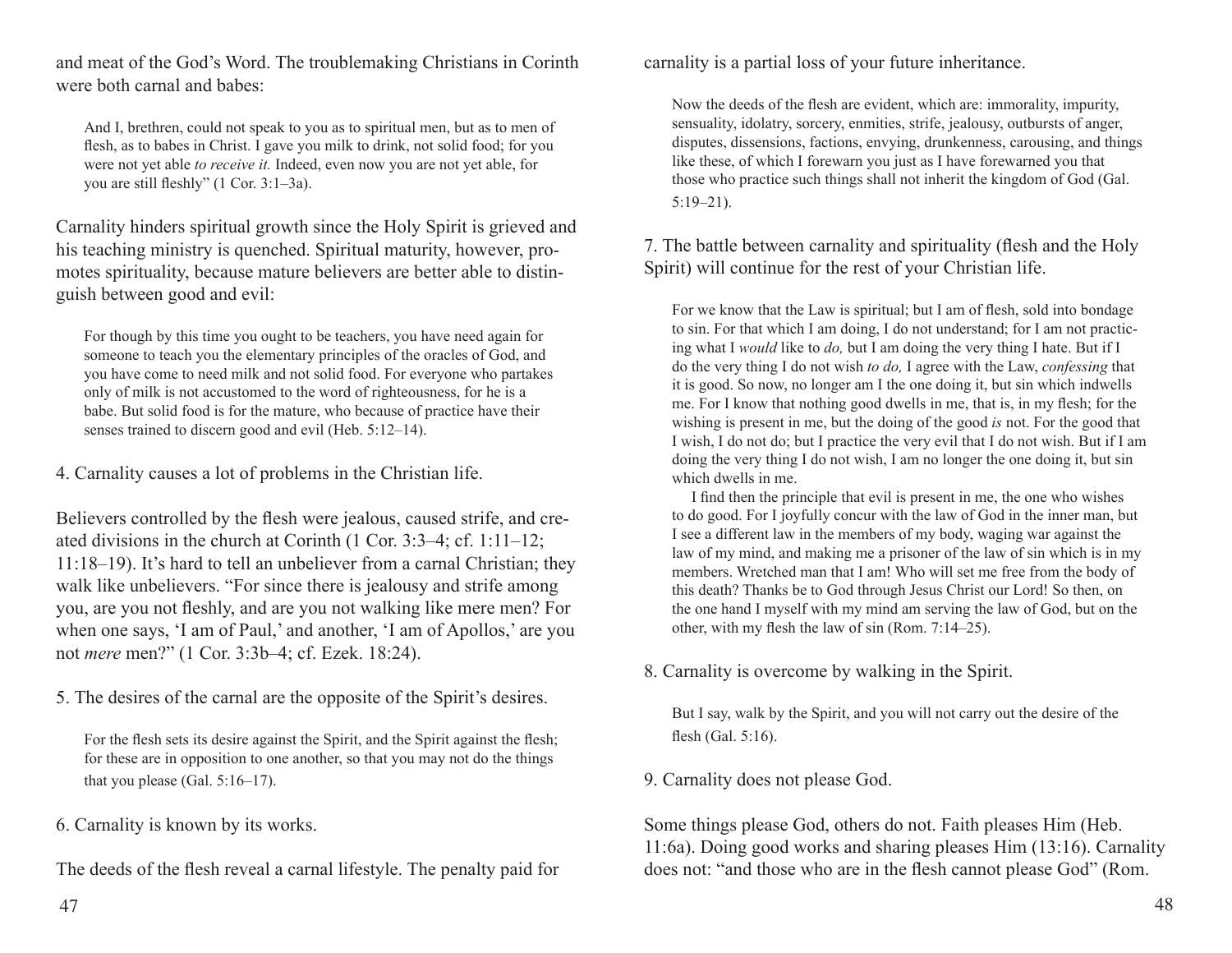8:8). We should please Him in all things (Col. 1:10). And in order to please Him you must learn from the Bible what He likes and dislikes: "you received from us instruction as to how you ought to walk and please God" (1 Thess. 4:1).

10. Carnality was rife in the church at Corinth.

In addition to strife and factions  $(1 \text{ Cor. } 1:10-12; 3:1-4; 11:19)$ , we find ongoing incest between a man and his step-mother (1 Cor. 5:1). This man is saved: Paul calls him a "brother" (5:11). And he is a member of the church (5:2, 12–13). But, even though he's saved, his behavior is actually worse than that of most unbelievers (5:1). He's carnal. He's walking in the flesh "like *mere* men" (3:3). So Paul instructs the church to apply social separation to him (5:11) because he is wicked (5:13) and is committing a sin unto death (5:5). He should be excommunicated (5:2, 13). Should it come about, the sin unto death will not cancel his salvation, however (5:5). Sad to say, things did not improve very fast in Corinth. Six or seven months later, Paul wrote his second epistle to the Corinthians. The incestuous brother had been excommunicated from the church, soon saw the error of his way, repented, was forgiven, and was restored to the church (2 Cor. 2:6–8). Yet many others were still immoral and refused to repent (12:21). Since Paul calls them"beloved" and since they could to be built up or edified (12:19), they were indeed Christians; or more precisely, carnal Christians.

11. Carnality is pandispensational—it occurs in every dispensation.

Carnality was prevalent before the Church Age.The alternative to being controlled by the flesh was not the filling of the Spirit (spirituality) but to walk in truth (1 Kings 2:4; Psa. 86:11), to walk in obedience (Lev. 26:3; 2 Chron. 6:16; Ezek. 18:9), to walk in the ways of the LORD (Deut. 10:12; Josh. 22:5; Judg. 2:22; 2 Kings 21:22; Psa. 128:1; Jer. 7:23; Hos. 14:9), and to walk in the way of righteousness (Prov. 8:20; cf. Gen. 18:19; Psa. 101:6; 119:1; Prov. 11:20); that is, to let God's Word, ways, and righteousness control their lives. David, for instance, was a man after God's own heart, yet succumbed to the desires of the flesh in the Bathsheba affair. And there were believers

Jesus could not trust (John 2:23–24). Some were afraid to confess him because they put man's approval above God's (John 12:42–43).

12. An example of a carnal, baby believer is Simon Magus.

Simon Magus, a former magician who was called by the people "the Great Power of God" (Acts 8:10), was saved and baptized (8:13) but his heart was not right before God (8:21). He tried to buy the gift of bestowing the Holy Spirit from Peter (8:18–20). He was full of envy and bound by unrighteousness (8:23). He was also under the sin unto death: "May your silver perish with you" (8:20). Yet forgiveness of his wickedness was possible (8:22, 24).

13. Carnality is indirectly proportional to your future inheritance: as carnality increases your eternal inheritance decreases.

Footwashing is a picture of confession of sin—being cleansed from the defilement of sin and carnality.

Peter said to Him, "Never shall You wash (*nipto*) my feet!" Jesus answered him, "If I do not wash (*nipto*) you, you have no part with Me." Simon Peter said to Him, "Lord, not my feet only, but also my hands and my head." Jesus said to him, "He who has bathed (*louo*) needs only to wash (*nipto*) his feet, but is completely clean; and you are clean, but not all *of you"* (John  $13:8-10$ ).

This exchange shows the relationship between confession of sin and our future inheritance: no confession, no inheritance beyond eternal life; little confession, little inheritance; daily confession; a sizable inheritance. Which is to say, if you live in fellowship with God and walk in the Spirit in this life, you will receive a rich inheritance in the next life. Let's take a closer look at this passage and ask, What does it mean to have no part with Christ? To answer this question we must first note the interplay of two Greek verbs,  $nipto$  ( $\nu$ i $\pi\tau\omega$  'wash') and louo ( $\lambda$ oύω 'bathe'). Nipto means to wash in part—to wash a part of the body;  $lou\bar{o}$  means to bathe, to wash all over—to wash the whole body. Accordingly, to be bathed and completely clean pictures regeneration—the new birth, to be born again (John 13:10). Bathed (regener-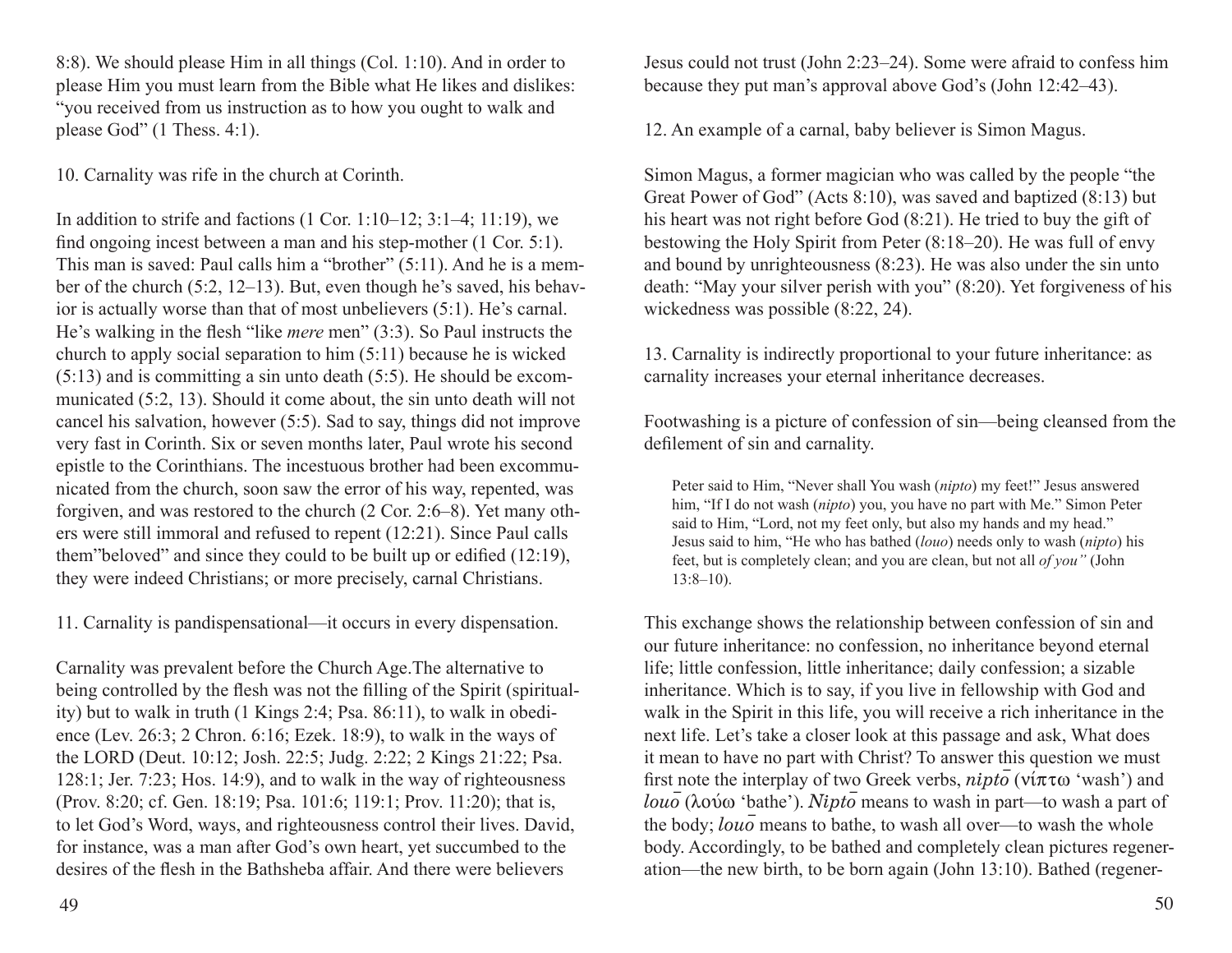ate) people often need to wash their soiled feet again, perhaps several times a day—but just their feet (13:10); e.g., after walking to a banquet in sandals as Jesus and his disciples have just done. Bathing, then, pictures salvation and washing pictures cleansing from daily sin by confession (cf. 1 John 1:9). The action is important here: a complete washing (forgiveness of the penalty of sin resulting in salvation) and partial washings (forgiveness of the guilt of sin resulting in fellowship with God).

*Important principle:* a refusal to wash (confess) is to have no part (inheritance) with Christ (13:8). What does this mean? The wording comes from the language of inheritance in the Old Testament. The Greek noun *meros* is a "part" in contrast to the whole. The phrase *echein meros meta* means "to share with; be a partner with." *Meros* may be a "share" of an inheritance (Prov. 17:2 LXX; Luke 15:12). More to the point, *meros* is used in the Septuagint (LXX) to translate the Hebrew noun *heleq*—the inheritance of a *portion of land* in Canaan (Num. 18:20; Deut. 12:12; 14:27). This inheritance was promised and given to the sons of Israel by their heavenly Father. Each tribe except Levi was to receive its part, portion, or share of the Promised Land (Josh. 15:13; 18:7; 19:9; 1 Chron. 16:18; cf. Micah 2:4). Israel's inheritance, however, included not only cities and land in Canaan (Exod. 32:13; Num. 35:1–8), but much more: warnings (Psa. 119:111), good (Prov. 28:10), blessings (Matt. 19:29), and honor (Prov. 3:35; 1 Sam. 2:8). Israel's future inheritance includes not only the land of Canaan but much, much more. It consists of everything they will receive in the next life: righteousness through faith (Heb. 11:7), eternal life (Matt. 19:29, 25:46), rewards (Matt. 5:12; 6:1, 4, 6, 18, 20; 10:41–42; 16:27; 19:21; Mark 9:41; 10:21; Luke 6:23, 35; 10:42; 12:33; 14:14; John 4:36; Rev. 11:18), promises of God (Heb. 6:12, 17), land of Canaan (Exod. 32:13; Heb. 11:8–9; Ezek. 48:1–29), millennial Kingdom (Matt. 5:3, 5, 10; 25:31–40), rule with Christ (Ezek. 44:3; Rev. 20:4, 6), and diadems (Rev. 19:12)—all prepared when the earth was created (Matt. 25:34). The unrighteous receive their share only in this life (Psa. 17:14), but the righteous receive their share in this life and in the next (Isa. 61:7; Dan. 12:13). They will receive a portion (heleq, Isa. 61:7; *goral,* Dan. 12:13) of the vast inheritance given to Jesus, the

son of God (halaq, Isa. 53:12; cf. Heb. 1:2). All of the disciples were saved (bathed and completely clean) except Judas (13:9-10). And because they confessed their sins regularly (washed their feet), each will inherit, have, or possess a portion of Jesus' inheritance, including land and people to rule over in the millennial Kingdom (cf. Matt. 19:28; Luke 22:28–30). And best of all, since they ministered primarily in the Church Age, I believe this warning of loss ("you have no part with Me") and implied conditional promise of gain ("you have a part with Me") are addressed to us today. That would make sense, since confession of sin and receiving a future inheritance are pandispensational they are found in all dispensations.

The teaching for us today is clear: carnal Christians will have no share of the Kingdom (cf. 1 Cor. 6:9–10). Note this carefully: *A stiff penalty exists for failing to confess sins on a regular basis.* This penalty is a loss of inheritance that will leave you spiritually poor instead of rich toward God and least instead of greatest in the Kingdom. God puts a lot of importance on daily confession! Are you confessing your sins the moment you're aware of them? I hope so. It's interesting to note in concluding this discussion of carnality that footwashing is an ordinance symbolizing confession of sin and temporal cleansing in Brethren churches.

## *Divine Discipline*

*Those whom I love, I reprove and discipline; be zealous therefore, and repent (Revelation 3:19).*

The life of David provides a clear illustration of the relationship between confession of sin, forgiveness, and divine discipline.

*The Story:*

Now it came to pass in the spring of the year, at the time when kings go out *to battle,* that David sent Joab and his servants with him, and all Israel;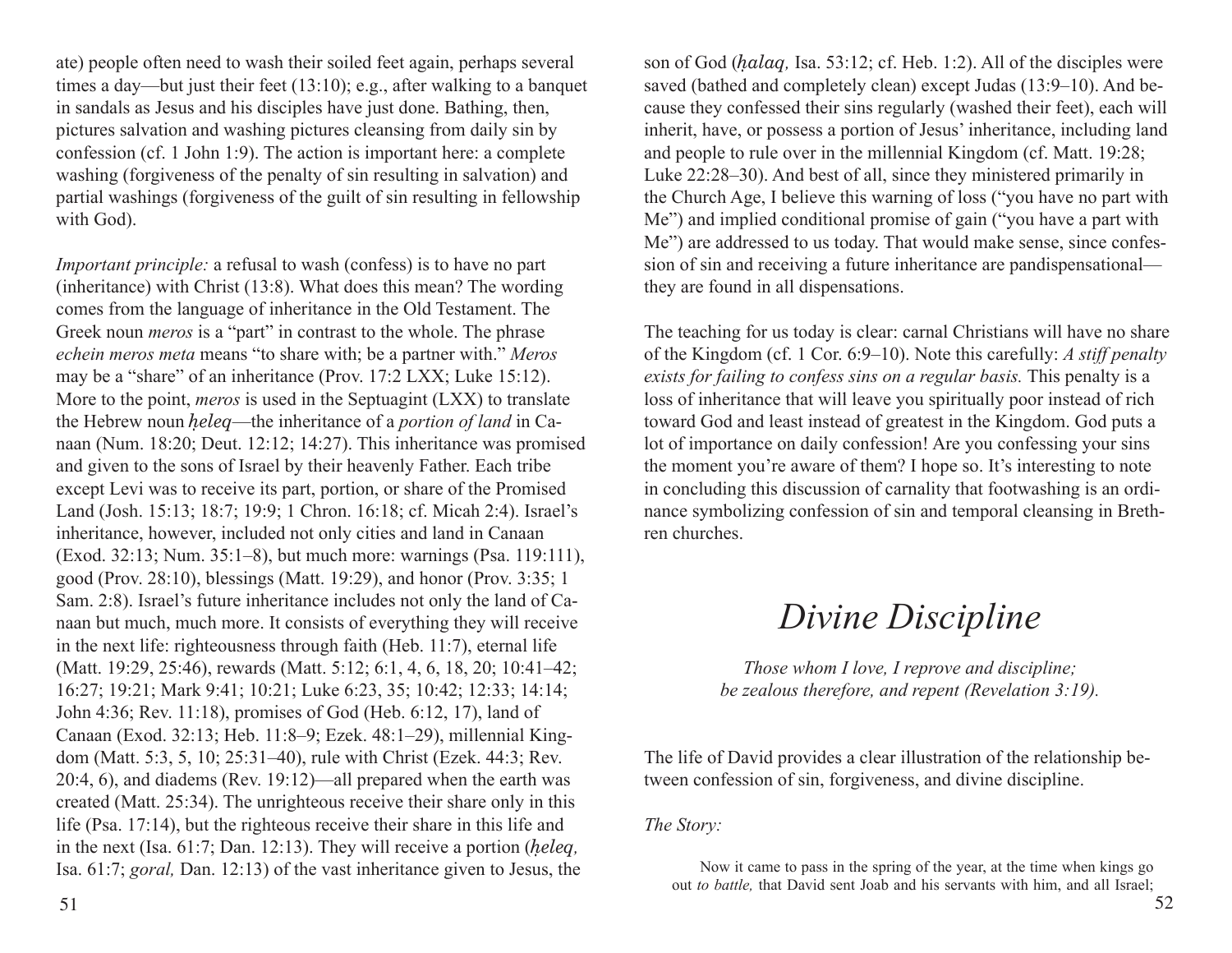and they destroyed the people of Ammon and besieged Rabbah. But David remained at Jerusalem.

Then it happened one evening that David arose from his bed and walked on the roof of the king's house. And from the roof he saw a woman bathing, and the woman was very beautiful to behold. So David sent and inquired about the woman. And *someone* said, *"Is* this not Bathsheba, the daughter of Eliam, the wife of Uriah the Hittite?" Then David sent messengers, and took her; and she came to him, and he lay with her, for she was cleansed from her impurity; and she returned to her house. And the woman conceived; so she sent and told David, and said, "I *am* with child."

Then David sent to Joab, *saying,* "Send me Uriah the Hittite." And Joab sent Uriah to David. When Uriah had come to him, David asked how Joab was doing, and how the people were doing, and how the war prospered. And David said to Uriah, "Go down to your house and wash your feet." So Uriah departed from the king's house, and a gift *of food* from the king followed him. But Uriah slept at the door of the king's house with all the servants of his lord, and did not go down to his house. So when they told David, saying, "Uriah did not go down to his house," David said to Uriah, "Did you not come from a journey? Why did you not go down to your house?" And Uriah said to David, "The ark and Israel and Judah are dwelling in tents, and my lord Joab and the servants of my lord are encamped in the open fields. Shall I then go to my house to eat and drink, and to lie with my wife? As you live, and as your soul lives, I will not do this thing." Then David said to Uriah, "Wait here today also, and tomorrow I will let you depart." So Uriah remained in Jerusalem that day and the next. Now when David called him, he ate and drank before him; and he made him drunk. And at evening he went out to lie on his bed with the servants of his lord, but he did not go down to his house.

Then in the morning it was so that David wrote a letter to Joab and sent it by the hand of Uriah. And he wrote in the letter, saying, "Set Uriah in the forefront of the hottest battle, and retreat from him, that he may be struck down and die." So it happened, while Joab besieged the city, that he assigned Uriah to a place where he knew there *were* valiant men. Then the men of the city came out and fought with Joab. And *some* of the people of the servants of David fell; and Uriah the Hittite died also. Then Joab sent and told David all the things concerning the war, and charged the messenger, saying, "When you have finished telling the matters of the war to the king, if it happens that the king's wrath rises, and he says to you: 'Why did you approach so near to the city when you fought? Did you not know that they would shoot from the wall? 'Who struck Abimelech the son of Jerubbesheth? Was it not a woman who cast a piece of a millstone on him from the wall, so that he died in Thebez? Why did you go near the wall?'—then you shall say, 'Your servant Uriah the Hittite is dead also."

So the messenger went, and came and told David all that Joab had sent by him. And the messenger said to David, "Surely the men prevailed against us and came out to us in the field; then we drove them back as far as the entrance of the gate. "The archers shot from the wall at your servants; and *some* of the king's servants are dead, and your servant Uriah the Hittite is dead also." Then David said to the messenger, "Thus you shall say to Joab: 'Do not let this thing displease you, for the sword devours one as well as another. Strengthen your attack against the city, and overthrow it.' So encourage him."

When the wife of Uriah heard that Uriah her husband was dead, she mourned for her husband. And when her mourning was over, David sent and brought her to his house, and she became his wife and bore him a son. But the thing that David had done displeased the LORD (2 Samuel 11:1–27 NKJV).

*David's Sins:* adultery (2 Sam. 11:4) and murder (2 Sam. 11:14–17; 12:9).

*David's Confession:* "I have sinned against the LORD" (2 Sam. 12:13).

*God's Forgiveness:* "The LORD also has taken away your sin" (2 Sam. 12:13).

*Waiving the Legal Punishment:* "you shall not die" (2 Sam. 12:13).

In the Mosaic Law adultery (Lev. 20:10; Deut. 22:22) and murder (Exod. 21:12–14; Lev. 24:17, 21; Num. 35:16–21; Deut. 19:11–12) are capital offenses. Bathsheba was guilty of adultery; David was guilty of adultery and murder. By the law of Israel both should have been executed. But God, who is the author of these laws and the supreme ruler of Israel, had the right to waive them if He wished. In His wisdom the death penalty was commuted.

*Immediate Discipline:* "However, because by this deed you have given occasion to the enemies of the LORD to blaspheme, the child also *that is* born to you shall surely die" (2 Sam. 12:14).

*Future Discipline:* "Now therefore, the sword shall never depart from your house, because you have despised Me and have taken the wife of Uriah the Hittite to be your wife." Thus says the LORD, "Behold, I will raise up evil against you from your own household; I will even take your wives before your eyes, and give *them* to your companion, and he shall lie with your wives in broad daylight. Indeed you did *it* secretly, but I will do this thing before all Israel, and under the sun" (2)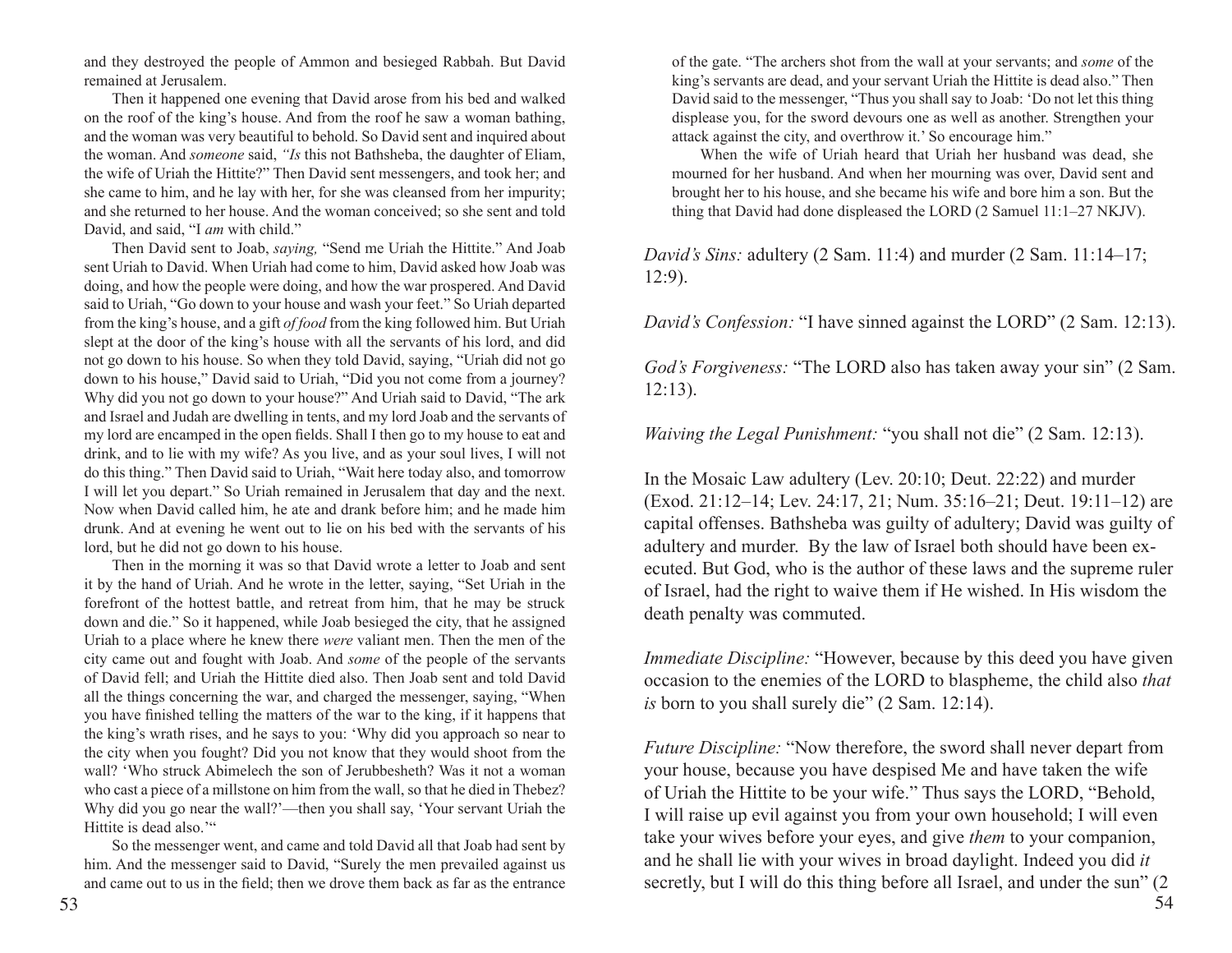#### Sam. 12:10–12).

*Application:* It's clear from our study that confession and forgiveness do not automatically remove discipline from the lives of believers who sin. The discipline may, however, be reduced. Had David not confessed he may have died. Instead, even though he confessed his sins, and even though God forgave these sins, he still received divine discipline—immediately in the death of the child and for the rest of his life. This was fair; by law he deserved to die. Such severe discipline would certainly make him think twice before disobeying again.

The application is clear. You may be disciplined even if your sins are confessed and forgiven. And one sin can bring discipline for the rest of your life! Perhaps the best way to understand this is by analogy. If one of your children disobeys and confesses it immediately, don't you discipline the child anyway?

### *The Fruit of the Spirit*

*But the fruit of the Spirit is love, joy, peace, patience, kindness, goodness, faithfulness, gentleness, self-control; against such things there is no law (Galatians 5:22–23).*

This important passage lists nine fruits of the Spirit. Why are they called fruit? Because they're all attitudes the Holy Spirit produces. The word fruit is a metaphor: It invites us to discover the similarities between fruit that grows on vines or trees and the Christian virtues of love, joy, peace, patience, kindness, goodness, faithfulness, gentleness, and self-control. Points of similarity do exist; it's our job to discover them.

1. The term "fruit of the Spirit" is a double metaphor.

In other words, the Holy Spirit is compared with a vine or fruit tree

and these nine virtues are compared with grapes or fruit. Such expressions as "fruits of the vineyard" (Matt. 12:2) or "fruit of the womb" (Luke 1:42) refer to production. The relationship between fruit and the Holy Spirit is clear: one produces the other.

#### 2. Fruit trees produce fruit.

Where does fruit come from? Fruit comes from fruit trees. Vines produce grapes. By analogy these nine virtues come from the Holy Spirit. The Spirit of God produces love, joy, peace, patience, kindness, goodness, faithfulness, gentleness, and self-control in the believer. The following verses on love and joy are especially clear:

The love of God has been poured out within our hearts through the Holy Spirit who was given to us (Rom. 5:5).

You also became imitators of us and of the Lord, having received the word in much tribulation with the joy of the Holy Spirit (1 Thess. 1:6).

One of the reasons the Holy Spirit came is to produce these things in you. It's one of His ministries.

Now, the implication of all this is very important: These nine virtues are the result of spirituality (the Holy Spirit's work in your life), not the cause of spirituality. The production of fruit is something God the Holy Spirit does for you, not something you do for Him. Don't get it backwards. Loving everyone and acting happy, for instance, doesn't make you spiritual. It makes you hypocritical: Pretending to be happy is a sorry attempt to appear Christlike. Love and joy, then, are the end results of being spiritual.

It's interesting to note that the joy produced by the Spirit in 1 Thessalonians 1:6, quoted above, does not depend like human joy on pleasant circumstances. The Holy Spirit will produce these qualities in your life just as easily and naturally as a tree produces fruit. You don't have to encourage a good tree to produce fruit. And you can't stop a good tree from producing fruit. It just comes!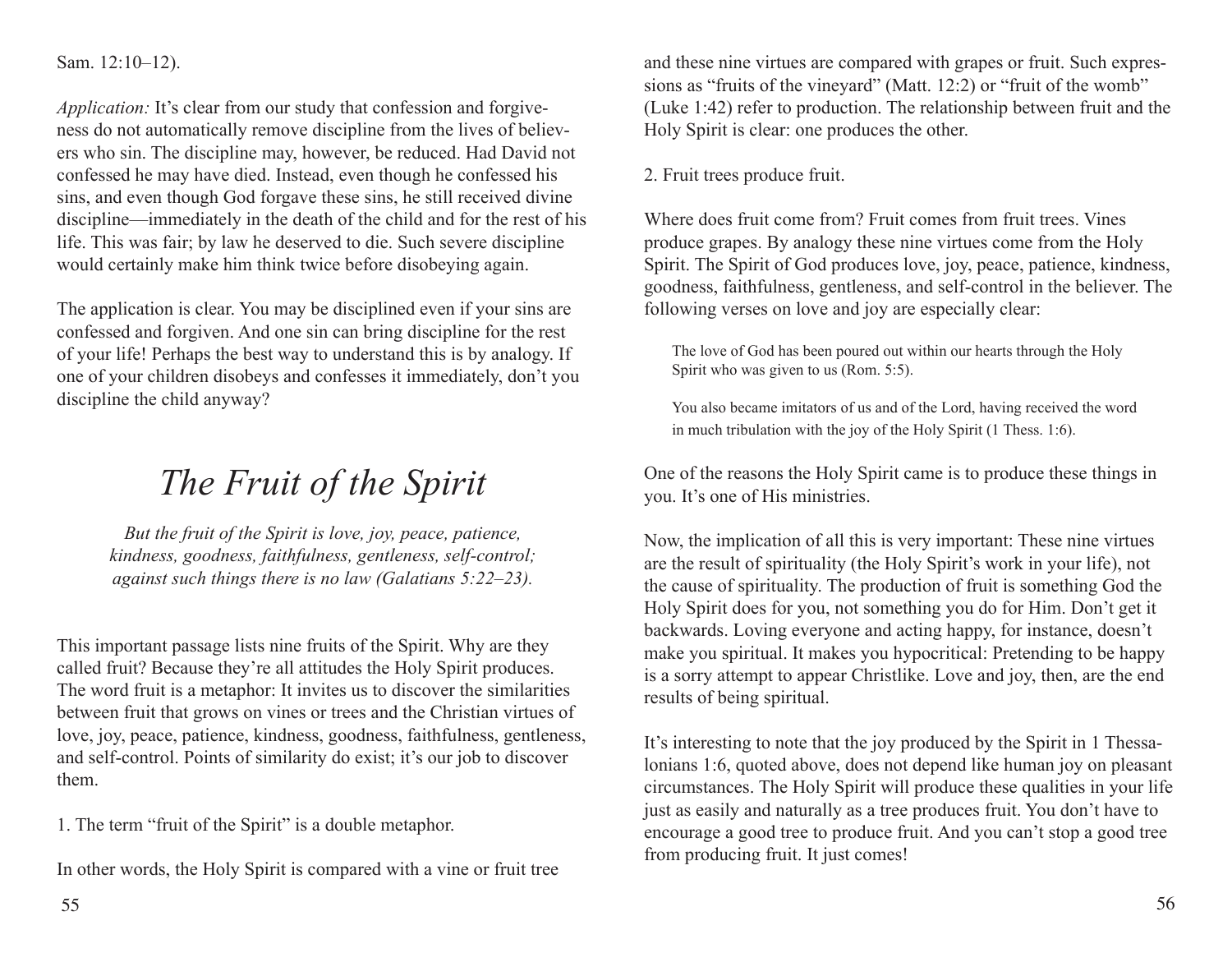3. Fruit is pretty to look at and sweet to taste.

When I think of fruit I think of apples and oranges, grapes and grapefruits, cherries and blueberries and peaches and plums and pomegranates. Most fruits are sweet; they have fructose (fruit sugar) in them. What can you make out of fruit? Desserts! Pies, cobblers, tarts, turnovers, dumplings, and fritters. Most fruits are colorful. Bright reds, greens, yellows, oranges, blues, purples, maroons, and blacks. They're also desirable. Pretty to look at and good to eat. That's why most people like fruit. In the same way, the fruit of the Spirit is beautiful to look at and sweet to the soul. Each one is desirable. People see them and want them for themselves. When you see Christian love or joy or patience in action, aren't they beautiful to behold? Aren't they sweet to your soul?

4. Fruit grows slowly and steadily until ripe.

Fruit increases slowly in size and ripeness, from fragrant blossoms to green fruit to ripe fruit. Fruit is best when ripe, and we usually wait for it to ripen; but green fruit is also good (green apples, green oranges, green tomatoes). Likewise, the fruit of the Spirit grows slowly and steadily to maturity. Love grows. Joy grows. Inner peace grows. Patience grows. Kindness grows. Goodness grows. Faithfulness grows. Gentleness grows. And self-control grows. They're best when fully mature yet beautiful and desirable at any stage of growth. Even at the very beginning they're fragrant orange or cherry blossoms.

5. Fruit doesn't exist without a tree.

And the fruit of the Spirit doesn't exist without the Holy Spirit's presence. He only produces fruit in those He indwells. But if He's not living in you, no fruit will be produced. That's why the fruit of the Spirit is found only in believers.

6. A good tree produces lots of fruit.

Have you ever planted a fruit tree? You planted it to get fruit—lots of

fruit—the more the better! The more the tree produces, the better the tree. When I was young we had rows of scrumptious raspberries. Four or five bushes always produced lots of large, firm, juicy red berries not small, crumbly ones. They were the best bushes. I ate the berries off them first. The Holy Spirit wants to produce lots of fruit in you. He's like a grafted tree: He can produce nine different varieties of fruit in every believer! Trees that don't produce aren't much good; they're cut down and replaced with better ones (Luke 13:6–9).

7. A tree is known by its fruit.

When people see the fruit of the Spirit in action, they learn something about the Holy Spirit. They learn something about God when they see what He has produced in your soul. He produces only what he wants to produce—and it's always in keeping with His perfect character.

8. The fruit of the Spirit is all produced in the mind.

The fruits of the Spirit are all mental attitudes. Many Christians confuse the fruit of the Spirit with the production of good deeds. These attitudes result primarily from the Holy Spirit's teaching ministry; and good works result from these attitudes (since attitudes usually express themselves in deeds). The sequence is: gospel hearing, faith, salvation, indwelling, Bible teaching, confession, spirituality, spiritual growth, production of fruit, Christlikeness, good works, and rewards.

9. The Holy Spirit came to help you change on the inside.

He changes you by producing new things in your soul—attitudes you've never had before. Through His filling and through constant bombardment with God's Word, you begin to change slowly and steadily as the fruit of the Spirit is formed in your soul. You become more and more like Christ. You become a mature Christian.

The Holy Spirit came to help you become more like Christ. He came to help you become more loving and patient, happy and peaceful, gentle and self-controlled. He came to produce His character in you.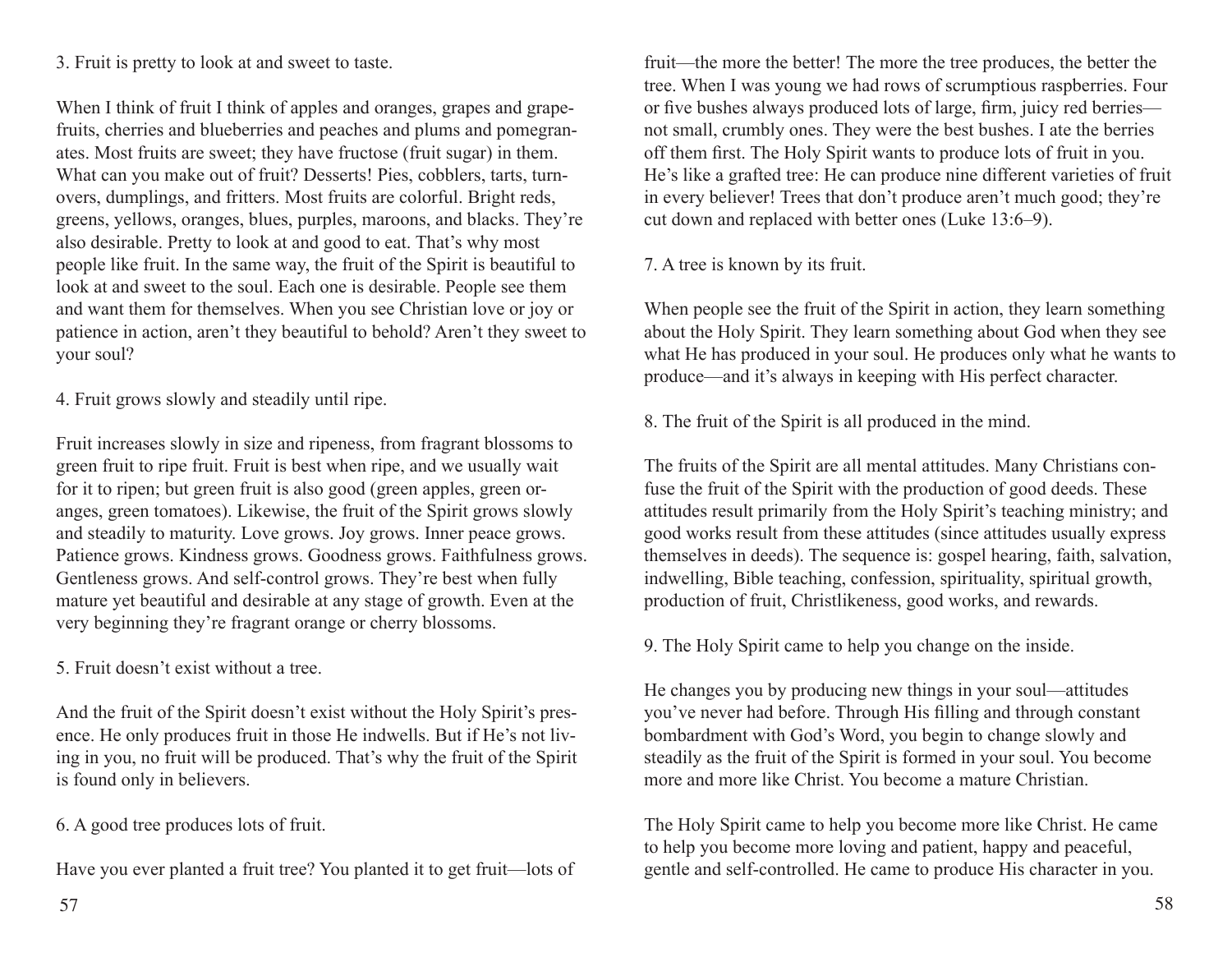## *Spiritual Gifts*

*Since we have gifts that differ according to the grace given to us, let each exercise them accordingly" (Romans 12:6).*

Spiritual gifts are grace gifts given to believers at the moment of salvation by the Holy Spirit according to His sovereign will for the benefit of the body of Christ.

1. God wants us to know about spiritual gifts (1 Cor. 12:1).

2. Four major portions of Scripture deal with spiritual gifts (Rom. 12:4–8; 1 Cor. 12:1–14:40; Eph. 4:7–11; 1 Peter 4:10–11).

3. The New Testament mentions twenty-two different spiritual gifts.

Two—speaking in tongues (1 Cor. 12:10) and the interpretation of tongues (1 Cor. 12:10, 30)—were temporary gifts that died out when Jerusalem fell in A.D. 70. Tongues, for instance, was a sign of judgment for unbelieving Jews (1 Cor. 14:22) and was no longer needed after the judgment came. Six were temporary gifts that ceased about A.D. 95 when the canon of Scripture was completed (1 Cor. 13:8–10): the word of wisdom (1 Cor. 12:8), gifts of healings (1 Cor. 12:9, 28, 30), miracles (1 Cor. 12:10, 29), prophecy (Rom. 12:6; 1 Cor. 12:10), apostleship (1 Cor. 12:28, 29; Eph. 4:11), and the word of knowledge (1 Cor. 13:8–10).

The fourteen gifts given today are called permanent gifts. They are faith (1 Cor. 12:9), distinguishings of spirits (1 Cor. 12:10), teaching (Rom. 12:7; 1 Cor. 12:28, 29), helpful deeds (1 Cor. 12:28), administrations (1 Cor. 12:28), service (Rom. 12:7), exhortation (Rom. 12:8), giving (Rom. 12:8), leading (Rom. 12:8), showing mercy (Rom. 12:8), evangelizing (Eph. 4:11), pastoring and teaching (Eph. 4:11), celibacy

(1 Cor. 7:7), and hospitality (1 Peter 4:9). It's possible that administrations and leading are the same gift. Helpful deeds and service also appear to be the same gift.

4. The Holy Spirit distributes these gifts according to His sovereign will (1 Cor. 12:11).

We receive the gifts God wants us to have. There is no reason, then, to envy the gifts of others or to be disappointed with our own gifts.

5. Every believer receives at least one spiritual gift (1 Cor. 12:7, 11; Eph. 4:7; 1 Peter 4:10).

6. Some believers receive more than one gift.

Paul, for example, was an apostle (Rom. 1:1; 1 Cor. 1:1), had the gift of celibacy (1 Cor. 7:7) and spoke in tongues (1 Cor. 14:18). No doubt he also had gifts of healings, miracles, prophecy, teaching, exhortation, and evangelizing.

7. Spiritual gifts are given at the moment of salvation.

This is an inference based on two facts: (1) since every Christian has at least one gift, it follows that spiritual gifts are given at the point of salvation, otherwise some Christians would possess gifts and others would not, and (2) since spiritual gifts are given for the edification of the Church, it seems unlikely that a person would be given a gift before he becomes a member of the Church.

8. Believers do not receive the same gifts (Rom. 12:6; 1 Cor. 12:29–30).

9. No one receives all the gifts (1 Cor. 12:17). This makes us dependent on one another.

10. Spiritual gifts are given in grace (Rom. 12:6; Eph. 4:7).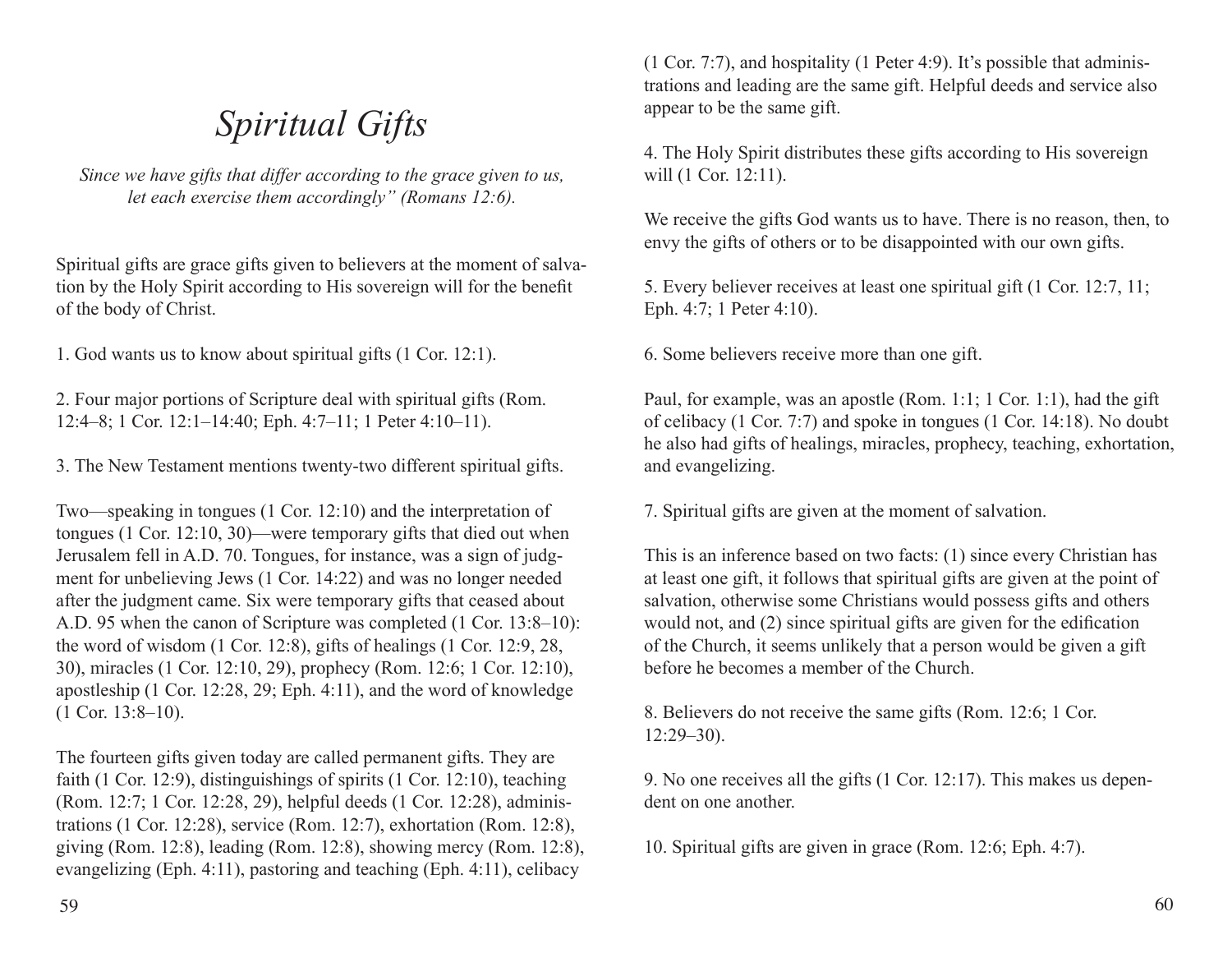11. Spiritual gifts are given for the benefit of the body of Christ (1 Cor. 12:7).

12. Spiritual gifts are given to glorify God (1 Peter 4:11).

13. Spiritual gifts should be used in serving one another (Rom. 12:6; 1 Peter 4:10).

14. Spiritual gifts differ in value (1 Cor. 12:28, 31).

15. There are no unnecessary or unimportant gifts (1 Cor. 12:21–24).

16. Spiritual gifts are not natural talents or abilities.

Talents are hereditary, acquired at birth, and possessed by both believers and unbelievers. Spiritual gifts, on the other hand, are not hereditary, are acquired at the moment of new birth, and not possessed by unbelievers. Spiritual gifts are god-given supernatural abilities to do the work God has called us to do. This work is accomplished in the power of the Spirit through spiritual gifts in spiritual people. Natural talents may, however, provide opportunities to use your spiritual gifts.

17. Love is much more important than spiritual gifts (1 Cor. 13:1–2). What we are is always more important than what we do.

18. You're accountable to God for how you use your spiritual gifts.

An understanding of spiritual gifts will correct several problems that plague the local church.

a. Don't evaluate or criticize other Christians in terms of your own spiritual gift(s). A believer with the gift of mercy, for instance, may think all believers should have the same concern for those who are hurting. Or, one with the gift of faith is disturbed because others don't have as much faith as he does nor place as much emphasis on prayer. The next time someone criticizes you, ask yourself, "Are they evaluating me in terms

of their spiritual gifts?" You may be perfectly normal and they are out of line.

b. In many churches a handful of workers do most of the work. This is unhealthy because it leads to bad attitudes and burnout. Needs are not met for lack of manpower and an undue burden is put on the faithful few. The base needs to be broadened; most churches can use more workers. The sad fact is that few Christians are using their spiritual gifts for the benefit of the local church. Churches are operating far below their full potential. Can you imagine what a church would be like if 50% were using their gifts? 75%? Everyone?

c. Churches can increase their effectiveness by putting people with the right gifts in the right jobs. This is the job of the nominating committee. You don't have to decide what you want to do in the local church; God has already decided that for you (1 Cor. 12:18). Your gift determines what you do best and what office you should hold.

d. Don't become a victim of your spiritual gift. Those with the gift of giving may give too much and neglect other responsibilities; those with the gift of faith may continue praying when it's time for action; those with the gift of mercy may show compassion when separation is necessary.

e. Have you ever heard someone say, "I can worship God in the woods or out fishing in a boat on Sunday morning just as well as in the local church!" Sorry. You can't use your spiritual gifts for the benefit of the body in the woods or in a boat. Regular church attendance provides maximum opportunities to use your gifts.

Keep this Scripture in mind:

As each one has received a *special* gift, employ it in serving one another, as good stewards of the manifold grace of God. Whoever speaks, *let him speak,* as it were, the utterances of God; whoever serves, *let him do so* as by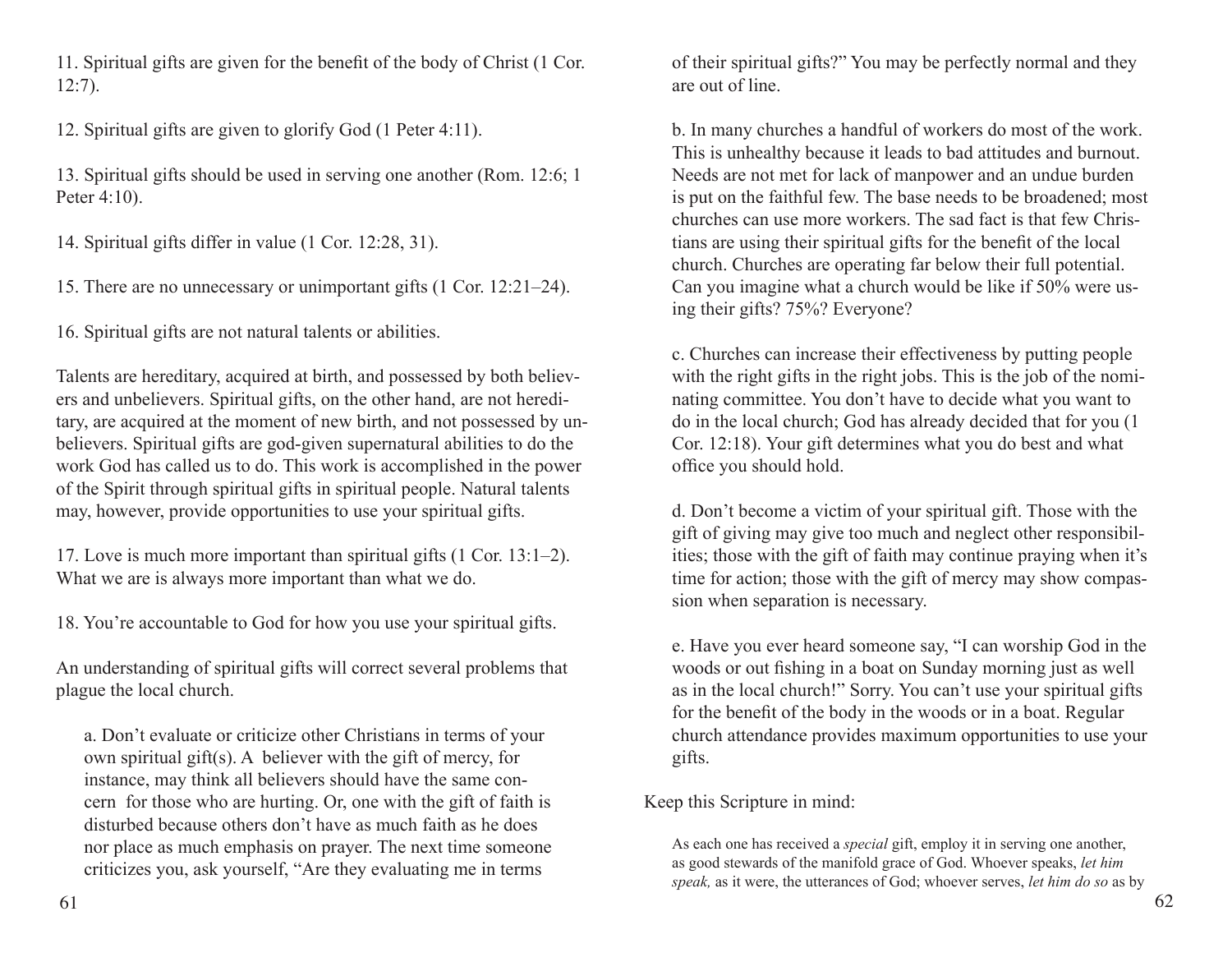the strength which God supplies; so that in all things God may be glorified through Jesus Christ, to whom belongs the glory and dominion forever and ever. Amen (1 Peter 4:10–11).

#### **APPENDIX**

## *The Christian Way of Life*

*Salvation:* John 3:16–18, 36; Acts 16:30–31; Eph. 2:8–9; 2 Tim. 3:15

*Confession of Sin:* 2 Sam. 12:13; Psa. 32:5; Prov. 28:13; 1 Cor. 11:31; 1 John 1:9

*Spirituality vs. Carnality:* 1 Cor. 3:1–3; Gal. 5:16–26

- *Filling of the Holy Spirit:* Eph 5:18
- *Walking in the Spirit:* Rom. 8:4; Gal. 5:16
- *Walking in the Light:* 1 John 1:7
- *Grieving the Spirit:* Eph. 4:30
- *Quenching the Spirit:* 1 Thess. 5:19

*Fruit of the Spirit:* Gal. 5:22–23

*Good Works:* Eph. 2:10; 1 Tim. 6:18; Titus 2:14

*Living in the Word:* John 8:30–36

- *Bible Study:* Acts 17:11; Col. 1:9–10; 1 Tim. 2:4; 2 Tim. 2:15; 3:16–17
- *Application:* Matt. 4:1–11
- *Walking in the Truth:* 2 John 4; 3 John 3–4
- *Obedience:* 1 John 2:3–6; 5:3
- *Growth:* Luke 2:40, 52; Col. 1:9–10; 1 Peter 2:2
- *Maturity:* 1 Cor. 3:1–3; Eph. 4:11–16; Heb. 5:11–14; 6:1–2

*Faith in God's Promises:* Rom. 4:19–21; 2 Cor. 5:7; Heb. 11:1–40

*Submission to God's Will:* Luke 22:42; John 6:38; Acts 13:22; 63 64

Rom. 12:1; 1 John 2:17

*Love for God:* Deut. 6:5; Matt. 22:34–38; Mark 12:28–30

- *Love for All Members of the Human Race:* Lev. 19:18; Mark 12:31; Luke 10:25–37; James 2:8
- *Love for the Brethren:* 1 Peter 1:22; 1 John 3:11, 23; 4:7, 11, 21; 5:1; 2 John 5

*Concern for Others:* Phil. 2:3–4; Titus 3:2

*Use of Spiritual Gifts:* Rom. 12:6–8; 1 Peter 4:10

- *Prayer:* Eph. 6:18; Phil. 4:6; Col. 4:2; 1 Thess. 5:17; 1 John 3:22; 5:14–15
	- *Thanksgiving for Food:* Matt. 15:36; Luke 24:30; John 6:11, 23; Acts 27:35
	- *for Government Leaders:* 1 Tim. 2:1–2
	- *for Missionaries:* Col. 4:3–4; 2 Thess. 3:1–2
	- *for One Another:* James 5:16; 3 John 2

*Witnessing:* Matt. 28:19–20; Acts 1:8; 2 Cor. 5:18–20

*Marital Harmony:* Eph. 5:22–33; 1 Peter 3:1–7

*Hospitality:* Rom. 12:13; Heb. 13:2; 1 Peter 4:9

- *Almsgiving:* Deut. 15:7–11; Prov. 14:31; 19:17; 22:9; 28:27; 31:20; Rom. 15:26; 1 John 3:17
- *Obedience to Governmental Authorities:* Prov. 24:21; Rom. 13:1–7; Titus 3:1
- *Church Attendance:* Heb. 10:25 • *Preaching and Teaching:* Acts 11:26; 1 Cor. 4:17; 1 Tim. 4:11, 13; 2 Tim. 4:2